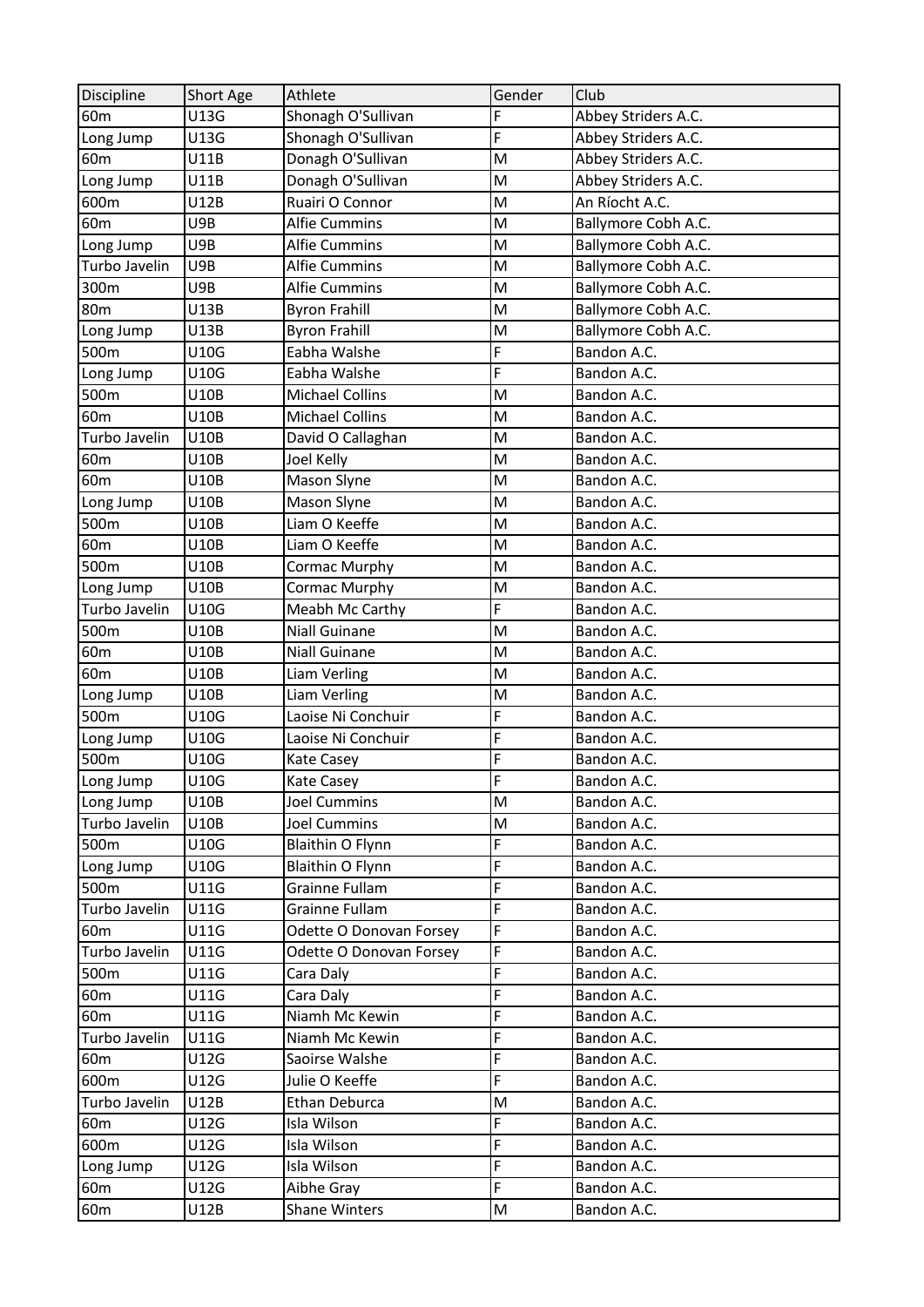| Discipline      | Short Age | Athlete                | Gender | Club          |
|-----------------|-----------|------------------------|--------|---------------|
| Turbo Javelin   | U12B      | <b>Conor Russell</b>   | M      | Bandon A.C.   |
| 60 <sub>m</sub> | U12B      | Shane Murphy           | M      | Bandon A.C.   |
| 60 <sub>m</sub> | U12G      | Lily Anna Clover       | F      | Bandon A.C.   |
| Shotput         | U12G      | Lily Anna Clover       | F      | Bandon A.C.   |
| 600m            | U12G      | Lily Anna Clover       | F      | Bandon A.C.   |
| Turbo Javelin   | U12B      | <b>Benjamin Graves</b> | M      | Bandon A.C.   |
| 60 <sub>m</sub> | U12G      | Kara Casey             | F      | Bandon A.C.   |
| 600m            | U12G      | Kara Casey             | F      | Bandon A.C.   |
| Long Jump       | U12G      | Kara Casey             | F      | Bandon A.C.   |
| 60 <sub>m</sub> | U12B      | John Feheney           | M      | Bandon A.C.   |
| 60 <sub>m</sub> | U12B      | Sean Nyhan             | M      | Bandon A.C.   |
| 60 <sub>m</sub> | U12B      | Olan Shannon           | M      | Bandon A.C.   |
| Long Jump       | U12G      | Neasa Shannon          | F      | Bandon A.C.   |
| 60m Hurdles     | U13G      | Leila Cummins          | F      | Bandon A.C.   |
| Shotput         | U13G      | Leila Cummins          | F      | Bandon A.C.   |
| High Jump       | U13G      | Leila Cummins          | F      | Bandon A.C.   |
| 60m             | U12G      | Adaora Nnaemeka        | F      | Bandon A.C.   |
| 500m            | U10B      | Iarla Mc Elhenney      | M      | Bantry A.C.   |
| 60 <sub>m</sub> | U10B      | larla Mc Elhenney      | M      | Bantry A.C.   |
| 500m            | U10G      | Allanah Maddock        | F      | Bantry A.C.   |
| 60 <sub>m</sub> | U10G      | Allanah Maddock        | F      | Bantry A.C.   |
| Long Jump       | U10G      | Allanah Maddock        | F      | Bantry A.C.   |
| 60 <sub>m</sub> | U11G      | Emma Heydenrych        | F      | Bantry A.C.   |
| 300m            | U9G       | <b>Grace Slattery</b>  | F      | Belgooly A.C. |
| 60 <sub>m</sub> | U9G       | <b>Grace Slattery</b>  | F      | Belgooly A.C. |
| 300m            | U9G       | <b>Faye Harding</b>    | F      | Belgooly A.C. |
| Long Jump       | U9G       | <b>Faye Harding</b>    | F      | Belgooly A.C. |
| 60 <sub>m</sub> | U9G       | Angel Onilogbo         | F      | Belgooly A.C. |
| Long Jump       | U9G       | Angel Onilogbo         | F      | Belgooly A.C. |
| 60 <sub>m</sub> | U9B       | Kingsley Agunbieade    | M      | Belgooly A.C. |
| Long Jump       | U9B       | Kingsley Agunbieade    | M      | Belgooly A.C. |
| 300m            | U9G       | Mya O Sullivan         | F      | Belgooly A.C. |
| 60m             | U9G       | Mya O Sullivan         | F      | Belgooly A.C. |
| 60 <sub>m</sub> | U10G      | Soraya Ahern           | F      | Belgooly A.C. |
| Long Jump       | U10G      | Soraya Ahern           | F      | Belgooly A.C. |
| 60 <sub>m</sub> | U10G      | Annie O Callaghan      | F      | Belgooly A.C. |
| Long Jump       | U10G      | Annie O Callaghan      | F      | Belgooly A.C. |
| 60 <sub>m</sub> | U10G      | <b>Elle Slattery</b>   | F      | Belgooly A.C. |
| Long Jump       | U10G      | <b>Elle Slattery</b>   | F      | Belgooly A.C. |
| 500m            | U10G      | Ellen Barry            | F      | Belgooly A.C. |
| Long Jump       | U10G      | Ellen Barry            | F      | Belgooly A.C. |
| 60 <sub>m</sub> | U10G      | Rosie O Leary          | F      | Belgooly A.C. |
| Long Jump       | U10G      | Rosie O Leary          | F      | Belgooly A.C. |
| 60 <sub>m</sub> | U10G      | Lucy O Brien           | F      | Belgooly A.C. |
| Long Jump       | U10G      | Lucy O Brien           | F      | Belgooly A.C. |
| 60 <sub>m</sub> | U11G      | Abiageal Fenton        | F      | Belgooly A.C. |
| Long Jump       | U11G      | Abiageal Fenton        | F      | Belgooly A.C. |
| 60 <sub>m</sub> | U11G      | <b>Claire Bradley</b>  | F      | Belgooly A.C. |
| 60 <sub>m</sub> | U11G      | Sophia Nwaedozie       | F      | Belgooly A.C. |
| Long Jump       | U11G      | Sophia Nwaedozie       | F      | Belgooly A.C. |
| 60 <sub>m</sub> | U11B      | <b>Rory Dowling</b>    | M      | Belgooly A.C. |
| Long Jump       | U11B      | <b>Rory Dowling</b>    | M      | Belgooly A.C. |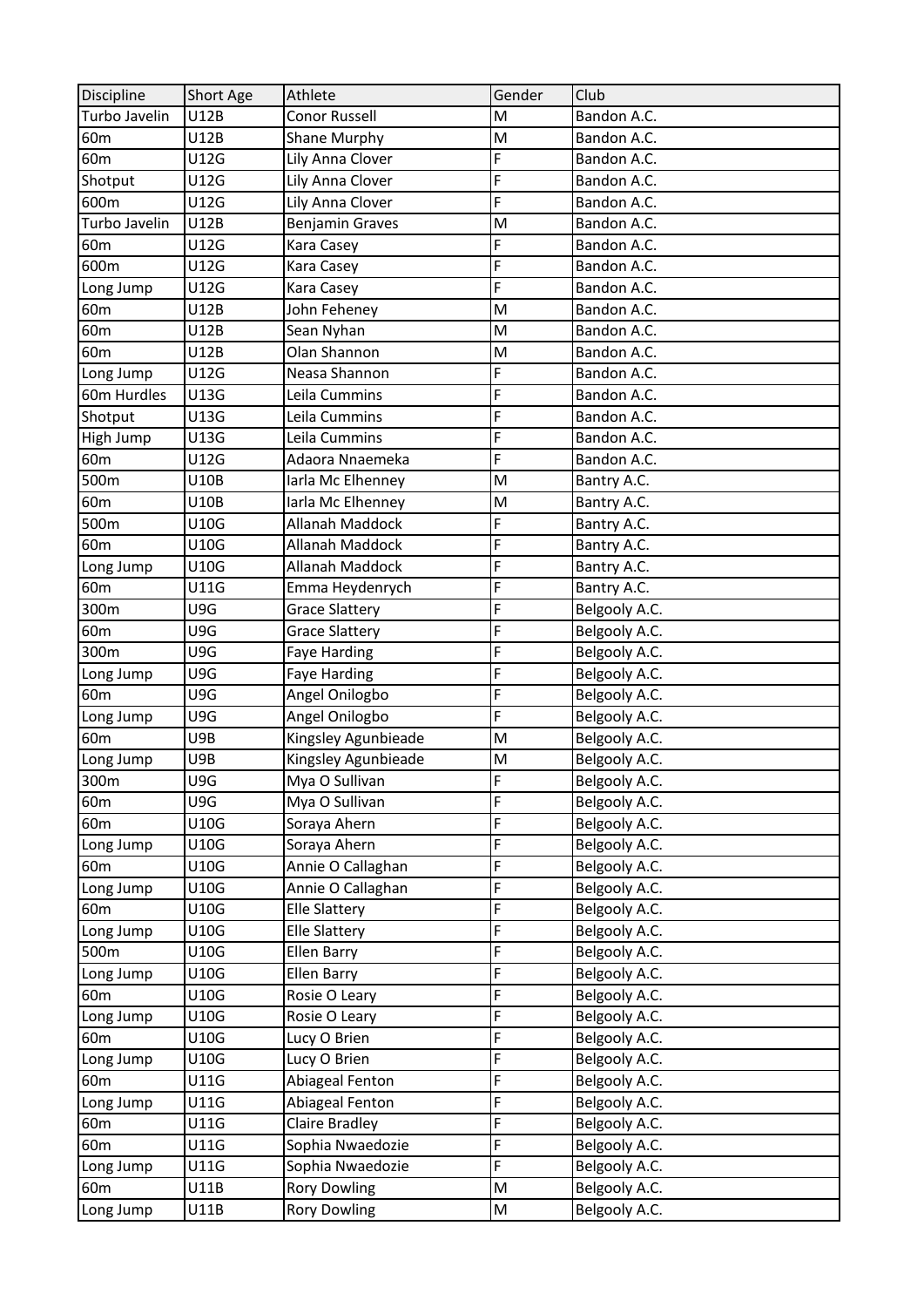| Discipline      | Short Age   | Athlete             | Gender | Club            |
|-----------------|-------------|---------------------|--------|-----------------|
| 60 <sub>m</sub> | U12G        | Lucy Mcguirk        | F      | Belgooly A.C.   |
| High Jump       | U12G        | Lucy Mcguirk        | F      | Belgooly A.C.   |
| Long Jump       | U12G        | Lucy Mcguirk        | F      | Belgooly A.C.   |
| 60 <sub>m</sub> | U12B        | <b>Tom Slattery</b> | M      | Belgooly A.C.   |
| Shotput         | U12B        | <b>Tom Slattery</b> | M      | Belgooly A.C.   |
| High Jump       | U12B        | Tom Slattery        | M      | Belgooly A.C.   |
| 60 <sub>m</sub> | U12G        | Chison Onyeka       | F      | Belgooly A.C.   |
| Long Jump       | U12G        | Chison Onyeka       | F      | Belgooly A.C.   |
| 60 <sub>m</sub> | U12G        | Nellie Bateman      | F      | Belgooly A.C.   |
| 600m            | U12G        | Nellie Bateman      | F      | Belgooly A.C.   |
| Long Jump       | U12G        | Nellie Bateman      | F      | Belgooly A.C.   |
| Long Jump       | U12B        | Cathal O'Leary      | M      | Belgooly A.C.   |
| 60 <sub>m</sub> | U12B        | Cathal O'Leary      | M      | Belgooly A.C.   |
| High Jump       | U12B        | Cathal O'Leary      | M      | Belgooly A.C.   |
| 60 <sub>m</sub> | U12G        | Jessie Collins      | F      | Belgooly A.C.   |
| Long Jump       | U12G        | Jessie Collins      | F      | Belgooly A.C.   |
| 60 <sub>m</sub> | U12B        | Matthew Thompson    | M      | Belgooly A.C.   |
| Shotput         | U12B        | Matthew Thompson    | M      | Belgooly A.C.   |
| High Jump       | U12B        | Matthew Thompson    | M      | Belgooly A.C.   |
| 60 <sub>m</sub> | U12B        | Sean Fenton         | M      | Belgooly A.C.   |
| Shotput         | U12B        | Sean Fenton         | M      | Belgooly A.C.   |
| High Jump       | U12B        | Sean Fenton         | M      | Belgooly A.C.   |
| 60 <sub>m</sub> | U12G        | Annie Obrien        | F      | Belgooly A.C.   |
| Long Jump       | U12G        | Annie Obrien        | F      | Belgooly A.C.   |
| Turbo Javelin   | U12G        | Annie Obrien        | F      | Belgooly A.C.   |
| 80 <sub>m</sub> | U13B        | <b>Troy Emerhu</b>  | M      | Belgooly A.C.   |
| 60 <sub>m</sub> | U9B         | Theo Pathra-wilson  | M      | Blackwater A.C. |
| Long Jump       | U9B         | Theo Pathra-wilson  | M      | Blackwater A.C. |
| 60 <sub>m</sub> | U9B         | Noah Quinn          | M      | Blackwater A.C. |
| Long Jump       | U9B         | Noah Quinn          | M      | Blackwater A.C. |
| 60 <sub>m</sub> | U10G        | Isla-mei Scanlon    | F      | Blackwater A.C. |
| Long Jump       | U10G        | Isla-mei Scanlon    | F      | Blackwater A.C. |
| Long Jump       | U10G        | Muireann Noonan     | F      | Blackwater A.C. |
| Turbo Javelin   | <b>U10G</b> | Muireann Noonan     | F      | Blackwater A.C. |
| Long Jump       | <b>U10B</b> | <b>Bobby Barnes</b> | M      | Blackwater A.C. |
| Turbo Javelin   | U10B        | <b>Bobby Barnes</b> | M      | Blackwater A.C. |
| Long Jump       | U10B        | Joe Keohane         | M      | Blackwater A.C. |
| Turbo Javelin   | <b>U10B</b> | Joe Keohane         | M      | Blackwater A.C. |
| 60 <sub>m</sub> | U10G        | Molly Lyons         | F      | Blackwater A.C. |
| Long Jump       | U10G        | Molly Lyons         | F      | Blackwater A.C. |
| Long Jump       | U10G        | Rosabelle Lineen    | F      | Blackwater A.C. |
| Turbo Javelin   | U10G        | Rosabelle Lineen    | F      | Blackwater A.C. |
| 60 <sub>m</sub> | U11G        | Edith Pathra-wilson | F      | Blackwater A.C. |
| Long Jump       | U11G        | Edith Pathra-wilson | F      | Blackwater A.C. |
| 60 <sub>m</sub> | U11G        | Lucy Kingston       | F      | Blackwater A.C. |
| Long Jump       | U11G        | Lucy Kingston       | F      | Blackwater A.C. |
| Long Jump       | U12B        | Joseph Tarmey       | M      | Blackwater A.C. |
| 60 <sub>m</sub> | U12B        | Joseph Tarmey       | M      | Blackwater A.C. |
| Turbo Javelin   | U12B        | Patrick Power       | M      | Blackwater A.C. |
| Long Jump       | U12B        | Odhrán Noonan       | M      | Blackwater A.C. |
| 60 <sub>m</sub> | U12B        | Odhrán Noonan       | M      | Blackwater A.C. |
| Long Jump       | U12B        | Jerry Morrison      | M      | Blackwater A.C. |
|                 |             |                     |        |                 |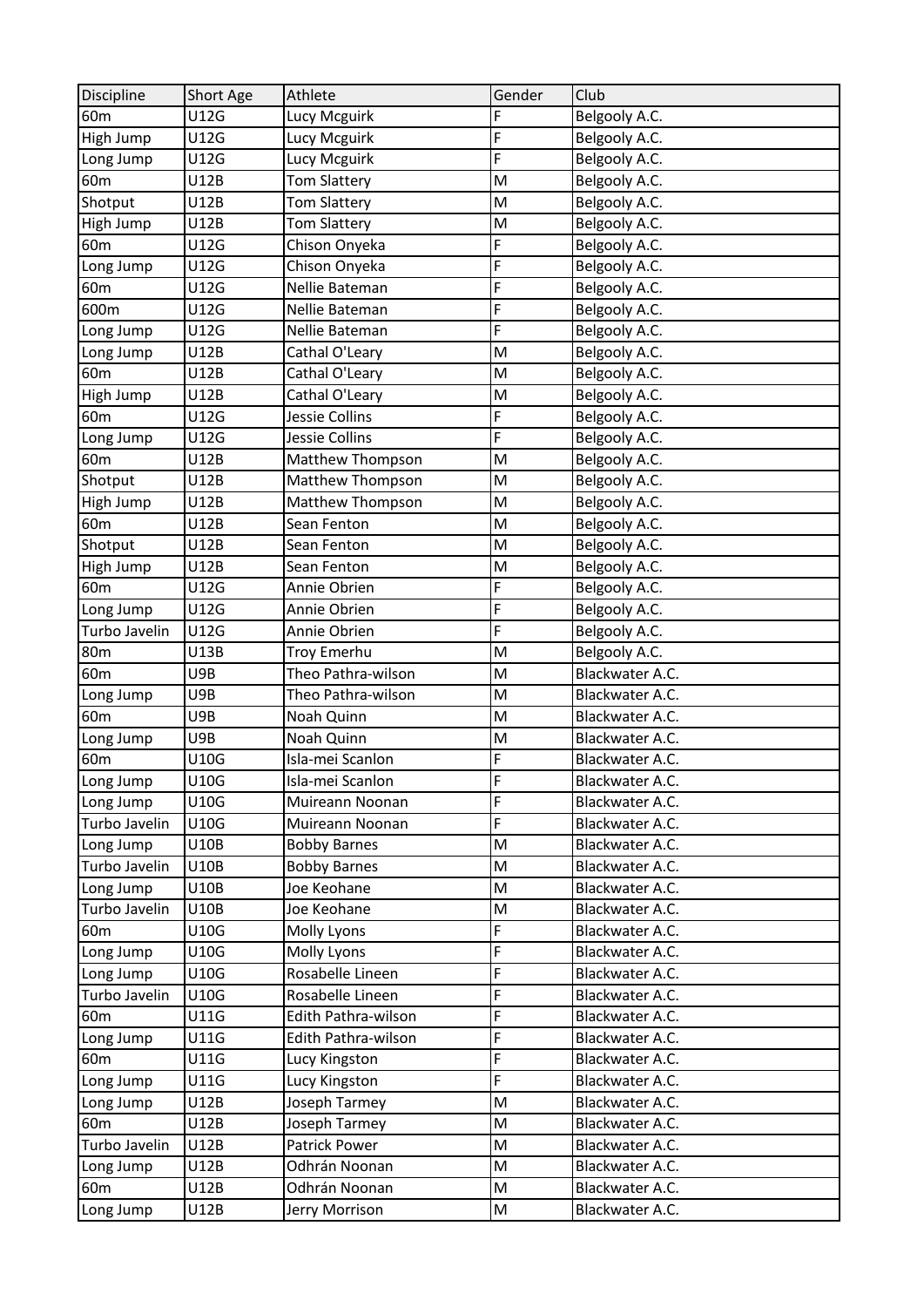| Discipline      | Short Age   | Athlete              | Gender | Club                   |
|-----------------|-------------|----------------------|--------|------------------------|
| 60 <sub>m</sub> | U12B        | Jerry Morrison       | M      | Blackwater A.C.        |
| Javelin         | U13G        | Rachel Power         | F      | Blackwater A.C.        |
| Shotput         | U13G        | Rachel Power         | F      | Blackwater A.C.        |
| 300m            | U9G         | Róisín O Connor      | F      | Blarney/Inniscara A.C. |
| 60 <sub>m</sub> | U9G         | Róisín O Connor      | F      | Blarney/Inniscara A.C. |
| Long Jump       | U9G         | Liadh O Connell      | F      | Blarney/Inniscara A.C. |
| Turbo Javelin   | U9G         | Liadh O Connell      | F      | Blarney/Inniscara A.C. |
| Long Jump       | U9G         | Saerlaith Mc Sweeney | F      | Blarney/Inniscara A.C. |
| Turbo Javelin   | U9G         | Saerlaith Mc Sweeney | F      | Blarney/Inniscara A.C. |
| 60 <sub>m</sub> | U9B         | Josh Buckley         | M      | Blarney/Inniscara A.C. |
| Long Jump       | U9B         | Josh Buckley         | M      | Blarney/Inniscara A.C. |
| Turbo Javelin   | U9B         | Andrew O Sullivan    | M      | Blarney/Inniscara A.C. |
| 300m            | U9B         | Andrew O Sullivan    | M      | Blarney/Inniscara A.C. |
| 60 <sub>m</sub> | U9B         | Jakub Juskowiak      | M      | Blarney/Inniscara A.C. |
| Long Jump       | U9B         | Jakub Juskowiak      | M      | Blarney/Inniscara A.C. |
| 60 <sub>m</sub> | U9B         | Cathal Sheehan       | M      | Blarney/Inniscara A.C. |
| 300m            | U9B         | Cathal Sheehan       | M      | Blarney/Inniscara A.C. |
| Long Jump       | U9G         | Róisín Coleman       | F      | Blarney/Inniscara A.C. |
| Long Jump       | U9B         | Donnacha O Connell   | M      | Blarney/Inniscara A.C. |
| Turbo Javelin   | U9B         | Donnacha O Connell   | M      | Blarney/Inniscara A.C. |
| Turbo Javelin   | U9G         | Róisín Coleman       | F      | Blarney/Inniscara A.C. |
| 60 <sub>m</sub> | U10G        | Eva Lynch            | F      | Blarney/Inniscara A.C. |
| Long Jump       | U10G        | Eva Lynch            | F      | Blarney/Inniscara A.C. |
| 60 <sub>m</sub> | U10B        | James Buckely        | M      | Blarney/Inniscara A.C. |
| Long Jump       | U10B        | James Buckely        | M      | Blarney/Inniscara A.C. |
| 500m            | U10G        | Eva O Connor         | F      | Blarney/Inniscara A.C. |
| 60 <sub>m</sub> | U10G        | Eva O Connor         | F      | Blarney/Inniscara A.C. |
| 500m            | U10G        | Laura O Regan        | F      | Blarney/Inniscara A.C. |
| Long Jump       | U10G        | Laura O Regan        | F      | Blarney/Inniscara A.C. |
| 500m            | U10G        | Penny O Shea         | F      | Blarney/Inniscara A.C. |
| Long Jump       | U10G        | Penny O Shea         | F      | Blarney/Inniscara A.C. |
| 60m             | U10B        | Feidhlim Holland     | M      | Blarney/Inniscara A.C. |
| Long Jump       | U10B        | Feidhlim Holland     | M      | Blarney/Inniscara A.C. |
| 60 <sub>m</sub> | U10B        | Harry O Leary        | M      | Blarney/Inniscara A.C. |
| 60 <sub>m</sub> | <b>U10B</b> | Daniel O Leary       | M      | Blarney/Inniscara A.C. |
| Long Jump       | U10B        | Harry O Leary        | M      | Blarney/Inniscara A.C. |
| Long Jump       | U10B        | Daniel O Leary       | M      | Blarney/Inniscara A.C. |
| Long Jump       | U10G        | Caoimhe O Connell    | F      | Blarney/Inniscara A.C. |
| Turbo Javelin   | U10G        | Caoimhe O Connell    | F      | Blarney/Inniscara A.C. |
| 60 <sub>m</sub> | U11G        | Jennifer O Sullivan  | F      | Blarney/Inniscara A.C. |
| Long Jump       | U11G        | Jennifer O Sullivan  | F      | Blarney/Inniscara A.C. |
| 500m            | U11G        | Éile Mc Sweeney      | F      | Blarney/Inniscara A.C. |
| Turbo Javelin   | U11G        | Éile Mc Sweeney      | F      | Blarney/Inniscara A.C. |
| 600m            | U11B        | Dhani Kelleher       | M      | Blarney/Inniscara A.C. |
| 60 <sub>m</sub> | U11B        | Dhani Kelleher       | M      | Blarney/Inniscara A.C. |
| 600m            | U11B        | Patrick Sheehan      | M      | Blarney/Inniscara A.C. |
| 60 <sub>m</sub> | U11B        | Patrick Sheehan      | M      | Blarney/Inniscara A.C. |
| 500m            | U11G        | Leah Buckley         | F      | Blarney/Inniscara A.C. |
| Long Jump       | U11G        | Leah Buckley         | F      | Blarney/Inniscara A.C. |
| 500m            | U11G        | Ava Coleman          | F      | Blarney/Inniscara A.C. |
| Turbo Javelin   | U11G        | Ava Coleman          | F      | Blarney/Inniscara A.C. |
| 600m            | U12G        | Isabelle O Sullivan  | F      | Blarney/Inniscara A.C. |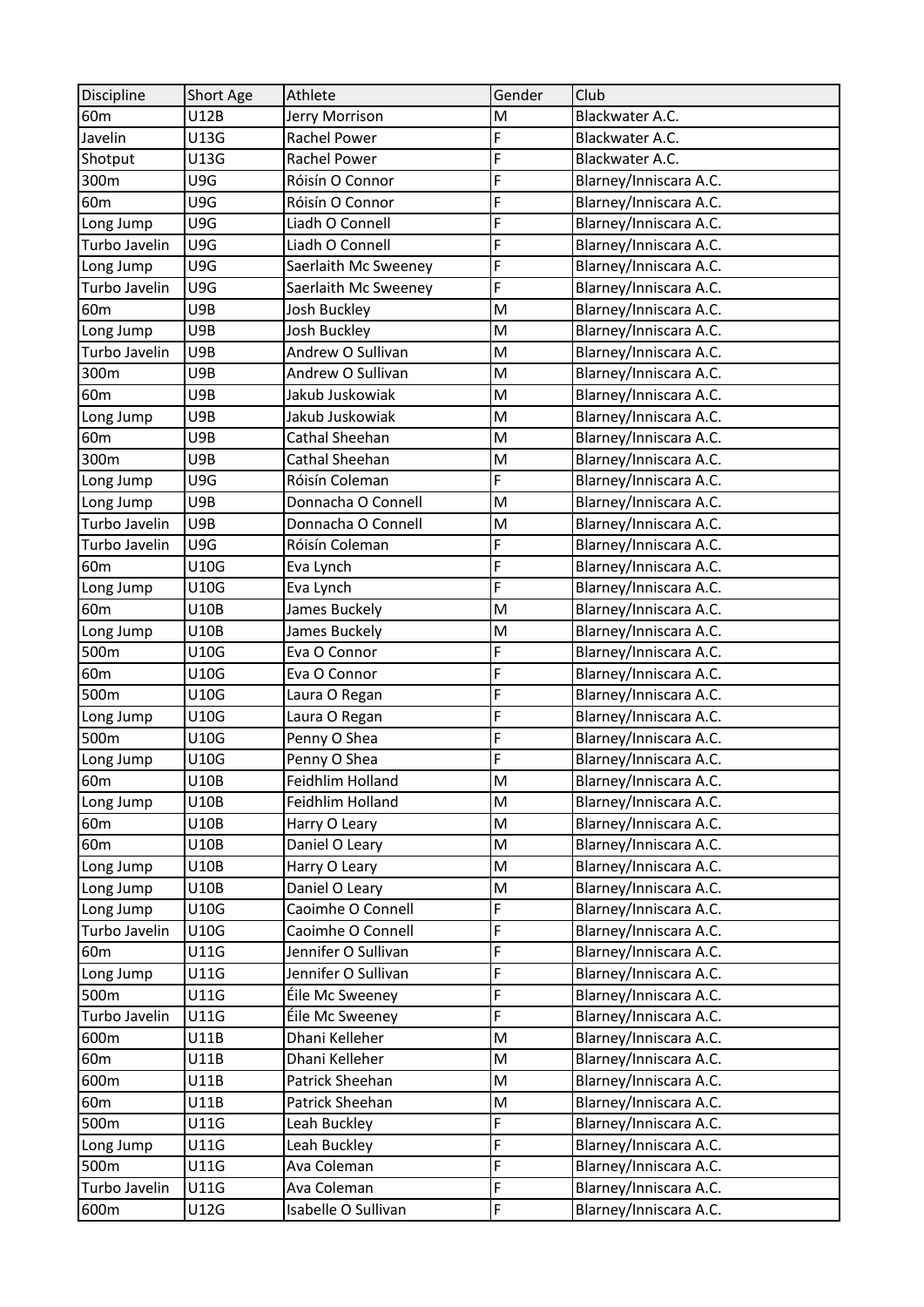| Discipline      | Short Age   | Athlete              | Gender | Club                   |
|-----------------|-------------|----------------------|--------|------------------------|
| 60 <sub>m</sub> | U12G        | Millie Ryan          | F      | Blarney/Inniscara A.C. |
| Shotput         | U12G        | Millie Ryan          | F      | Blarney/Inniscara A.C. |
| 600m            | U12B        | Eoghan Looney        | M      | Blarney/Inniscara A.C. |
| 60 <sub>m</sub> | U12B        | Danny O Brien        | M      | Blarney/Inniscara A.C. |
| 60 <sub>m</sub> | U12G        | Áine Harty           | F      | Blarney/Inniscara A.C. |
| High Jump       | U12G        | Áine Harty           | F      | Blarney/Inniscara A.C. |
| 60 <sub>m</sub> | U12B        | Conor Diggin         | M      | Blarney/Inniscara A.C. |
| 60 <sub>m</sub> | U12B        | Mark Cronin          | M      | Blarney/Inniscara A.C. |
| 60 <sub>m</sub> | U12G        | Hannah O Shea        | F      | Blarney/Inniscara A.C. |
| Shotput         | U12G        | Hannah O Shea        | F      | Blarney/Inniscara A.C. |
| High Jump       | U12G        | Hannah O Shea        | F      | Blarney/Inniscara A.C. |
| Shotput         | U12G        | Nell O'Connell       | F      | Blarney/Inniscara A.C. |
| High Jump       | U12G        | Nell O'Connell       | F      | Blarney/Inniscara A.C. |
| Turbo Javelin   | U12G        | Nell O'Connell       | F      | Blarney/Inniscara A.C. |
| 600m            | U13G        | Dawn Flynn Hurley    | F      | Blarney/Inniscara A.C. |
| 80 <sub>m</sub> | U13G        | Dawn Flynn Hurley    | F      | Blarney/Inniscara A.C. |
| 80 <sub>m</sub> | U13B        | Eoghan O Keeffe      | M      | Blarney/Inniscara A.C. |
| 500m            | U10B        | Dylan Higgins        | M      | Bohermore A.C.         |
| 60 <sub>m</sub> | U10B        | Dylan Higgins        | M      | Bohermore A.C.         |
| Long Jump       | U10B        | Dylan Higgins        | M      | Bohermore A.C.         |
| 500m            | U10G        | Sophie Chawke        | F      | Bohermore A.C.         |
| 600m            | <b>U11B</b> | Rian Watkins         | M      | Borrisokane A.C.       |
| Long Jump       | <b>U11B</b> | Rian Watkins         | M      | Borrisokane A.C.       |
| Long Jump       | U11B        | Thomas Leenane       | M      | Borrisokane A.C.       |
| Turbo Javelin   | U11B        | Thomas Leenane       | M      | Borrisokane A.C.       |
| Turbo Javelin   | U12B        | Jack Stapleton       | M      | Borrisokane A.C.       |
| 500m            | U10B        | Cathal Walsh         | M      | Carraig-Na-Bhfear A.C. |
| 60 <sub>m</sub> | U10B        | Daniel O Gorman      | M      | Carrick-on-Suir A.C.   |
| Long Jump       | U10B        | Daniel O Gorman      | M      | Carrick-on-Suir A.C.   |
| Turbo Javelin   | U10B        | Daniel O Gorman      | M      | Carrick-on-Suir A.C.   |
| 500m            | U10G        | Orlaith Frisby       | F      | Carrick-on-Suir A.C.   |
| 60 <sub>m</sub> | U10G        | Orlaith Frisby       | F      | Carrick-on-Suir A.C.   |
| Long Jump       | U10G        | Orlaith Frisby       | F      | Carrick-on-Suir A.C.   |
| 60 <sub>m</sub> | U10G        | Lauren Connolly      | F      | Carrick-on-Suir A.C.   |
| Long Jump       | <b>U10G</b> | Lauren Connolly      | F      | Carrick-on-Suir A.C.   |
| 60 <sub>m</sub> | U11B        | Evan O Loughlin      | M      | Carrick-on-Suir A.C.   |
| 60 <sub>m</sub> | U11G        | Hannah Omeara        | F      | Carrick-on-Suir A.C.   |
| 60 <sub>m</sub> | U11G        | Laura Dowley         | F      | Carrick-on-Suir A.C.   |
| Long Jump       | U11G        | Laura Dowley         | F      | Carrick-on-Suir A.C.   |
| 60 <sub>m</sub> | U11G        | <b>Chloe Manning</b> | F      | Carrick-on-Suir A.C.   |
| Long Jump       | U11G        | <b>Chloe Manning</b> | F      | Carrick-on-Suir A.C.   |
| 60 <sub>m</sub> | U11G        | <b>Abbie Norris</b>  | F      | Carrick-on-Suir A.C.   |
| Long Jump       | U11G        | <b>Abbie Norris</b>  | F      | Carrick-on-Suir A.C.   |
| Turbo Javelin   | U11G        | <b>Abbie Norris</b>  | F      | Carrick-on-Suir A.C.   |
| 60 <sub>m</sub> | U11G        | Chloe O Connell      | F      | Carrick-on-Suir A.C.   |
| Long Jump       | U11G        | Chloe O Connell      | F      | Carrick-on-Suir A.C.   |
| 60 <sub>m</sub> | U12G        | Grace Dunne          | F      | Carrick-on-Suir A.C.   |
| 60 <sub>m</sub> | U12G        | Lily Walsh           | F      | Carrick-on-Suir A.C.   |
| Turbo Javelin   | U12B        | Hugh Dineen          | M      | Carrick-on-Suir A.C.   |
| Shotput         | U12B        | Hugh Dineen          | M      | Carrick-on-Suir A.C.   |
| 60 <sub>m</sub> | U12G        | Maia Stokes          | F      | Carrick-on-Suir A.C.   |
| 600m            | U12B        | Dylan Quirke         | M      | Carrick-on-Suir A.C.   |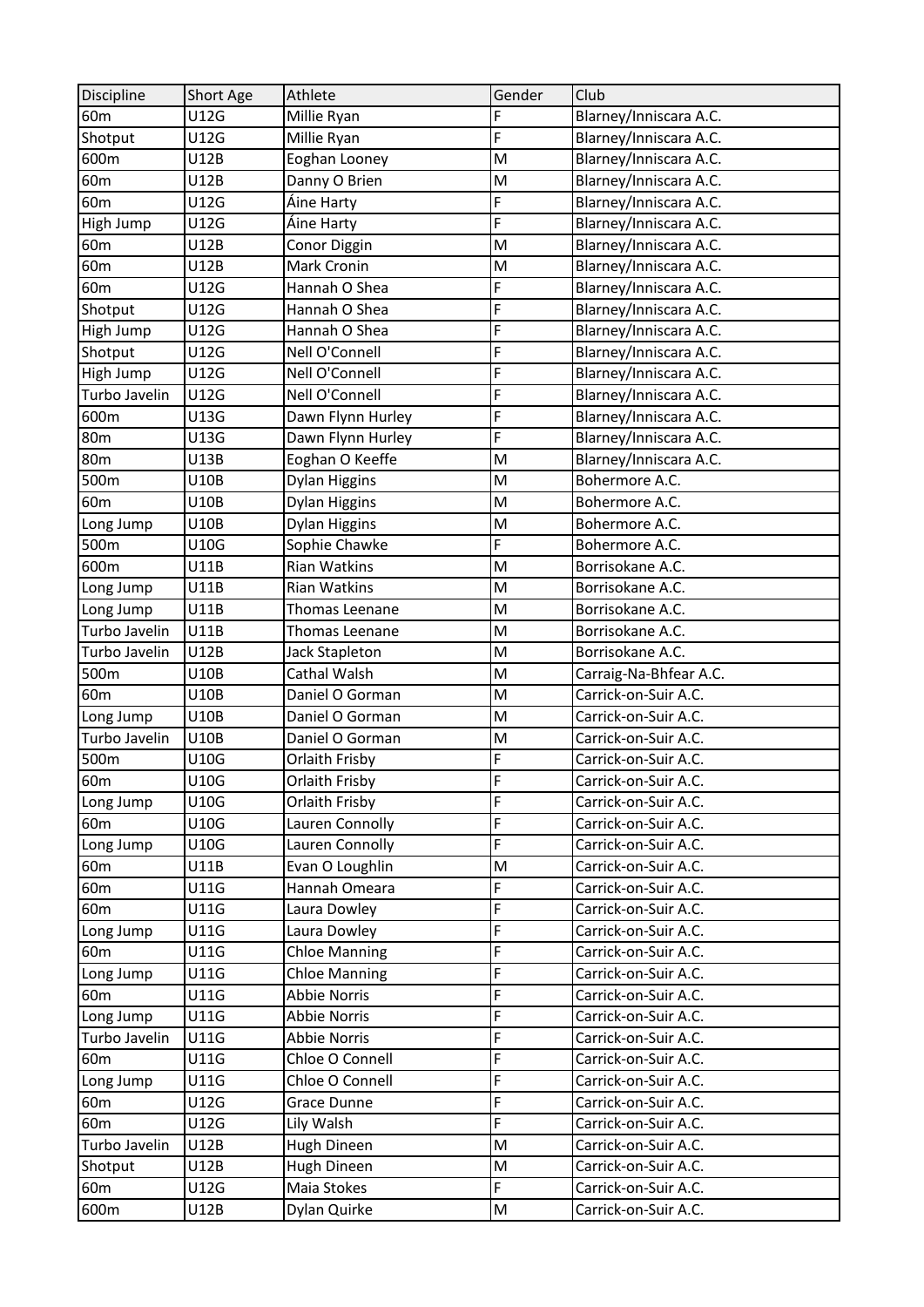| Discipline      | Short Age | Athlete                  | Gender | Club                 |
|-----------------|-----------|--------------------------|--------|----------------------|
| 60 <sub>m</sub> | U12G      | Aoife Malone             | F      | Carrick-on-Suir A.C. |
| <b>80m</b>      | U13G      | Rachel Coady             | F      | Carrick-on-Suir A.C. |
| 60m Hurdles     | U13G      | Sarah Bartley            | F      | Carrick-on-Suir A.C. |
| 80 <sub>m</sub> | U13G      | Sarah Bartley            | F      | Carrick-on-Suir A.C. |
| Long Jump       | U13G      | Sarah Bartley            | F      | Carrick-on-Suir A.C. |
| 60 <sub>m</sub> | U10G      | Faye Hallinan            | F      | Clonmel A.C.         |
| Long Jump       | U10G      | Faye Hallinan            | F      | Clonmel A.C.         |
| 500m            | U11G      | Aoife Hennessy           | F      | Clonmel A.C.         |
| 600m            | U11B      | Fionn Aird               | M      | Clonmel A.C.         |
| 600m            | U13B      | Rory Hennessy            | M      | Clonmel A.C.         |
| 60m Hurdles     | U13G      | Cara Ryan                | F      | Clonmel A.C.         |
| Long Jump       | U13G      | Cara Ryan                | F      | Clonmel A.C.         |
| High Jump       | U13G      | Cara Ryan                | F      | Clonmel A.C.         |
| 500m            | U10G      | Daisy-Jane Kickham-Vesey | F      | Derg A.C.            |
| Long Jump       | U10G      | Daisy-Jane Kickham-Vesey | F      | Derg A.C.            |
| 60 <sub>m</sub> | U10G      | Niamh Martin             | F      | Derg A.C.            |
| 60 <sub>m</sub> | U11G      | Andrea Bugler            | F      | Derg A.C.            |
| Long Jump       | U11G      | Andrea Bugler            | F      | Derg A.C.            |
| 60 <sub>m</sub> | U11B      | Adam Kerin               | M      | Derg A.C.            |
| Long Jump       | U11B      | Adam Kerin               | M      | Derg A.C.            |
| 60m             | U12G      | Lily Crowe               | F      | Derg A.C.            |
| 60 <sub>m</sub> | U12G      | <b>Aisling Darcy</b>     | F      | Derg A.C.            |
| Long Jump       | U12G      | <b>Aisling Darcy</b>     | F      | Derg A.C.            |
| 600m            | U12B      | <b>Conor Martin</b>      | M      | Derg A.C.            |
| High Jump       | U12G      | Naoimi Forde             | F      | Derg A.C.            |
| 60 <sub>m</sub> | U12G      | Lily Rose Conroy         | F      | Derg A.C.            |
| 600m            | U12B      | James Arthur             | M      | Derg A.C.            |
| 60m Hurdles     | U13G      | Mary Mc garr             | F      | Derg A.C.            |
| 80 <sub>m</sub> | U13G      | Mary Mc garr             | F      | Derg A.C.            |
| High Jump       | U13G      | Mary Mc garr             | F      | Derg A.C.            |
| 600m            | U13B      | William Kickham-Vesey    | M      | Derg A.C.            |
| Long Jump       | U13B      | William Kickham-Vesey    | M      | Derg A.C.            |
| Long Jump       | U9B       | Charlie Mc Carthy        | M      | Doheny A.C.          |
| 300m            | U9G       | Aoife Cantwell           | F      | Dooneen A.C.         |
| 60 <sub>m</sub> | U9G       | Aoife Cantwell           | F      | Dooneen A.C.         |
| Long Jump       | U9G       | Aoife Cantwell           | F      | Dooneen A.C.         |
| Turbo Javelin   | U9G       | Aoife Cantwell           | F      | Dooneen A.C.         |
| Long Jump       | U9B       | Aidan O Donnell          | M      | Dooneen A.C.         |
| 300m            | U9B       | Aidan O Donnell          | M      | Dooneen A.C.         |
| 300m            | U9G       | Clara Mooney             | F      | Dooneen A.C.         |
| 60 <sub>m</sub> | U9G       | Clara Mooney             | F      | Dooneen A.C.         |
| Long Jump       | U9G       | Clara Mooney             | F      | Dooneen A.C.         |
| 300m            | U9G       | Hailie Sherlock          | F      | Dooneen A.C.         |
| 60 <sub>m</sub> | U10B      | Somto Amadi              | M      | Dooneen A.C.         |
| Long Jump       | U10B      | Somto Amadi              | M      | Dooneen A.C.         |
| 500m            | U10G      | Lucy O Donnell           | F      | Dooneen A.C.         |
| Long Jump       | U10G      | Lucy O Donnell           | F      | Dooneen A.C.         |
| 500m            | U10B      | Andrew Bermingham        | M      | Dooneen A.C.         |
| 60 <sub>m</sub> | U10B      | Andrew Bermingham        | M      | Dooneen A.C.         |
| Long Jump       | U10B      | Andrew Bermingham        | M      | Dooneen A.C.         |
| Turbo Javelin   | U11B      | Oisin Purtill            | M      | Dooneen A.C.         |
| Turbo Javelin   | U11B      | Adas Andriganokas        | M      | Dooneen A.C.         |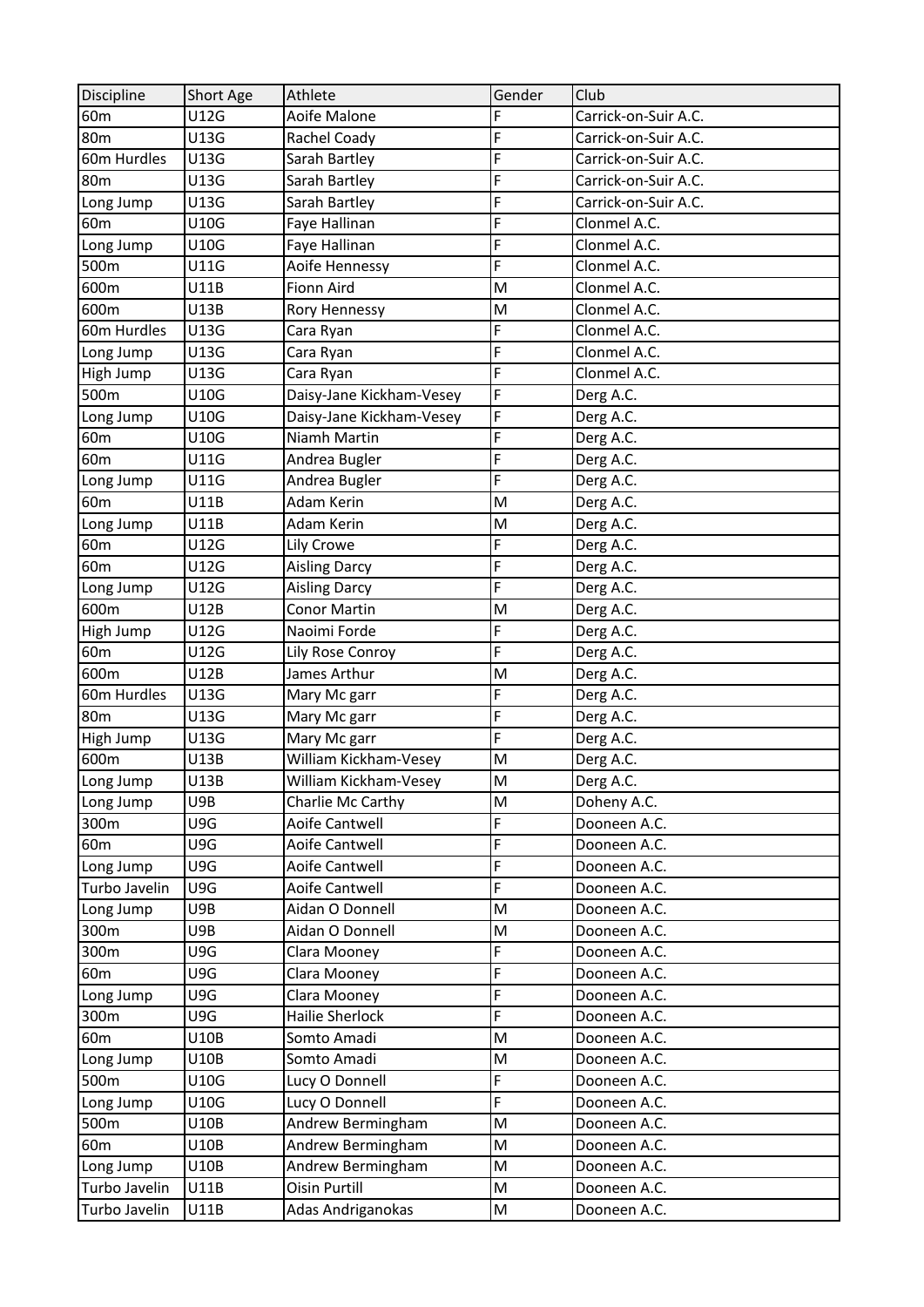| Discipline      | Short Age   | Athlete                 | Gender | Club         |
|-----------------|-------------|-------------------------|--------|--------------|
| 60 <sub>m</sub> | U11B        | Iarla Kelliher          | M      | Dooneen A.C. |
| Long Jump       | U11B        | Iarla Kelliher          | M      | Dooneen A.C. |
| Turbo Javelin   | <b>U11B</b> | Iarla Kelliher          | M      | Dooneen A.C. |
| 600m            | U11B        | Dylan Heng              | M      | Dooneen A.C. |
| 60 <sub>m</sub> | U11B        | Dylan Heng              | M      | Dooneen A.C. |
| Long Jump       | U11B        | Dylan Heng              | M      | Dooneen A.C. |
| 600m            | U11B        | Cooper Martin           | M      | Dooneen A.C. |
| 60m             | U11B        | <b>Cooper Martin</b>    | M      | Dooneen A.C. |
| 500m            | U11G        | Faye Cusack             | F      | Dooneen A.C. |
| 60 <sub>m</sub> | U11G        | Faye Cusack             | F      | Dooneen A.C. |
| Turbo Javelin   | U11B        | Evan Ryle Bourke        | M      | Dooneen A.C. |
| 500m            | U11G        | Eva Mc Mahon            | F      | Dooneen A.C. |
| 60 <sub>m</sub> | U11G        | Anna Lee                | F      | Dooneen A.C. |
| Long Jump       | U11G        | Anna Lee                | F      | Dooneen A.C. |
| 60 <sub>m</sub> | U11B        | <b>Thomas O Donnell</b> | M      | Dooneen A.C. |
| Long Jump       | U11B        | Thomas O Donnell        | M      | Dooneen A.C. |
| 60 <sub>m</sub> | U12G        | Sophie Sherlock         | F      | Dooneen A.C. |
| 60 <sub>m</sub> | U12G        | Kate Cantwell           | F      | Dooneen A.C. |
| Long Jump       | U12G        | Kate Cantwell           | F      | Dooneen A.C. |
| Turbo Javelin   | U12G        | Kate Cantwell           | F      | Dooneen A.C. |
| 60 <sub>m</sub> | U12G        | Siun Galvin             | F      | Dooneen A.C. |
| Long Jump       | U12G        | Siun Galvin             | F      | Dooneen A.C. |
| 60 <sub>m</sub> | U12B        | Jake Barclay            | M      | Dooneen A.C. |
| Turbo Javelin   | U12B        | Jake Barclay            | M      | Dooneen A.C. |
| Long Jump       | U12B        | Ben Bermingham          | M      | Dooneen A.C. |
| 60 <sub>m</sub> | U12B        | Ben Bermingham          | M      | Dooneen A.C. |
| 600m            | U12B        | Kyle Harte              | M      | Dooneen A.C. |
| 600m            | U12B        | <b>Robert Purtill</b>   | M      | Dooneen A.C. |
| Turbo Javelin   | <b>U12B</b> | <b>Robert Purtill</b>   | M      | Dooneen A.C. |
| Shotput         | U12B        | <b>Robert Purtill</b>   | M      | Dooneen A.C. |
| 600m            | U12B        | Cormac Harty            | M      | Dooneen A.C. |
| Long Jump       | U12B        | Cian O Donnell          | M      | Dooneen A.C. |
| 60 <sub>m</sub> | U12B        | Cian O Donnell          | M      | Dooneen A.C. |
| Turbo Javelin   | U12B        | Cian O Donnell          | M      | Dooneen A.C. |
| Shotput         | U12B        | Dillon Ryle Bourke      | M      | Dooneen A.C. |
| 60 <sub>m</sub> | U12G        | Momoreoluwa Adedeji     | F      | Dooneen A.C. |
| Shotput         | U12G        | Gyte Andrijauskaite     | F      | Dooneen A.C. |
| Turbo Javelin   | U12G        | Gyte Andrijauskaite     | F      | Dooneen A.C. |
| 600m            | U13B        | Robert Mc Cutcheon      | M      | Dooneen A.C. |
| Javelin         | U13B        | Robert Mc Cutcheon      | M      | Dooneen A.C. |
| Shotput         | U13B        | Robert Mc Cutcheon      | M      | Dooneen A.C. |
| 600m            | U13G        | <b>Eilis Nineill</b>    | F      | Dooneen A.C. |
| 600m            | U13G        | Ellen Goggin            | F      | Dooneen A.C. |
| 80 <sub>m</sub> | U13B        | James Carey Jones       | M      | Dooneen A.C. |
| Long Jump       | U13B        | James Carey Jones       | M      | Dooneen A.C. |
| 80 <sub>m</sub> | U13B        | Johnny Tarpey           | M      | Dooneen A.C. |
| 600m            | U13G        | Siun Kelly              | F      | Dooneen A.C. |
| Long Jump       | U13G        | Siun Kelly              | F      | Dooneen A.C. |
| 60m Hurdles     | U13G        | Isbeal Ni Huigin        | F      | Dooneen A.C. |
| 80 <sub>m</sub> | U13G        | Isbeal Ni Huigin        | F      | Dooneen A.C. |
| 80 <sub>m</sub> | U13G        | <b>Madison Stanners</b> | F      | Dooneen A.C. |
| Long Jump       | U13G        | Isbeal Ni Huigin        | F      | Dooneen A.C. |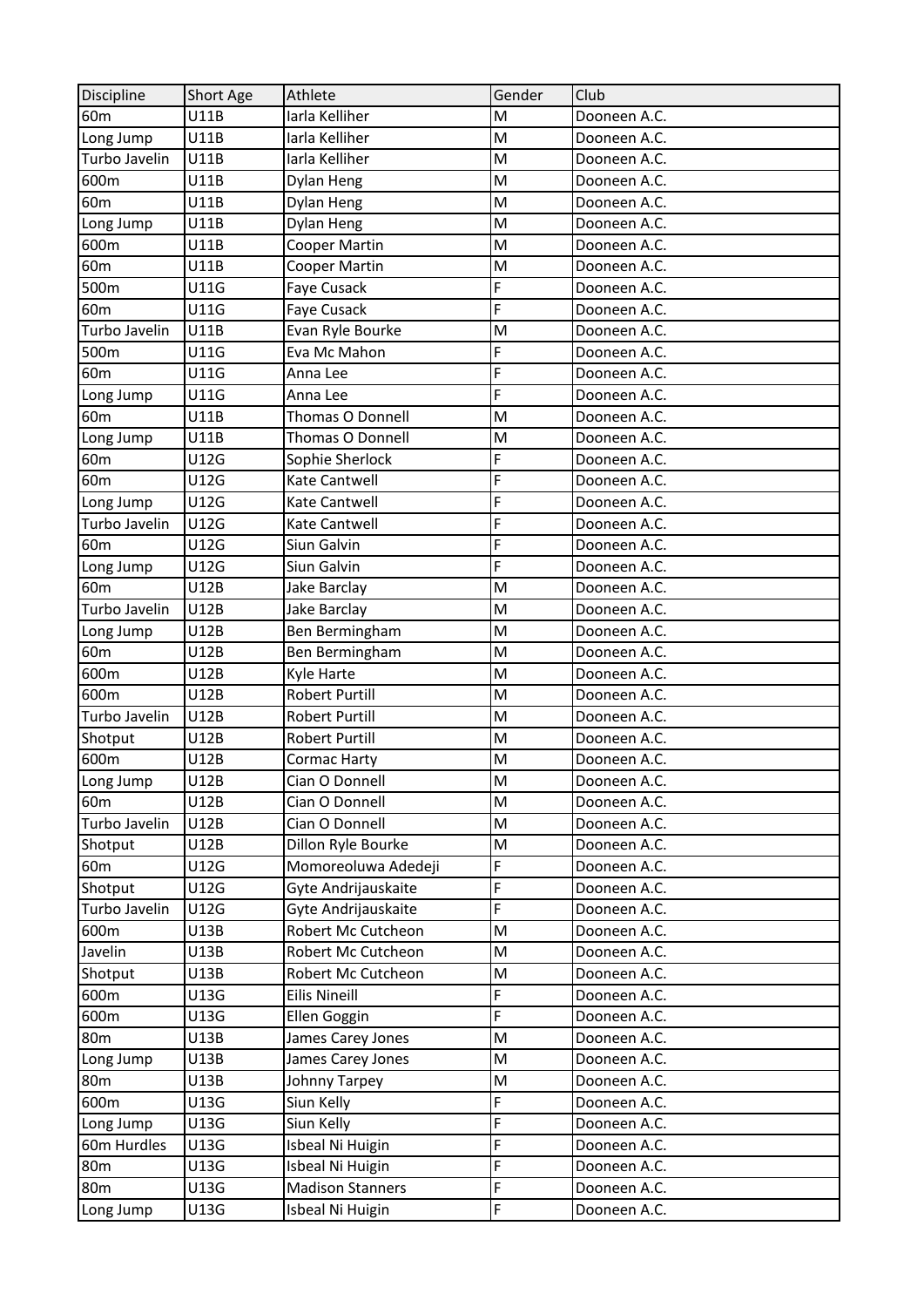| Discipline      | Short Age   | Athlete                 | Gender                  | Club                               |
|-----------------|-------------|-------------------------|-------------------------|------------------------------------|
| 80 <sub>m</sub> | U13G        | Jane Mc Grath           | F                       | Dooneen A.C.                       |
| 80 <sub>m</sub> | U13G        | <b>Beibhinn Collins</b> | F                       | Dooneen A.C.                       |
| Long Jump       | U13G        | <b>Beibhinn Collins</b> | F                       | Dooneen A.C.                       |
| 300m            | U9B         | Luke O Connell          | M                       | Dualla Ballytarsna Boherlahan A.C. |
| 300m            | U9G         | Meabh O Donnell         | F                       | Dualla Ballytarsna Boherlahan A.C. |
| 500m            | U10G        | Rachel Tye              | F                       | Dualla Ballytarsna Boherlahan A.C. |
| 60 <sub>m</sub> | U10G        | Rachel Tye              | F                       | Dualla Ballytarsna Boherlahan A.C. |
| Long Jump       | <b>U11B</b> | Cian O Donnell          | M                       | Dualla Ballytarsna Boherlahan A.C. |
| Turbo Javelin   | U11B        | Cian O Donnell          | M                       | Dualla Ballytarsna Boherlahan A.C. |
| 600m            | U12B        | <b>Jack Maher</b>       | M                       | Dualla Ballytarsna Boherlahan A.C. |
| Long Jump       | U12B        | <b>Jack Maher</b>       | M                       | Dualla Ballytarsna Boherlahan A.C. |
| 60 <sub>m</sub> | U12B        | Jack Maher              | M                       | Dualla Ballytarsna Boherlahan A.C. |
| 60 <sub>m</sub> | U12G        | Sarah Tye               | F                       | Dualla Ballytarsna Boherlahan A.C. |
| 600m            | U12G        | Sarah Tye               | F                       | Dualla Ballytarsna Boherlahan A.C. |
| 600m            | U12G        | Leah O Connell          | F                       | Dualla Ballytarsna Boherlahan A.C. |
| Long Jump       | U13G        | Aoife O Donnell         | F                       | Dualla Ballytarsna Boherlahan A.C. |
| 600m            | U13G        | Aoife O Donnell         | F                       | Dualla Ballytarsna Boherlahan A.C. |
| 60 <sub>m</sub> | U9B         | <b>Alexey Nesteruk</b>  | M                       | Dundrum A.C.                       |
| 300m            | U9G         | Shona Ryan              | F                       | Dundrum A.C.                       |
| 60 <sub>m</sub> | U9G         | Shona Ryan              | F                       | Dundrum A.C.                       |
| Long Jump       | U9G         | Shona Ryan              | F                       | Dundrum A.C.                       |
| Turbo Javelin   | U9G         | Shona Ryan              | F                       | Dundrum A.C.                       |
| 300m            | U9G         | Leah Shanahan           | F                       | Dundrum A.C.                       |
| 60 <sub>m</sub> | U9G         | Leah Shanahan           | F                       | Dundrum A.C.                       |
| Long Jump       | U9G         | Leah Shanahan           | F                       | Dundrum A.C.                       |
| Turbo Javelin   | U9G         | Leah Shanahan           | F                       | Dundrum A.C.                       |
| 500m            | U10G        | Farran Ryan             | F                       | Dundrum A.C.                       |
| 60 <sub>m</sub> | U10G        | Farran Ryan             | F                       | Dundrum A.C.                       |
| Long Jump       | U10G        | Farran Ryan             | F                       | Dundrum A.C.                       |
| Turbo Javelin   | U10G        | Farran Ryan             | F                       | Dundrum A.C.                       |
| 60 <sub>m</sub> | U10B        | <b>Edward Ryan</b>      | M                       | Dundrum A.C.                       |
| Long Jump       | U10B        | Edward Ryan             | $\overline{\mathsf{M}}$ | Dundrum A.C.                       |
| Turbo Javelin   | U10B        | <b>Edward Ryan</b>      | M                       | Dundrum A.C.                       |
| 500m            | U10G        | Claire Morrissey        | F                       | Dundrum A.C.                       |
| 500m            | U10G        | Julie Morrissey         | F                       | Dundrum A.C.                       |
| 60 <sub>m</sub> | U10G        | Claire Morrissey        | F                       | Dundrum A.C.                       |
| 60 <sub>m</sub> | U10G        | Julie Morrissey         | F                       | Dundrum A.C.                       |
| Long Jump       | U10G        | Claire Morrissey        | F                       | Dundrum A.C.                       |
| Long Jump       | U10G        | Julie Morrissey         | F                       | Dundrum A.C.                       |
| 500m            | U10G        | <b>Grace Butler</b>     | F                       | Dundrum A.C.                       |
| 60 <sub>m</sub> | U10G        | <b>Grace Butler</b>     | F                       | Dundrum A.C.                       |
| Long Jump       | U10G        | Grace Butler            | F                       | Dundrum A.C.                       |
| Turbo Javelin   | U10G        | Grace Butler            | F                       | Dundrum A.C.                       |
| 500m            | U10G        | Isabelle Joyce          | F                       | Dundrum A.C.                       |
| 60 <sub>m</sub> | U10G        | Isabelle Joyce          | F                       | Dundrum A.C.                       |
| 500m            | U10G        | Cara Aherne             | F                       | Dundrum A.C.                       |
| 60 <sub>m</sub> | U10G        | Cara Aherne             | F                       | Dundrum A.C.                       |
| Long Jump       | U10G        | Cara Aherne             | F                       | Dundrum A.C.                       |
| Turbo Javelin   | U10G        | Cara Aherne             | F                       | Dundrum A.C.                       |
| 600m            | U11B        | Micheal Ryan            | M                       | Dundrum A.C.                       |
| Long Jump       | U11B        | Micheal Ryan            | M                       | Dundrum A.C.                       |
| Turbo Javelin   | U11B        | Micheal Ryan            | M                       | Dundrum A.C.                       |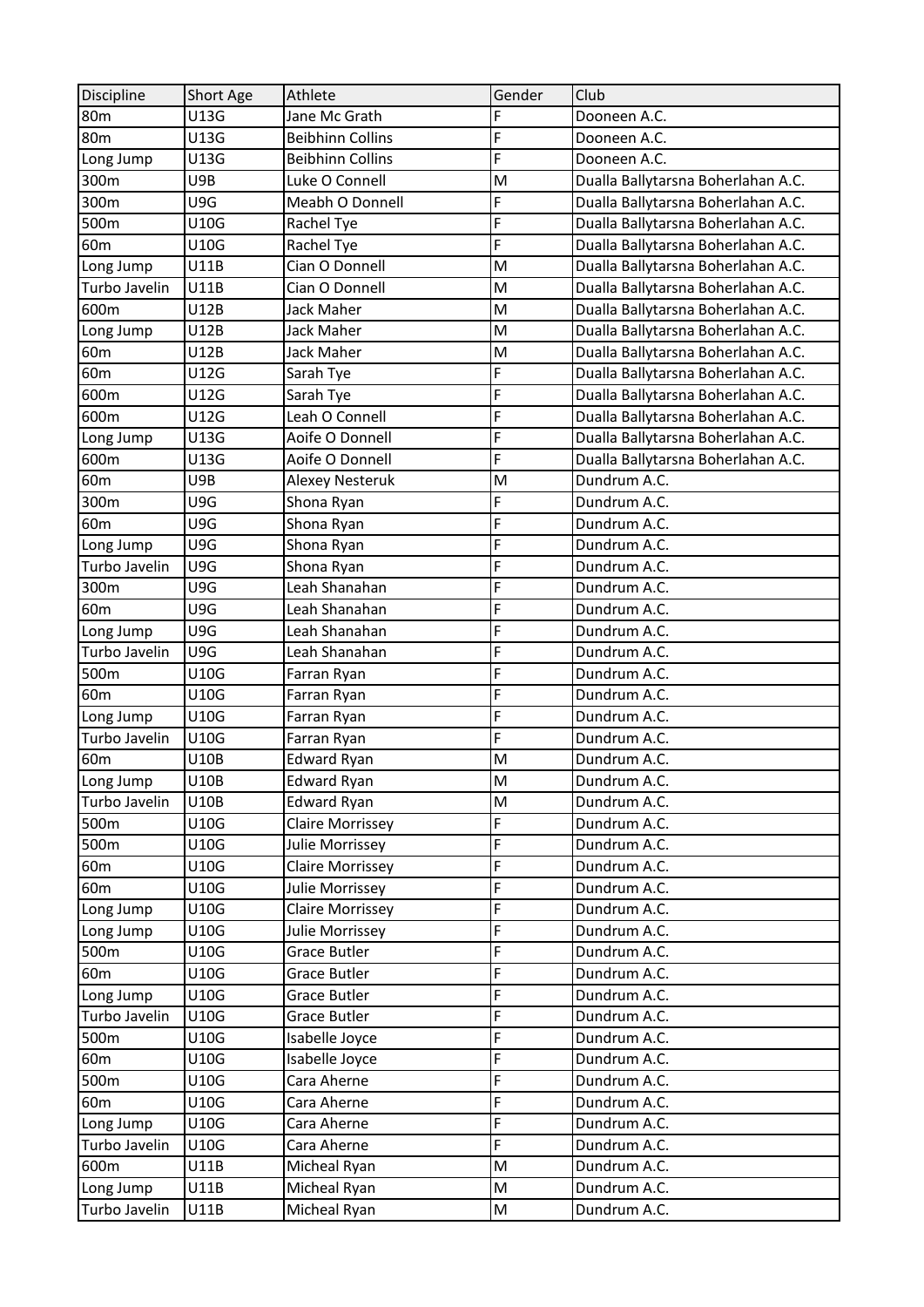| Discipline      | Short Age   | Athlete                | Gender | Club             |
|-----------------|-------------|------------------------|--------|------------------|
| 500m            | U11G        | Katelyn Shanahan       | F      | Dundrum A.C.     |
| Long Jump       | U11G        | Katelyn Shanahan       | F      | Dundrum A.C.     |
| Turbo Javelin   | U11G        | Katelyn Shanahan       | F      | Dundrum A.C.     |
| 60 <sub>m</sub> | U12G        | Molly Butler           | F      | Dundrum A.C.     |
| 600m            | U12G        | Molly Butler           | F      | Dundrum A.C.     |
| Long Jump       | U12G        | Molly Butler           | F      | Dundrum A.C.     |
| Turbo Javelin   | U12G        | Molly Butler           | F      | Dundrum A.C.     |
| 600m            | U12B        | Niall Quirke           | M      | Dundrum A.C.     |
| 60 <sub>m</sub> | U12G        | Taylor O Toole         | F      | Dundrum A.C.     |
| 600m            | U12G        | Taylor O Toole         | F      | Dundrum A.C.     |
| Long Jump       | U12G        | Taylor O Toole         | F      | Dundrum A.C.     |
| Turbo Javelin   | U12G        | Taylor O Toole         | F      | Dundrum A.C.     |
| 600m            | U12B        | Albert Maher           | M      | Dundrum A.C.     |
| 60 <sub>m</sub> | U12G        | Sophie O Toole         | F      | Dundrum A.C.     |
| 600m            | U12G        | Sophie O Toole         | F      | Dundrum A.C.     |
| Long Jump       | U12G        | Sophie O Toole         | F      | Dundrum A.C.     |
| Turbo Javelin   | U12G        | Sophie O Toole         | F      | Dundrum A.C.     |
| 80 <sub>m</sub> | U13B        | Daniel O sullivan      | M      | Emerald A.C.     |
| Long Jump       | U13B        | Daniel O sullivan      | M      | Emerald A.C.     |
| 60 <sub>m</sub> | U9G         | Hannah Devitt          | F      | Ennis Track A.C. |
| Long Jump       | U9G         | Hannah Devitt          | F      | Ennis Track A.C. |
| 60 <sub>m</sub> | U9B         | Oisin O Malley         | M      | Ennis Track A.C. |
| Long Jump       | U9B         | Oisin O Malley         | M      | Ennis Track A.C. |
| Long Jump       | U9B         | <b>Jack Collins</b>    | M      | Ennis Track A.C. |
| 300m            | U9B         | <b>Jack Collins</b>    | M      | Ennis Track A.C. |
| Long Jump       | U9B         | John Og Mc Inerney     | M      | Ennis Track A.C. |
| Turbo Javelin   | U9B         | John Og Mc Inerney     | M      | Ennis Track A.C. |
| 300m            | U9G         | <b>Megan Considine</b> | F      | Ennis Track A.C. |
| 60 <sub>m</sub> | U9G         | <b>Megan Considine</b> | F      | Ennis Track A.C. |
| Turbo Javelin   | U9B         | Diarmaid O Rourke      | M      | Ennis Track A.C. |
| 300m            | U9B         | Diarmaid O Rourke      | M      | Ennis Track A.C. |
| 60 <sub>m</sub> | U9G         | Doireann Monks         | F      | Ennis Track A.C. |
| Long Jump       | U9G         | Doireann Monks         | F      | Ennis Track A.C. |
| Long Jump       | U9G         | Emma Tonge             | F      | Ennis Track A.C. |
| Turbo Javelin   | U9G         | Emma Tonge             | F      | Ennis Track A.C. |
| 60 <sub>m</sub> | U9B         | Cian Vaughan           | M      | Ennis Track A.C. |
| 300m            | U9B         | Cian Vaughan           | M      | Ennis Track A.C. |
| Long Jump       | U9B         | Saran O Neill          | M      | Ennis Track A.C. |
| Turbo Javelin   | U9B         | Saran O Neill          | M      | Ennis Track A.C. |
| 300m            | U9G         | Keelyn Ryan            | F      | Ennis Track A.C. |
| Turbo Javelin   | U9G         | Keelyn Ryan            | F      | Ennis Track A.C. |
| Long Jump       | U10G        | Amy Ganda              | F      | Ennis Track A.C. |
| 500m            | <b>U10B</b> | Patrick Quinn          | M      | Ennis Track A.C. |
| Long Jump       | U10B        | Patrick Quinn          | M      | Ennis Track A.C. |
| Long Jump       | U10G        | Siun Judge             | F      | Ennis Track A.C. |
| 60 <sub>m</sub> | U10G        | Sammi O Donoghue       | F      | Ennis Track A.C. |
| Long Jump       | U10G        | Sammi O Donoghue       | F      | Ennis Track A.C. |
| 500m            | U10B        | Eanna Kennedy          | M      | Ennis Track A.C. |
| 60 <sub>m</sub> | U10B        | Eanna Kennedy          | M      | Ennis Track A.C. |
| 500m            | U10G        | Aoife Vaughan          | F      | Ennis Track A.C. |
| Long Jump       | U10G        | Aoife Vaughan          | F      | Ennis Track A.C. |
| 500m            | U10G        | Ally Considine         | F      | Ennis Track A.C. |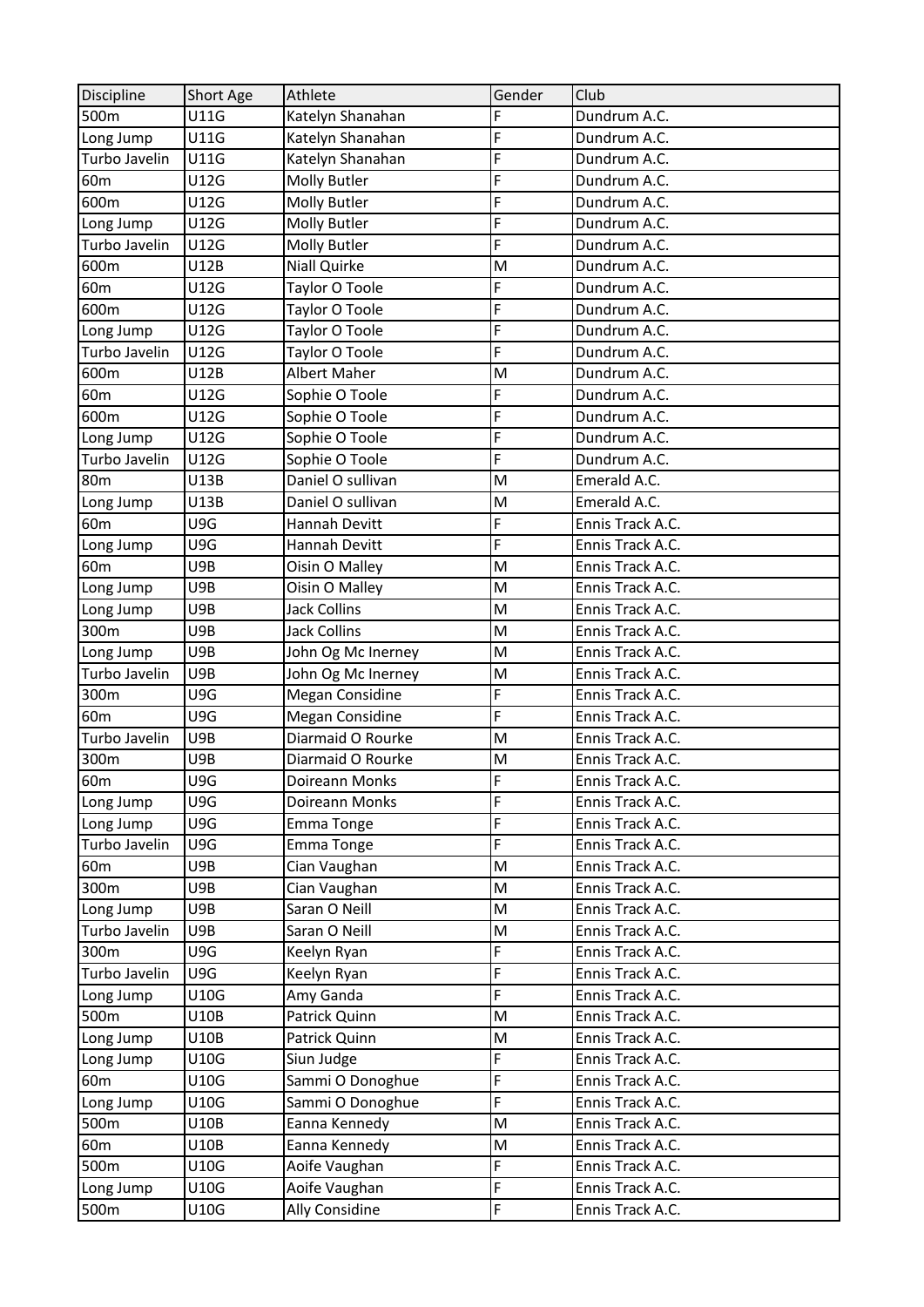| U10G<br>F<br>Ally Considine<br>Long Jump<br>Ennis Track A.C.<br>M<br>U10B<br>60 <sub>m</sub><br>Ennis Track A.C.<br><b>Rian Barry</b><br><b>U10B</b><br><b>Rian Barry</b><br>M<br>Ennis Track A.C.<br>Long Jump<br>U10B<br>Hugh Melody<br>M<br>Ennis Track A.C.<br>500m<br>M<br>500m<br>U10B<br>Ryan Vaughan<br>Ennis Track A.C.<br>Ennis Track A.C.<br>U10B<br>Hugh Melody<br>M<br>Long Jump<br>U10B<br>Ryan Vaughan<br>Ennis Track A.C.<br>Long Jump<br>M<br>F<br>500m<br>U10G<br>Ennis Track A.C.<br>Sophia Treacy<br>F<br>60 <sub>m</sub><br>U10G<br>Sophia Treacy<br>Ennis Track A.C.<br>F<br>60 <sub>m</sub><br>U11G<br>Eliza Brace<br>Ennis Track A.C.<br>F<br>U11G<br>Eliza Brace<br>Ennis Track A.C.<br>Long Jump<br>F<br>U11G<br>Ennis Track A.C.<br>60 <sub>m</sub><br>Luise Daly<br>Turbo Javelin<br>F<br>U11G<br>Ennis Track A.C.<br>Luise Daly<br>500m<br>U11G<br><b>Caoimhe Monks</b><br>F<br>Ennis Track A.C.<br>F<br>U11G<br><b>Caoimhe Monks</b><br>Ennis Track A.C.<br>Long Jump<br>F<br>60 <sub>m</sub><br>Alanna Carroll<br>U11G<br>Ennis Track A.C.<br>Alanna Carroll<br>F<br>U11G<br>Ennis Track A.C.<br>Long Jump<br>60 <sub>m</sub><br>U11B<br>Ennis Track A.C.<br>Eoin Keane<br>M<br>M<br>U11B<br>Eoin Keane<br>Ennis Track A.C.<br>Long Jump<br>600m<br>U11B<br>M<br>Ennis Track A.C.<br>Dylan Keane<br>60 <sub>m</sub><br>U11B<br>M<br>Ennis Track A.C.<br>Dylan Keane<br>M<br>600m<br>U11B<br><b>Tommy Malone</b><br>Ennis Track A.C.<br>60 <sub>m</sub><br><b>Tommy Malone</b><br>M<br>Ennis Track A.C.<br>U11B<br>U11B<br><b>Oliver Mannion</b><br>M<br>Ennis Track A.C.<br>600m<br>U11B<br>M<br><b>Oliver Mannion</b><br>Ennis Track A.C.<br>Long Jump<br>600m<br>F<br>U12G<br>Ennis Track A.C.<br><b>Emily Quinn</b><br>60 <sub>m</sub><br>U12B<br><b>Gearoid Troy</b><br>M<br>Ennis Track A.C.<br>Turbo Javelin<br>U12B<br><b>Gearoid Troy</b><br>Ennis Track A.C.<br>M<br>Adam Rochford<br>M<br>60 <sub>m</sub><br>U12B<br>Ennis Track A.C.<br>Turbo Javelin<br>U12B<br><b>Adam Rochford</b><br>M<br>Ennis Track A.C.<br>U12B<br>High Jump<br>Adam Rochford<br>M<br>Ennis Track A.C.<br>F<br>U12G<br>Alli Donnelly<br>Ennis Track A.C.<br>F<br>Alli Donnelly<br>Long Jump<br>U12G<br>Ennis Track A.C.<br>F<br>U12G<br>Ennis Track A.C.<br>High Jump<br>Clara Vaughan<br>F<br>U12G<br>Ennis Track A.C.<br>600m<br>Clara Vaughan |
|-------------------------------------------------------------------------------------------------------------------------------------------------------------------------------------------------------------------------------------------------------------------------------------------------------------------------------------------------------------------------------------------------------------------------------------------------------------------------------------------------------------------------------------------------------------------------------------------------------------------------------------------------------------------------------------------------------------------------------------------------------------------------------------------------------------------------------------------------------------------------------------------------------------------------------------------------------------------------------------------------------------------------------------------------------------------------------------------------------------------------------------------------------------------------------------------------------------------------------------------------------------------------------------------------------------------------------------------------------------------------------------------------------------------------------------------------------------------------------------------------------------------------------------------------------------------------------------------------------------------------------------------------------------------------------------------------------------------------------------------------------------------------------------------------------------------------------------------------------------------------------------------------------------------------------------------------------------------------------------------------------------------------------------------------------------------------------------------------------------------------------------------------------------------------------------------------------------------------------------------------------------------------------------------------------------------------------------------------------------------|
|                                                                                                                                                                                                                                                                                                                                                                                                                                                                                                                                                                                                                                                                                                                                                                                                                                                                                                                                                                                                                                                                                                                                                                                                                                                                                                                                                                                                                                                                                                                                                                                                                                                                                                                                                                                                                                                                                                                                                                                                                                                                                                                                                                                                                                                                                                                                                                   |
| $60m$ $\qquad$                                                                                                                                                                                                                                                                                                                                                                                                                                                                                                                                                                                                                                                                                                                                                                                                                                                                                                                                                                                                                                                                                                                                                                                                                                                                                                                                                                                                                                                                                                                                                                                                                                                                                                                                                                                                                                                                                                                                                                                                                                                                                                                                                                                                                                                                                                                                                    |
|                                                                                                                                                                                                                                                                                                                                                                                                                                                                                                                                                                                                                                                                                                                                                                                                                                                                                                                                                                                                                                                                                                                                                                                                                                                                                                                                                                                                                                                                                                                                                                                                                                                                                                                                                                                                                                                                                                                                                                                                                                                                                                                                                                                                                                                                                                                                                                   |
|                                                                                                                                                                                                                                                                                                                                                                                                                                                                                                                                                                                                                                                                                                                                                                                                                                                                                                                                                                                                                                                                                                                                                                                                                                                                                                                                                                                                                                                                                                                                                                                                                                                                                                                                                                                                                                                                                                                                                                                                                                                                                                                                                                                                                                                                                                                                                                   |
|                                                                                                                                                                                                                                                                                                                                                                                                                                                                                                                                                                                                                                                                                                                                                                                                                                                                                                                                                                                                                                                                                                                                                                                                                                                                                                                                                                                                                                                                                                                                                                                                                                                                                                                                                                                                                                                                                                                                                                                                                                                                                                                                                                                                                                                                                                                                                                   |
|                                                                                                                                                                                                                                                                                                                                                                                                                                                                                                                                                                                                                                                                                                                                                                                                                                                                                                                                                                                                                                                                                                                                                                                                                                                                                                                                                                                                                                                                                                                                                                                                                                                                                                                                                                                                                                                                                                                                                                                                                                                                                                                                                                                                                                                                                                                                                                   |
|                                                                                                                                                                                                                                                                                                                                                                                                                                                                                                                                                                                                                                                                                                                                                                                                                                                                                                                                                                                                                                                                                                                                                                                                                                                                                                                                                                                                                                                                                                                                                                                                                                                                                                                                                                                                                                                                                                                                                                                                                                                                                                                                                                                                                                                                                                                                                                   |
|                                                                                                                                                                                                                                                                                                                                                                                                                                                                                                                                                                                                                                                                                                                                                                                                                                                                                                                                                                                                                                                                                                                                                                                                                                                                                                                                                                                                                                                                                                                                                                                                                                                                                                                                                                                                                                                                                                                                                                                                                                                                                                                                                                                                                                                                                                                                                                   |
|                                                                                                                                                                                                                                                                                                                                                                                                                                                                                                                                                                                                                                                                                                                                                                                                                                                                                                                                                                                                                                                                                                                                                                                                                                                                                                                                                                                                                                                                                                                                                                                                                                                                                                                                                                                                                                                                                                                                                                                                                                                                                                                                                                                                                                                                                                                                                                   |
|                                                                                                                                                                                                                                                                                                                                                                                                                                                                                                                                                                                                                                                                                                                                                                                                                                                                                                                                                                                                                                                                                                                                                                                                                                                                                                                                                                                                                                                                                                                                                                                                                                                                                                                                                                                                                                                                                                                                                                                                                                                                                                                                                                                                                                                                                                                                                                   |
|                                                                                                                                                                                                                                                                                                                                                                                                                                                                                                                                                                                                                                                                                                                                                                                                                                                                                                                                                                                                                                                                                                                                                                                                                                                                                                                                                                                                                                                                                                                                                                                                                                                                                                                                                                                                                                                                                                                                                                                                                                                                                                                                                                                                                                                                                                                                                                   |
|                                                                                                                                                                                                                                                                                                                                                                                                                                                                                                                                                                                                                                                                                                                                                                                                                                                                                                                                                                                                                                                                                                                                                                                                                                                                                                                                                                                                                                                                                                                                                                                                                                                                                                                                                                                                                                                                                                                                                                                                                                                                                                                                                                                                                                                                                                                                                                   |
|                                                                                                                                                                                                                                                                                                                                                                                                                                                                                                                                                                                                                                                                                                                                                                                                                                                                                                                                                                                                                                                                                                                                                                                                                                                                                                                                                                                                                                                                                                                                                                                                                                                                                                                                                                                                                                                                                                                                                                                                                                                                                                                                                                                                                                                                                                                                                                   |
|                                                                                                                                                                                                                                                                                                                                                                                                                                                                                                                                                                                                                                                                                                                                                                                                                                                                                                                                                                                                                                                                                                                                                                                                                                                                                                                                                                                                                                                                                                                                                                                                                                                                                                                                                                                                                                                                                                                                                                                                                                                                                                                                                                                                                                                                                                                                                                   |
|                                                                                                                                                                                                                                                                                                                                                                                                                                                                                                                                                                                                                                                                                                                                                                                                                                                                                                                                                                                                                                                                                                                                                                                                                                                                                                                                                                                                                                                                                                                                                                                                                                                                                                                                                                                                                                                                                                                                                                                                                                                                                                                                                                                                                                                                                                                                                                   |
|                                                                                                                                                                                                                                                                                                                                                                                                                                                                                                                                                                                                                                                                                                                                                                                                                                                                                                                                                                                                                                                                                                                                                                                                                                                                                                                                                                                                                                                                                                                                                                                                                                                                                                                                                                                                                                                                                                                                                                                                                                                                                                                                                                                                                                                                                                                                                                   |
|                                                                                                                                                                                                                                                                                                                                                                                                                                                                                                                                                                                                                                                                                                                                                                                                                                                                                                                                                                                                                                                                                                                                                                                                                                                                                                                                                                                                                                                                                                                                                                                                                                                                                                                                                                                                                                                                                                                                                                                                                                                                                                                                                                                                                                                                                                                                                                   |
|                                                                                                                                                                                                                                                                                                                                                                                                                                                                                                                                                                                                                                                                                                                                                                                                                                                                                                                                                                                                                                                                                                                                                                                                                                                                                                                                                                                                                                                                                                                                                                                                                                                                                                                                                                                                                                                                                                                                                                                                                                                                                                                                                                                                                                                                                                                                                                   |
|                                                                                                                                                                                                                                                                                                                                                                                                                                                                                                                                                                                                                                                                                                                                                                                                                                                                                                                                                                                                                                                                                                                                                                                                                                                                                                                                                                                                                                                                                                                                                                                                                                                                                                                                                                                                                                                                                                                                                                                                                                                                                                                                                                                                                                                                                                                                                                   |
|                                                                                                                                                                                                                                                                                                                                                                                                                                                                                                                                                                                                                                                                                                                                                                                                                                                                                                                                                                                                                                                                                                                                                                                                                                                                                                                                                                                                                                                                                                                                                                                                                                                                                                                                                                                                                                                                                                                                                                                                                                                                                                                                                                                                                                                                                                                                                                   |
|                                                                                                                                                                                                                                                                                                                                                                                                                                                                                                                                                                                                                                                                                                                                                                                                                                                                                                                                                                                                                                                                                                                                                                                                                                                                                                                                                                                                                                                                                                                                                                                                                                                                                                                                                                                                                                                                                                                                                                                                                                                                                                                                                                                                                                                                                                                                                                   |
|                                                                                                                                                                                                                                                                                                                                                                                                                                                                                                                                                                                                                                                                                                                                                                                                                                                                                                                                                                                                                                                                                                                                                                                                                                                                                                                                                                                                                                                                                                                                                                                                                                                                                                                                                                                                                                                                                                                                                                                                                                                                                                                                                                                                                                                                                                                                                                   |
|                                                                                                                                                                                                                                                                                                                                                                                                                                                                                                                                                                                                                                                                                                                                                                                                                                                                                                                                                                                                                                                                                                                                                                                                                                                                                                                                                                                                                                                                                                                                                                                                                                                                                                                                                                                                                                                                                                                                                                                                                                                                                                                                                                                                                                                                                                                                                                   |
|                                                                                                                                                                                                                                                                                                                                                                                                                                                                                                                                                                                                                                                                                                                                                                                                                                                                                                                                                                                                                                                                                                                                                                                                                                                                                                                                                                                                                                                                                                                                                                                                                                                                                                                                                                                                                                                                                                                                                                                                                                                                                                                                                                                                                                                                                                                                                                   |
|                                                                                                                                                                                                                                                                                                                                                                                                                                                                                                                                                                                                                                                                                                                                                                                                                                                                                                                                                                                                                                                                                                                                                                                                                                                                                                                                                                                                                                                                                                                                                                                                                                                                                                                                                                                                                                                                                                                                                                                                                                                                                                                                                                                                                                                                                                                                                                   |
|                                                                                                                                                                                                                                                                                                                                                                                                                                                                                                                                                                                                                                                                                                                                                                                                                                                                                                                                                                                                                                                                                                                                                                                                                                                                                                                                                                                                                                                                                                                                                                                                                                                                                                                                                                                                                                                                                                                                                                                                                                                                                                                                                                                                                                                                                                                                                                   |
|                                                                                                                                                                                                                                                                                                                                                                                                                                                                                                                                                                                                                                                                                                                                                                                                                                                                                                                                                                                                                                                                                                                                                                                                                                                                                                                                                                                                                                                                                                                                                                                                                                                                                                                                                                                                                                                                                                                                                                                                                                                                                                                                                                                                                                                                                                                                                                   |
|                                                                                                                                                                                                                                                                                                                                                                                                                                                                                                                                                                                                                                                                                                                                                                                                                                                                                                                                                                                                                                                                                                                                                                                                                                                                                                                                                                                                                                                                                                                                                                                                                                                                                                                                                                                                                                                                                                                                                                                                                                                                                                                                                                                                                                                                                                                                                                   |
|                                                                                                                                                                                                                                                                                                                                                                                                                                                                                                                                                                                                                                                                                                                                                                                                                                                                                                                                                                                                                                                                                                                                                                                                                                                                                                                                                                                                                                                                                                                                                                                                                                                                                                                                                                                                                                                                                                                                                                                                                                                                                                                                                                                                                                                                                                                                                                   |
|                                                                                                                                                                                                                                                                                                                                                                                                                                                                                                                                                                                                                                                                                                                                                                                                                                                                                                                                                                                                                                                                                                                                                                                                                                                                                                                                                                                                                                                                                                                                                                                                                                                                                                                                                                                                                                                                                                                                                                                                                                                                                                                                                                                                                                                                                                                                                                   |
|                                                                                                                                                                                                                                                                                                                                                                                                                                                                                                                                                                                                                                                                                                                                                                                                                                                                                                                                                                                                                                                                                                                                                                                                                                                                                                                                                                                                                                                                                                                                                                                                                                                                                                                                                                                                                                                                                                                                                                                                                                                                                                                                                                                                                                                                                                                                                                   |
|                                                                                                                                                                                                                                                                                                                                                                                                                                                                                                                                                                                                                                                                                                                                                                                                                                                                                                                                                                                                                                                                                                                                                                                                                                                                                                                                                                                                                                                                                                                                                                                                                                                                                                                                                                                                                                                                                                                                                                                                                                                                                                                                                                                                                                                                                                                                                                   |
|                                                                                                                                                                                                                                                                                                                                                                                                                                                                                                                                                                                                                                                                                                                                                                                                                                                                                                                                                                                                                                                                                                                                                                                                                                                                                                                                                                                                                                                                                                                                                                                                                                                                                                                                                                                                                                                                                                                                                                                                                                                                                                                                                                                                                                                                                                                                                                   |
|                                                                                                                                                                                                                                                                                                                                                                                                                                                                                                                                                                                                                                                                                                                                                                                                                                                                                                                                                                                                                                                                                                                                                                                                                                                                                                                                                                                                                                                                                                                                                                                                                                                                                                                                                                                                                                                                                                                                                                                                                                                                                                                                                                                                                                                                                                                                                                   |
|                                                                                                                                                                                                                                                                                                                                                                                                                                                                                                                                                                                                                                                                                                                                                                                                                                                                                                                                                                                                                                                                                                                                                                                                                                                                                                                                                                                                                                                                                                                                                                                                                                                                                                                                                                                                                                                                                                                                                                                                                                                                                                                                                                                                                                                                                                                                                                   |
| F<br>U12G<br>Clara Vaughan<br>Ennis Track A.C.<br>Long Jump                                                                                                                                                                                                                                                                                                                                                                                                                                                                                                                                                                                                                                                                                                                                                                                                                                                                                                                                                                                                                                                                                                                                                                                                                                                                                                                                                                                                                                                                                                                                                                                                                                                                                                                                                                                                                                                                                                                                                                                                                                                                                                                                                                                                                                                                                                       |
| U12B<br>Cian O'Dwyer<br>Ennis Track A.C.<br>600m<br>M                                                                                                                                                                                                                                                                                                                                                                                                                                                                                                                                                                                                                                                                                                                                                                                                                                                                                                                                                                                                                                                                                                                                                                                                                                                                                                                                                                                                                                                                                                                                                                                                                                                                                                                                                                                                                                                                                                                                                                                                                                                                                                                                                                                                                                                                                                             |
| 60m<br>U12B<br>Cian O'Dwyer<br>M<br>Ennis Track A.C.                                                                                                                                                                                                                                                                                                                                                                                                                                                                                                                                                                                                                                                                                                                                                                                                                                                                                                                                                                                                                                                                                                                                                                                                                                                                                                                                                                                                                                                                                                                                                                                                                                                                                                                                                                                                                                                                                                                                                                                                                                                                                                                                                                                                                                                                                                              |
| F<br>60 <sub>m</sub><br>U12G<br>Ennis Track A.C.<br>Lauren Ryan                                                                                                                                                                                                                                                                                                                                                                                                                                                                                                                                                                                                                                                                                                                                                                                                                                                                                                                                                                                                                                                                                                                                                                                                                                                                                                                                                                                                                                                                                                                                                                                                                                                                                                                                                                                                                                                                                                                                                                                                                                                                                                                                                                                                                                                                                                   |
| F<br>U12G<br>Ennis Track A.C.<br>Long Jump<br>Lauren Ryan                                                                                                                                                                                                                                                                                                                                                                                                                                                                                                                                                                                                                                                                                                                                                                                                                                                                                                                                                                                                                                                                                                                                                                                                                                                                                                                                                                                                                                                                                                                                                                                                                                                                                                                                                                                                                                                                                                                                                                                                                                                                                                                                                                                                                                                                                                         |
| F<br>60m Hurdles<br>U13G<br><b>Willow Brace</b><br>Ennis Track A.C.                                                                                                                                                                                                                                                                                                                                                                                                                                                                                                                                                                                                                                                                                                                                                                                                                                                                                                                                                                                                                                                                                                                                                                                                                                                                                                                                                                                                                                                                                                                                                                                                                                                                                                                                                                                                                                                                                                                                                                                                                                                                                                                                                                                                                                                                                               |
| F<br><b>Willow Brace</b><br>Ennis Track A.C.<br>Long Jump<br>U13G                                                                                                                                                                                                                                                                                                                                                                                                                                                                                                                                                                                                                                                                                                                                                                                                                                                                                                                                                                                                                                                                                                                                                                                                                                                                                                                                                                                                                                                                                                                                                                                                                                                                                                                                                                                                                                                                                                                                                                                                                                                                                                                                                                                                                                                                                                 |
| F<br>High Jump<br>U13G<br><b>Willow Brace</b><br>Ennis Track A.C.                                                                                                                                                                                                                                                                                                                                                                                                                                                                                                                                                                                                                                                                                                                                                                                                                                                                                                                                                                                                                                                                                                                                                                                                                                                                                                                                                                                                                                                                                                                                                                                                                                                                                                                                                                                                                                                                                                                                                                                                                                                                                                                                                                                                                                                                                                 |
| F<br>600m<br>U13G<br>Ennis Track A.C.<br>Katie Troy                                                                                                                                                                                                                                                                                                                                                                                                                                                                                                                                                                                                                                                                                                                                                                                                                                                                                                                                                                                                                                                                                                                                                                                                                                                                                                                                                                                                                                                                                                                                                                                                                                                                                                                                                                                                                                                                                                                                                                                                                                                                                                                                                                                                                                                                                                               |
| F<br>80 <sub>m</sub><br>U13G<br>Ennis Track A.C.<br>Katie Troy                                                                                                                                                                                                                                                                                                                                                                                                                                                                                                                                                                                                                                                                                                                                                                                                                                                                                                                                                                                                                                                                                                                                                                                                                                                                                                                                                                                                                                                                                                                                                                                                                                                                                                                                                                                                                                                                                                                                                                                                                                                                                                                                                                                                                                                                                                    |
| F<br>U13G<br>Katie Troy<br>Ennis Track A.C.<br>Long Jump                                                                                                                                                                                                                                                                                                                                                                                                                                                                                                                                                                                                                                                                                                                                                                                                                                                                                                                                                                                                                                                                                                                                                                                                                                                                                                                                                                                                                                                                                                                                                                                                                                                                                                                                                                                                                                                                                                                                                                                                                                                                                                                                                                                                                                                                                                          |
| F<br>U13G<br>Ennis Track A.C.<br>600m<br>Molly Moroney                                                                                                                                                                                                                                                                                                                                                                                                                                                                                                                                                                                                                                                                                                                                                                                                                                                                                                                                                                                                                                                                                                                                                                                                                                                                                                                                                                                                                                                                                                                                                                                                                                                                                                                                                                                                                                                                                                                                                                                                                                                                                                                                                                                                                                                                                                            |
| F<br>U13G<br>80 <sub>m</sub><br><b>Molly Moroney</b><br>Ennis Track A.C.                                                                                                                                                                                                                                                                                                                                                                                                                                                                                                                                                                                                                                                                                                                                                                                                                                                                                                                                                                                                                                                                                                                                                                                                                                                                                                                                                                                                                                                                                                                                                                                                                                                                                                                                                                                                                                                                                                                                                                                                                                                                                                                                                                                                                                                                                          |
| F<br>600m<br>U13G<br>Jennifer Lyons<br>Ennis Track A.C.                                                                                                                                                                                                                                                                                                                                                                                                                                                                                                                                                                                                                                                                                                                                                                                                                                                                                                                                                                                                                                                                                                                                                                                                                                                                                                                                                                                                                                                                                                                                                                                                                                                                                                                                                                                                                                                                                                                                                                                                                                                                                                                                                                                                                                                                                                           |
| F<br>Jennifer Lyons<br>80 <sub>m</sub><br>U13G<br>Ennis Track A.C.                                                                                                                                                                                                                                                                                                                                                                                                                                                                                                                                                                                                                                                                                                                                                                                                                                                                                                                                                                                                                                                                                                                                                                                                                                                                                                                                                                                                                                                                                                                                                                                                                                                                                                                                                                                                                                                                                                                                                                                                                                                                                                                                                                                                                                                                                                |
| <b>Aisling Kelly</b><br>F<br>600m<br>U13G<br>Ennis Track A.C.                                                                                                                                                                                                                                                                                                                                                                                                                                                                                                                                                                                                                                                                                                                                                                                                                                                                                                                                                                                                                                                                                                                                                                                                                                                                                                                                                                                                                                                                                                                                                                                                                                                                                                                                                                                                                                                                                                                                                                                                                                                                                                                                                                                                                                                                                                     |
| F<br>80 <sub>m</sub><br>Aisling Kelly<br>U13G<br>Ennis Track A.C.                                                                                                                                                                                                                                                                                                                                                                                                                                                                                                                                                                                                                                                                                                                                                                                                                                                                                                                                                                                                                                                                                                                                                                                                                                                                                                                                                                                                                                                                                                                                                                                                                                                                                                                                                                                                                                                                                                                                                                                                                                                                                                                                                                                                                                                                                                 |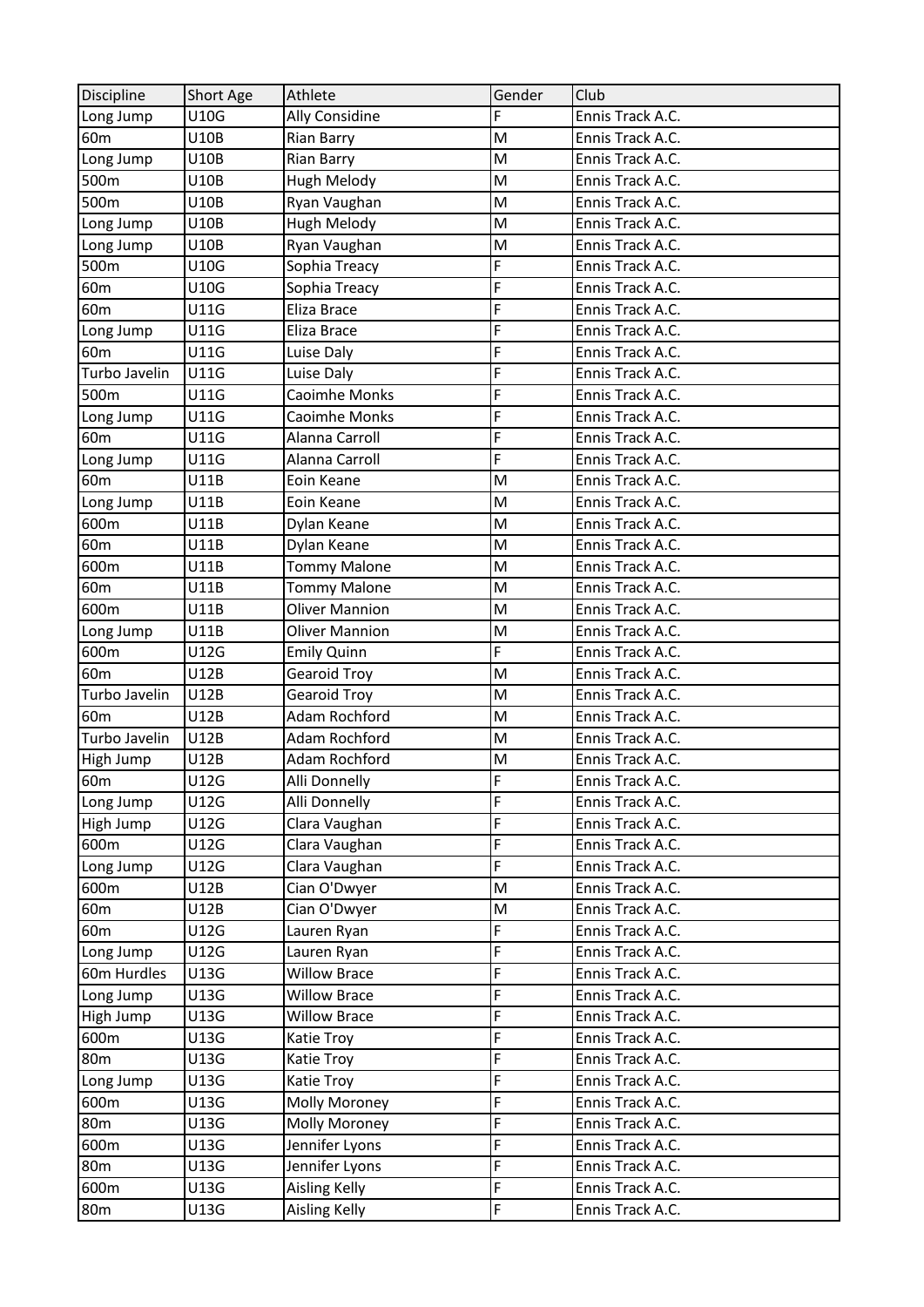| <b>Discipline</b> | Short Age   | Athlete              | Gender | Club                         |
|-------------------|-------------|----------------------|--------|------------------------------|
| Long Jump         | U13G        | <b>Aisling Kelly</b> | F      | Ennis Track A.C.             |
| 600m              | U13G        | Caoimhe Mcnamara     | F      | Ennis Track A.C.             |
| 80 <sub>m</sub>   | U13G        | Caoimhe Mcnamara     | F      | Ennis Track A.C.             |
| High Jump         | U13G        | Caoimhe Mcnamara     | F      | Ennis Track A.C.             |
| Long Jump         | U9G         | Rachel Lynch         | F      | Fanahan Mc Sweeney A.C.      |
| Turbo Javelin     | U9G         | Rachel Lynch         | F      | Fanahan Mc Sweeney A.C.      |
| 60 <sub>m</sub>   | U9G         | Lucy Thornton        | F      | Fanahan Mc Sweeney A.C.      |
| Turbo Javelin     | U9G         | Lucy Thornton        | F      | Fanahan Mc Sweeney A.C.      |
| 300m              | U9G         | Sophie Cohen         | F      | Fanahan Mc Sweeney A.C.      |
| 60 <sub>m</sub>   | U9G         | Sophie Cohen         | F      | Fanahan Mc Sweeney A.C.      |
| 60 <sub>m</sub>   | U9G         | Cara Hutchinson      | F      | Fanahan Mc Sweeney A.C.      |
| Long Jump         | U9G         | Cara Hutchinson      | F      | Fanahan Mc Sweeney A.C.      |
| 60 <sub>m</sub>   | U9B         | Shane Sweetnam       | M      | Fanahan Mc Sweeney A.C.      |
| Turbo Javelin     | U9B         | Shane Sweetnam       | M      | Fanahan Mc Sweeney A.C.      |
| 60m               | U9B         | James Downey         | M      | Fanahan Mc Sweeney A.C.      |
| Turbo Javelin     | U9B         | James Downey         | M      | Fanahan Mc Sweeney A.C.      |
| 300m              | U9G         | Saoirse Horgan       | F      | Fanahan Mc Sweeney A.C.      |
| 60 <sub>m</sub>   | U9G         | Saoirse Horgan       | F      | Fanahan Mc Sweeney A.C.      |
| Long Jump         | U10B        | <b>Niall Towey</b>   | M      | Fanahan Mc Sweeney A.C.      |
| 60 <sub>m</sub>   | <b>U10B</b> | Eoghan Finn          | M      | Fanahan Mc Sweeney A.C.      |
| Turbo Javelin     | U10B        | Eoghan Finn          | M      | Fanahan Mc Sweeney A.C.      |
| 500m              | U10G        | Zoe O Connor         | F      | Fanahan Mc Sweeney A.C.      |
| 60 <sub>m</sub>   | U10G        | Zoe O Connor         | F      | Fanahan Mc Sweeney A.C.      |
| 60 <sub>m</sub>   | U11G        | Siun Dingivan        | F      | Fanahan Mc Sweeney A.C.      |
| Long Jump         | U11G        | Siun Dingivan        | F      | Fanahan Mc Sweeney A.C.      |
| 60 <sub>m</sub>   | U11G        | Eva Horgan           | F      | Fanahan Mc Sweeney A.C.      |
| Turbo Javelin     | U11G        | Eva Horgan           | F      | Fanahan Mc Sweeney A.C.      |
| 60 <sub>m</sub>   | U11B        | Aaron Horgan         | M      | Fanahan Mc Sweeney A.C.      |
| Turbo Javelin     | U11B        | Aaron Horgan         | M      | Fanahan Mc Sweeney A.C.      |
| 60 <sub>m</sub>   | U11G        | Aoife Hutchinson     | F      | Fanahan Mc Sweeney A.C.      |
| Long Jump         | U11G        | Aoife Hutchinson     | F      | Fanahan Mc Sweeney A.C.      |
| Long Jump         | U11G        | Molly Thornton       | F      | Fanahan Mc Sweeney A.C.      |
| Turbo Javelin     | U11G        | Molly Thornton       | F      | Fanahan Mc Sweeney A.C.      |
| Long Jump         | U12G        | Muireann Dingivan    | F      | Fanahan Mc Sweeney A.C.      |
| 600m              | U12G        | Muireann Dingivan    | F      | Fanahan Mc Sweeney A.C.      |
| Turbo Javelin     | U12B        | Mikey Hurley         | M      | Fanahan Mc Sweeney A.C.      |
| Shotput           | U12B        | Mikey Hurley         | M      | Fanahan Mc Sweeney A.C.      |
| Turbo Javelin     | U12B        | Killian O Grady      | M      | Fanahan Mc Sweeney A.C.      |
| Shotput           | U12B        | Killian O Grady      | M      | Fanahan Mc Sweeney A.C.      |
| Long Jump         | U12B        | Michael Quirke       | M      | Fanahan Mc Sweeney A.C.      |
| 60 <sub>m</sub>   | U12B        | Michael Quirke       | M      | Fanahan Mc Sweeney A.C.      |
| Long Jump         | U13B        | David Towey Jnr.     | M      | Fanahan Mc Sweeney A.C.      |
| High Jump         | U13B        | David Towey Jnr.     | M      | Fanahan Mc Sweeney A.C.      |
| 60m Hurdles       | U13B        | David Towey Jnr.     | M      | Fanahan Mc Sweeney A.C.      |
| 600m              | U13B        | Sean Riordan         | M      | Fanahan Mc Sweeney A.C.      |
| 60m Hurdles       | U13B        | Sean Riordan         | M      | Fanahan Mc Sweeney A.C.      |
| Shotput           | U13B        | Sean Riordan         | M      | Fanahan Mc Sweeney A.C.      |
| 600m              | U11B        | Fionn Hogan          | M      | Farranfore Maine Valley A.C. |
| Turbo Javelin     | U11B        | Fionn Hogan          | M      | Farranfore Maine Valley A.C. |
| 600m              | U13B        | <b>Ryan Vickers</b>  | M      | Farranfore Maine Valley A.C. |
| 80 <sub>m</sub>   | U13B        | Ryan Vickers         | M      | Farranfore Maine Valley A.C. |
| Shotput           | U13B        | <b>Ryan Vickers</b>  | M      | Farranfore Maine Valley A.C. |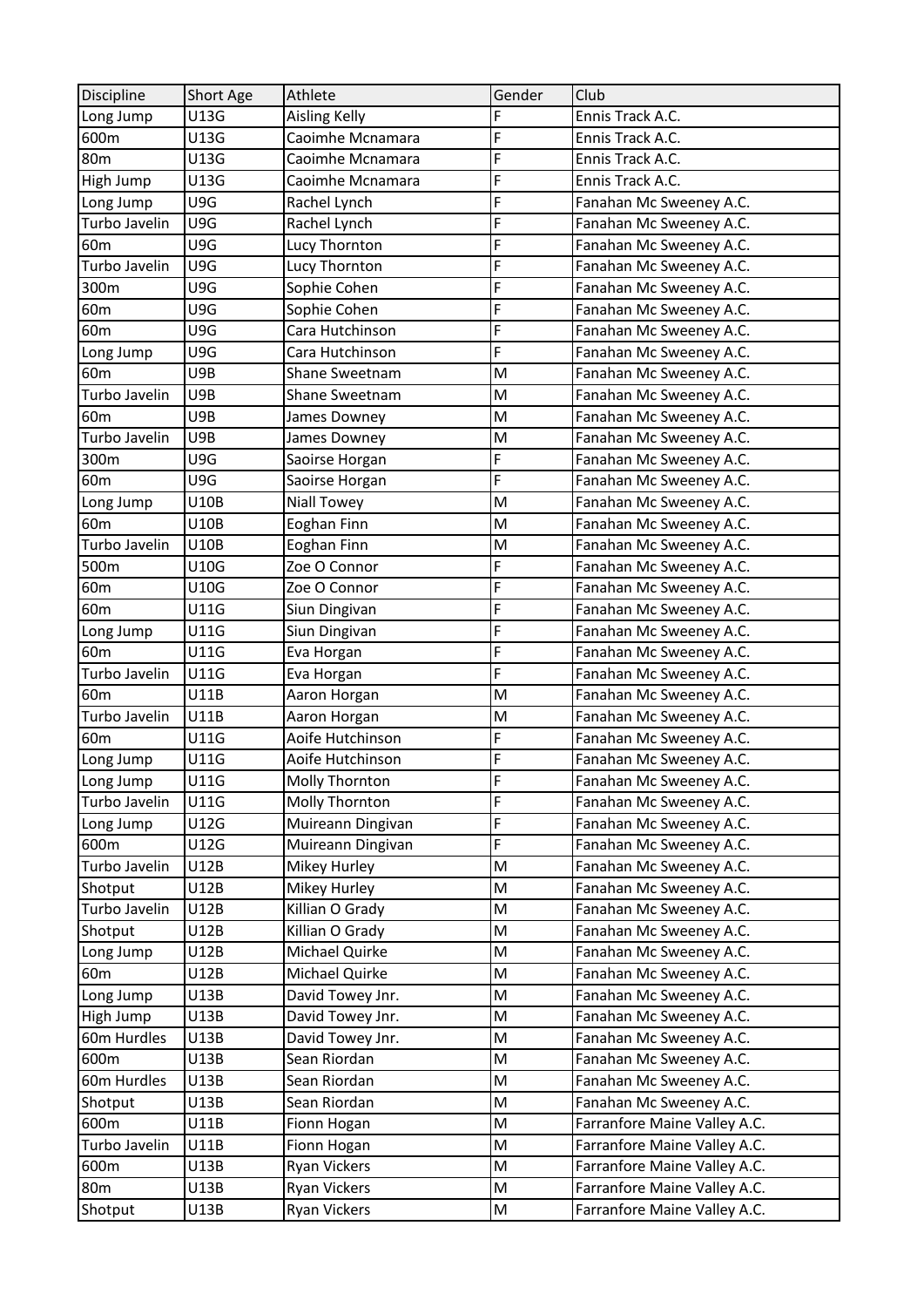| <b>Discipline</b> | Short Age | Athlete               | Gender                  | Club           |
|-------------------|-----------|-----------------------|-------------------------|----------------|
| 300m              | U9G       | Saoirse Donnelly      | F                       | Fergus A.C.    |
| 60 <sub>m</sub>   | U9G       | Saoirse Donnelly      | F                       | Fergus A.C.    |
| 300m              | U9B       | Ryan Lynch            | M                       | Fergus A.C.    |
| 500m              | U10G      | Fiona Eustace         | F                       | Fergus A.C.    |
| 60 <sub>m</sub>   | U10G      | <b>Fiona Eustace</b>  | F                       | Fergus A.C.    |
| 500m              | U10B      | Sean Hick             | M                       | Fergus A.C.    |
| 60 <sub>m</sub>   | U10B      | Sean Hick             | M                       | Fergus A.C.    |
| 500m              | U10G      | Orlaith O Rourke      | F                       | Fergus A.C.    |
| 60 <sub>m</sub>   | U11B      | Lucas Ryan            | M                       | Fergus A.C.    |
| 500m              | U11G      | Aoife O Rourke        | F                       | Fergus A.C.    |
| 60 <sub>m</sub>   | U12G      | <b>Ellie Sheedy</b>   | F                       | Fergus A.C.    |
| 600m              | U12G      | <b>Ellie Sheedy</b>   | F                       | Fergus A.C.    |
| 600m              | U12G      | Nicole Griffin        | F                       | Fergus A.C.    |
| Long Jump         | U12G      | Nicole Griffin        | F                       | Fergus A.C.    |
| Turbo Javelin     | U12G      | Nicole Griffin        | F                       | Fergus A.C.    |
| 60 <sub>m</sub>   | U12G      | <b>Emily Hick</b>     | F                       | Fergus A.C.    |
| 600m              | U12G      | <b>Emily Hick</b>     | F                       | Fergus A.C.    |
| 600m              | U12G      | Caoimhe Mc Mahon      | F                       | Fergus A.C.    |
| Long Jump         | U12G      | Caoimhe Mc Mahon      | F                       | Fergus A.C.    |
| 600m              | U12G      | Kara Lynch            | F                       | Fergus A.C.    |
| 80 <sub>m</sub>   | U13G      | Aoibhinn Keane        | F                       | Fergus A.C.    |
| 600m              | U13G      | Anna Donnelly         | F                       | Fergus A.C.    |
| 80 <sub>m</sub>   | U13G      | Anna Donnelly         | F                       | Fergus A.C.    |
| 80 <sub>m</sub>   | U13G      | <b>Chloe Donnelly</b> | F                       | Fergus A.C.    |
| 60m Hurdles       | U13G      | Leah Griffin          | F                       | Fergus A.C.    |
| Shotput           | U13G      | Leah Griffin          | F                       | Fergus A.C.    |
| 80 <sub>m</sub>   | U13G      | Leah Griffin          | F                       | Fergus A.C.    |
| 600m              | U13B      | Alexander Pelczar     | M                       | Fergus A.C.    |
| <b>80m</b>        | U13B      | Alexander Pelczar     | M                       | Fergus A.C.    |
| Shotput           | U13G      | Caera Mc Mahon        | F                       | Fergus A.C.    |
| 60 <sub>m</sub>   | U10B      | Cathal O Leary        | M                       | Ferrybank A.C. |
| Long Jump         | U10B      | Cathal O Leary        | $\overline{\mathsf{M}}$ | Ferrybank A.C. |
| 60 <sub>m</sub>   | U12G      | Ali Lennon            | F                       | Ferrybank A.C. |
| High Jump         | U12G      | Ali Lennon            | F                       | Ferrybank A.C. |
| Long Jump         | U12G      | Ali Lennon            | F                       | Ferrybank A.C. |
| 60 <sub>m</sub>   | U12G      | Isabella Doyle        | F                       | Ferrybank A.C. |
| Long Jump         | U12G      | Isabella Doyle        | F                       | Ferrybank A.C. |
| Turbo Javelin     | U12G      | Isabella Doyle        | F                       | Ferrybank A.C. |
| 60m               | U12G      | <b>Eimear Hayes</b>   | F                       | Ferrybank A.C. |
| 600m              | U12G      | <b>Eimear Hayes</b>   | F                       | Ferrybank A.C. |
| Long Jump         | U12G      | <b>Eimear Hayes</b>   | F                       | Ferrybank A.C. |
| 60 <sub>m</sub>   | U12G      | Orla Ferguson         | F                       | Ferrybank A.C. |
| 60m               | U12G      | Saoirse Ferguson      | F                       | Ferrybank A.C. |
| High Jump         | U12G      | Orla Ferguson         | F                       | Ferrybank A.C. |
| High Jump         | U12G      | Saoirse Ferguson      | F                       | Ferrybank A.C. |
| 600m              | U12G      | Saoirse Ferguson      | F                       | Ferrybank A.C. |
| Long Jump         | U12G      | Orla Ferguson         | F                       | Ferrybank A.C. |
| 60 <sub>m</sub>   | U12G      | Lainey Walsh          | F                       | Ferrybank A.C. |
| High Jump         | U12G      | Lainey Walsh          | F                       | Ferrybank A.C. |
| 600m              | U12B      | Finn Kavanagh         | M                       | Ferrybank A.C. |
| Long Jump         | U12B      | Finn Kavanagh         | M                       | Ferrybank A.C. |
| 80 <sub>m</sub>   | U13B      | John O Neill Doherty  | M                       | Ferrybank A.C. |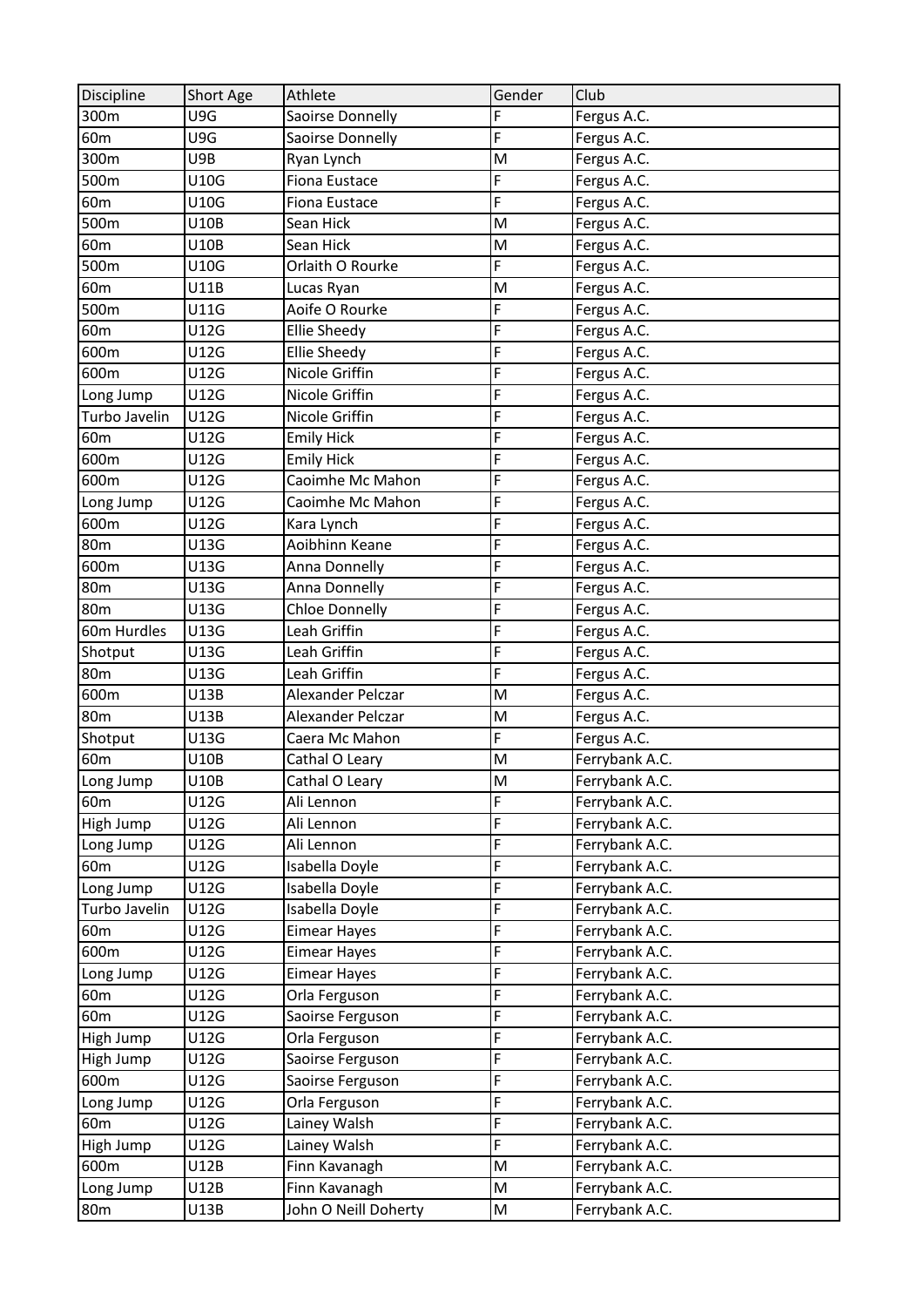| Discipline      | <b>Short Age</b> | Athlete                    | Gender                                                                                | Club               |
|-----------------|------------------|----------------------------|---------------------------------------------------------------------------------------|--------------------|
| Long Jump       | U13B             | John O Neill Doherty       | M                                                                                     | Ferrybank A.C.     |
| 60m Hurdles     | U13B             | John O Neill Doherty       | M                                                                                     | Ferrybank A.C.     |
| 60m Hurdles     | U13G             | <b>Emily Power</b>         | F                                                                                     | Ferrybank A.C.     |
| 80 <sub>m</sub> | U13G             | <b>Emily Power</b>         | F                                                                                     | Ferrybank A.C.     |
| Long Jump       | U13G             | <b>Emily Power</b>         | F                                                                                     | Ferrybank A.C.     |
| 60m Hurdles     | U13B             | Harry Smith                | M                                                                                     | Ferrybank A.C.     |
| Shotput         | U13B             | Harry Smith                | M                                                                                     | Ferrybank A.C.     |
| 80 <sub>m</sub> | U13B             | Liam Anderson              | M                                                                                     | Ferrybank A.C.     |
| Long Jump       | U13B             | Liam Anderson              | M                                                                                     | Ferrybank A.C.     |
| High Jump       | U13B             | Liam Anderson              | M                                                                                     | Ferrybank A.C.     |
| Long Jump       | U13B             | Scott Windle               | M                                                                                     | Ferrybank A.C.     |
| High Jump       | U13B             | <b>Scott Windle</b>        | M                                                                                     | Ferrybank A.C.     |
| 60m Hurdles     | <b>U13B</b>      | Scott Windle               | M                                                                                     | Ferrybank A.C.     |
| Long Jump       | U9B              | Matthew Longan             | M                                                                                     | Finisk Valley A.C. |
| Turbo Javelin   | U9B              | Matthew Longan             | M                                                                                     | Finisk Valley A.C. |
| Long Jump       | U9G              | Ruby Foran                 | F                                                                                     | Finisk Valley A.C. |
| Turbo Javelin   | U9G              | Ruby Foran                 | F                                                                                     | Finisk Valley A.C. |
| Long Jump       | U9G              | Clodagh Scanlan            | F                                                                                     | Finisk Valley A.C. |
| Turbo Javelin   | U9G              | Clodagh Scanlan            | F                                                                                     | Finisk Valley A.C. |
| Long Jump       | U9B              | Harry Drea                 | M                                                                                     | Finisk Valley A.C. |
| 300m            | U9B              | Harry Drea                 | M                                                                                     | Finisk Valley A.C. |
| Turbo Javelin   | U10B             | <b>Hector Oakley Nolan</b> | M                                                                                     | Finisk Valley A.C. |
| 500m            | U10G             | <b>Hollie Hynes</b>        | F                                                                                     | Finisk Valley A.C. |
| Long Jump       | U10G             | <b>Hollie Hynes</b>        | F                                                                                     | Finisk Valley A.C. |
| 500m            | U10G             | Sarah Cullinane            | F                                                                                     | Finisk Valley A.C. |
| Long Jump       | U10G             | Sarah Cullinane            | F                                                                                     | Finisk Valley A.C. |
| 500m            | U10B             | Alex Foran                 | M                                                                                     | Finisk Valley A.C. |
| 60 <sub>m</sub> | U10B             | Alex Foran                 | M                                                                                     | Finisk Valley A.C. |
| Long Jump       | U10B             | Oscar Lombard              | M                                                                                     | Finisk Valley A.C. |
| Turbo Javelin   | U10B             | Oscar Lombard              | M                                                                                     | Finisk Valley A.C. |
| 500m            | <b>U10B</b>      | Daithi Ferguson            | M                                                                                     | Finisk Valley A.C. |
| Long Jump       | U10B             | Daithi Ferguson            | $\mathsf{M}% _{T}=\mathsf{M}_{T}\!\left( a,b\right) ,\ \mathsf{M}_{T}=\mathsf{M}_{T}$ | Finisk Valley A.C. |
| 600m            | U11G             | Lily Quann                 | F                                                                                     | Finisk Valley A.C. |
| 60 <sub>m</sub> | U11G             | Lily Quann                 | F                                                                                     | Finisk Valley A.C. |
| Turbo Javelin   | <b>U11G</b>      | <b>Esme Oakley Nolan</b>   | F                                                                                     | Finisk Valley A.C. |
| 60 <sub>m</sub> | U11G             | <b>Chloe Landers</b>       | F                                                                                     | Finisk Valley A.C. |
| Long Jump       | U11G             | <b>Chloe Landers</b>       | F                                                                                     | Finisk Valley A.C. |
| 600m            | U11G             | Alison Drea                | F                                                                                     | Finisk Valley A.C. |
| 60 <sub>m</sub> | U11G             | Alison Drea                | F                                                                                     | Finisk Valley A.C. |
| 600m            | U11B             | Cathal Murphy              | M                                                                                     | Finisk Valley A.C. |
| Turbo Javelin   | U11B             | Cathal Murphy              | M                                                                                     | Finisk Valley A.C. |
| Long Jump       | U11G             | Anna Cullinane             | F                                                                                     | Finisk Valley A.C. |
| Turbo Javelin   | U11G             | Anna Cullinane             | F                                                                                     | Finisk Valley A.C. |
| 60 <sub>m</sub> | U11G             | Niamh Maher                | F                                                                                     | Finisk Valley A.C. |
| Long Jump       | U11G             | Niamh Maher                | F                                                                                     | Finisk Valley A.C. |
| Long Jump       | U11G             | Kate Longan                | F                                                                                     | Finisk Valley A.C. |
| Turbo Javelin   | U11G             | Kate Longan                | F                                                                                     | Finisk Valley A.C. |
| 60 <sub>m</sub> | U12B             | Morgan Kelly               | M                                                                                     | Finisk Valley A.C. |
| Shotput         | U12B             | Morgan Kelly               | M                                                                                     | Finisk Valley A.C. |
| Shotput         | U12G             | Alyssa Ferguson            | F                                                                                     | Finisk Valley A.C. |
| Turbo Javelin   | U12G             | Alyssa Ferguson            | F                                                                                     | Finisk Valley A.C. |
| Shotput         | U12G             | Katelyn Doyle              | F                                                                                     | Finisk Valley A.C. |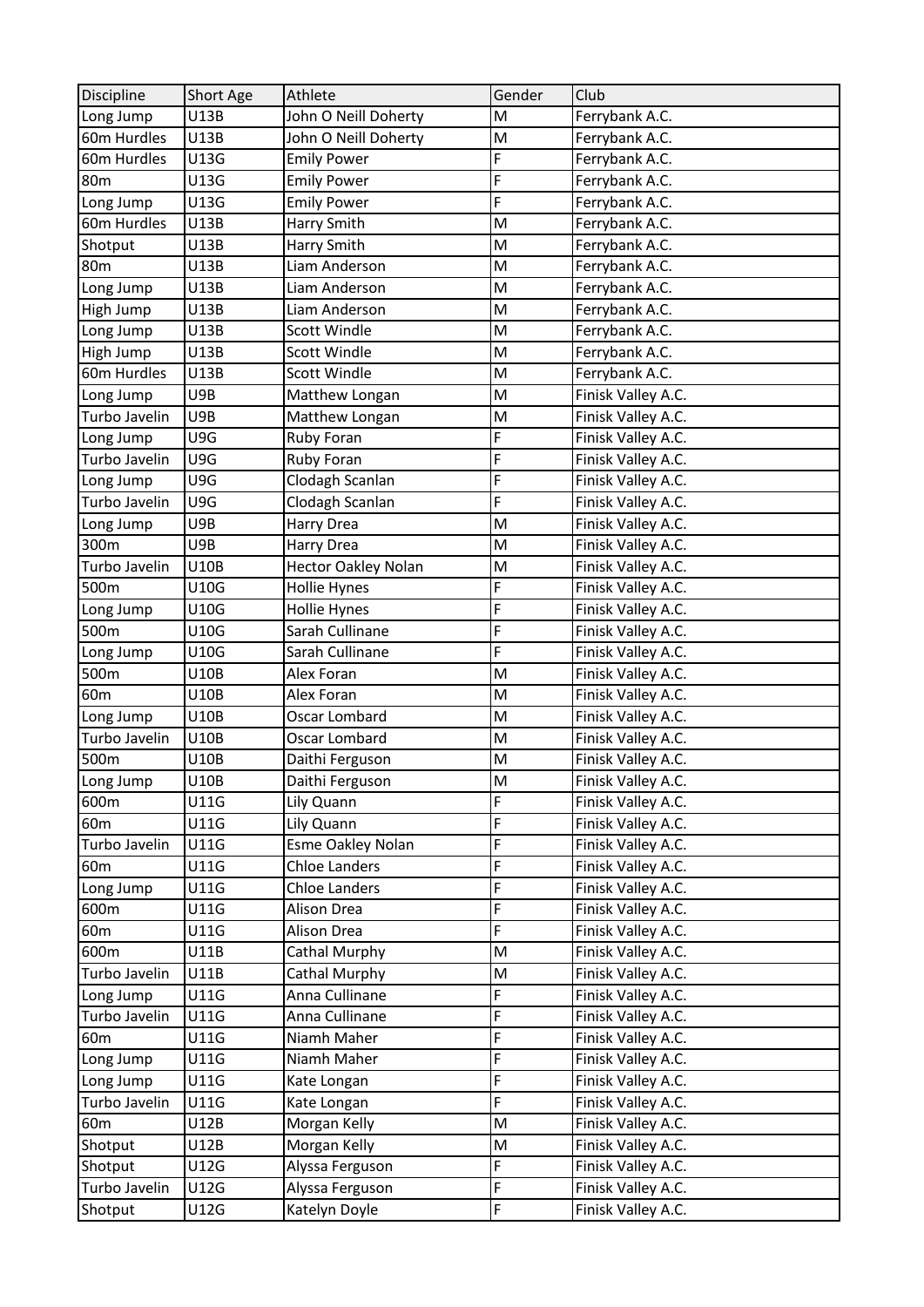| Discipline      | Short Age   | Athlete                  | Gender | Club                       |
|-----------------|-------------|--------------------------|--------|----------------------------|
| Turbo Javelin   | U12G        | Katelyn Doyle            | F      | Finisk Valley A.C.         |
| 60m Hurdles     | U13G        | Lucy Raicevic            | F      | Finisk Valley A.C.         |
| Javelin         | U13G        | Lucy Raicevic            | F      | Finisk Valley A.C.         |
| Shotput         | U13G        | Lucy Raicevic            | F      | Finisk Valley A.C.         |
| Javelin         | U13G        | Kate Cullinane           | F      | Finisk Valley A.C.         |
| Shotput         | U13G        | Kate Cullinane           | F      | Finisk Valley A.C.         |
| Javelin         | U13B        | Malachy Oakley Nolan     | M      | Finisk Valley A.C.         |
| Shotput         | U13B        | Malachy Oakley Nolan     | M      | Finisk Valley A.C.         |
| Turbo Javelin   | U9G         | Marie O Riordan          | F      | Gneeveguilla A.C.          |
| 60 <sub>m</sub> | U9G         | Megan Healy              | F      | Gneeveguilla A.C.          |
| Long Jump       | U9G         | Megan Healy              | F      | Gneeveguilla A.C.          |
| 500m            | U10B        | <b>Cillian Healy</b>     | M      | Gneeveguilla A.C.          |
| Turbo Javelin   | <b>U10B</b> | Cillian Healy            | M      | Gneeveguilla A.C.          |
| 500m            | U10B        | <b>Odhran Buckley</b>    | M      | Gneeveguilla A.C.          |
| 60 <sub>m</sub> | U10B        | <b>Odhran Buckley</b>    | M      | Gneeveguilla A.C.          |
| 60 <sub>m</sub> | U10G        | Aisling Cronin           | F      | Gneeveguilla A.C.          |
| 500m            | U11G        | Aisling Fenton           | F      | Gneeveguilla A.C.          |
| Long Jump       | U11G        | Noinin O Riordan         | F      | Gneeveguilla A.C.          |
| Turbo Javelin   | U11G        | Noinin O Riordan         | F      | Gneeveguilla A.C.          |
| Long Jump       | U12B        | Darragh Cronin           | M      | Gneeveguilla A.C.          |
| Turbo Javelin   | U12B        | Darragh Cronin           | M      | Gneeveguilla A.C.          |
| 60 <sub>m</sub> | U12G        | Aine O Riordan           | F      | Gneeveguilla A.C.          |
| Shotput         | U12G        | Aine O Riordan           | F      | Gneeveguilla A.C.          |
| Shotput         | U13G        | Clodagh Healy            | F      | Gneeveguilla A.C.          |
| Shotput         | U13G        | Brianna Sheahan          | F      | Gneeveguilla A.C.          |
| 500m            | U10B        | Thomas Mc Elvaney        | M      | Grange/Fermoy A.C.         |
| Long Jump       | U10B        | Thomas Mc Elvaney        | M      | Grange/Fermoy A.C.         |
| Turbo Javelin   | U10B        | Thomas Mc Elvaney        | M      | Grange/Fermoy A.C.         |
| 500m            | U11G        | Christine Mc Elvaney     | F      | Grange/Fermoy A.C.         |
| Long Jump       | U11G        | Christine Mc Elvaney     | F      | Grange/Fermoy A.C.         |
| Turbo Javelin   | U11G        | Christine Mc Elvaney     | F      | Grange/Fermoy A.C.         |
| Javelin         | U13G        | <b>Emilie Mc Elvaney</b> | F      | Grange/Fermoy A.C.         |
| 600m            | U13G        | <b>Emilie Mc Elvaney</b> | F      | Grange/Fermoy A.C.         |
| Long Jump       | U13G        | <b>Emilie Mc Elvaney</b> | F      | Grange/Fermoy A.C.         |
| 60 <sub>m</sub> | U9B         | Lucas Lewis Walsh        | M      | Iveragh A.C.               |
| Long Jump       | U9B         | Lucas Lewis Walsh        | M      | Iveragh A.C.               |
| 600m            | U11B        | Eoghan O Sullivan        | M      | Iveragh A.C.               |
| 60 <sub>m</sub> | U11B        | Eoghan O Sullivan        | M      | Iveragh A.C.               |
| 60 <sub>m</sub> | U11G        | Niamh Kelly              | F      | Iveragh A.C.               |
| Long Jump       | U11G        | Niamh Kelly              | F      | Iveragh A.C.               |
| 500m            | U11G        | Michaela Kelly           | F      | Iveragh A.C.               |
| Long Jump       | U11G        | Lucy O Connell           | F      | Iveragh A.C.               |
| 600m            | U12B        | Cillian Kelly            | M      | Iveragh A.C.               |
| 60 <sub>m</sub> | U12B        | Cillian Kelly            | M      | Iveragh A.C.               |
| 60 <sub>m</sub> | U12G        | Shauna Kelly             | F      | Iveragh A.C.               |
| Shotput         | U12G        | Shauna Kelly             | F      | Iveragh A.C.               |
| 500m            | U10B        | Dan Walsh                | M      | K.C.K. A.C.                |
| Turbo Javelin   | U10B        | Dan Walsh                | M      | K.C.K. A.C.                |
| 60m             | U12G        | Leah Fennell             | F      |                            |
| 600m            | U12G        | Leah Fennell             | F      | K.C.K. A.C.<br>K.C.K. A.C. |
|                 | U12G        |                          | F      | K.C.K. A.C.                |
| 60 <sub>m</sub> |             | Lily May Queally         |        |                            |
| Long Jump       | U12G        | Lily May Queally         | F      | K.C.K. A.C.                |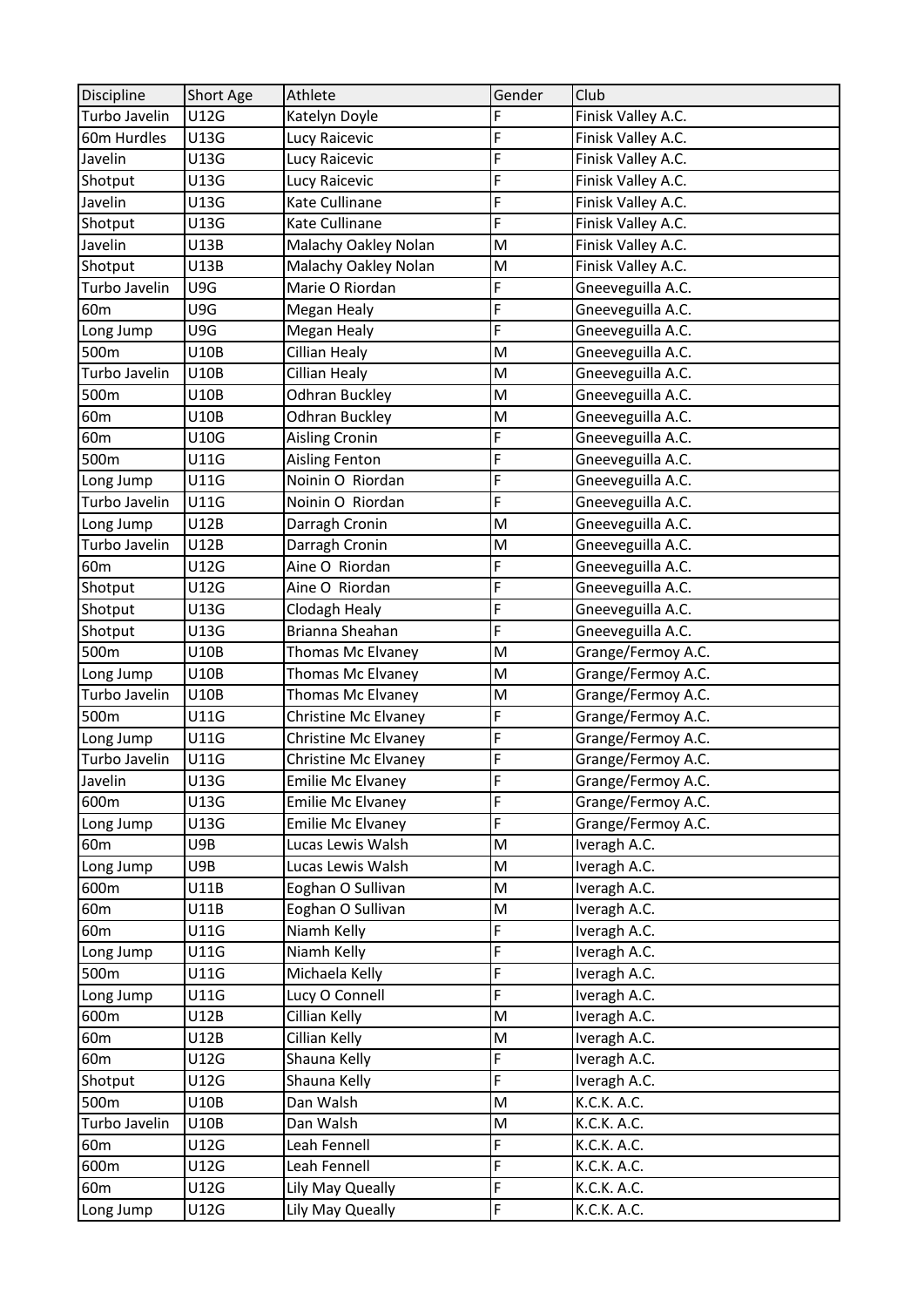| U12B<br>K.C.K. A.C.<br>600m<br>Andrew Walsh<br>M<br>Turbo Javelin<br>Andrew Walsh<br>M<br>U12B<br>K.C.K. A.C.<br>F<br>80 <sub>m</sub><br>U13G<br>Leah Queally<br>K.C.K. A.C.<br>F<br>U13G<br>K.C.K. A.C.<br>Leah Queally<br>Long Jump<br>F<br>U12G<br>K.C.K. A.C.<br>Long Jump<br>Leah Fennell<br>300m<br>Killarney Valley A.C.<br>U9B<br>John Hegarty<br>M<br>60 <sub>m</sub><br>U10B<br>Luke O Sullivan<br>M<br>Killarney Valley A.C.<br>Luke O Sullivan<br>M<br>Killarney Valley A.C.<br>U10B<br>Long Jump<br><b>Harry Randles</b><br>Killarney Valley A.C.<br>500m<br>U10B<br>M<br>500m<br>M<br>Killarney Valley A.C.<br>U10B<br>Dylan Mc Carthy<br>U10B<br>Dylan Mc Carthy<br>M<br>Killarney Valley A.C.<br>60 <sub>m</sub><br>M<br>Killarney Valley A.C.<br>Fionn Spellman<br>60 <sub>m</sub><br>U11B<br>Fionn Spellman<br>Killarney Valley A.C.<br>Long Jump<br>U11B<br>M<br>F<br>U11G<br>Elizabeth Brosnan<br>Killarney Valley A.C.<br>500m<br>F<br>Shotput<br>U12G<br>Killarney Valley A.C.<br>Ava Harty<br>Killarney Valley A.C.<br>600m<br>U13B<br>M<br>Cian Hegarty<br>Conor Duffin<br>600m<br>Killarney Valley A.C.<br>U13B<br>M<br>M<br>Kilmallock A.C.<br>500m<br>U10B<br><b>Charlie Smith</b><br>Charlie Smith<br>Kilmallock A.C.<br>60 <sub>m</sub><br>U10B<br>M<br>60m<br>U9B<br>Riain Kelly<br>M<br>Kilmurray/Ibrick/N.Clare A.C.<br>300m<br>U9B<br>Kilmurray/Ibrick/N.Clare A.C.<br>Riain Kelly<br>M |
|--------------------------------------------------------------------------------------------------------------------------------------------------------------------------------------------------------------------------------------------------------------------------------------------------------------------------------------------------------------------------------------------------------------------------------------------------------------------------------------------------------------------------------------------------------------------------------------------------------------------------------------------------------------------------------------------------------------------------------------------------------------------------------------------------------------------------------------------------------------------------------------------------------------------------------------------------------------------------------------------------------------------------------------------------------------------------------------------------------------------------------------------------------------------------------------------------------------------------------------------------------------------------------------------------------------------------------------------------------------------------------------------------------------------------|
|                                                                                                                                                                                                                                                                                                                                                                                                                                                                                                                                                                                                                                                                                                                                                                                                                                                                                                                                                                                                                                                                                                                                                                                                                                                                                                                                                                                                                          |
|                                                                                                                                                                                                                                                                                                                                                                                                                                                                                                                                                                                                                                                                                                                                                                                                                                                                                                                                                                                                                                                                                                                                                                                                                                                                                                                                                                                                                          |
|                                                                                                                                                                                                                                                                                                                                                                                                                                                                                                                                                                                                                                                                                                                                                                                                                                                                                                                                                                                                                                                                                                                                                                                                                                                                                                                                                                                                                          |
|                                                                                                                                                                                                                                                                                                                                                                                                                                                                                                                                                                                                                                                                                                                                                                                                                                                                                                                                                                                                                                                                                                                                                                                                                                                                                                                                                                                                                          |
|                                                                                                                                                                                                                                                                                                                                                                                                                                                                                                                                                                                                                                                                                                                                                                                                                                                                                                                                                                                                                                                                                                                                                                                                                                                                                                                                                                                                                          |
|                                                                                                                                                                                                                                                                                                                                                                                                                                                                                                                                                                                                                                                                                                                                                                                                                                                                                                                                                                                                                                                                                                                                                                                                                                                                                                                                                                                                                          |
|                                                                                                                                                                                                                                                                                                                                                                                                                                                                                                                                                                                                                                                                                                                                                                                                                                                                                                                                                                                                                                                                                                                                                                                                                                                                                                                                                                                                                          |
|                                                                                                                                                                                                                                                                                                                                                                                                                                                                                                                                                                                                                                                                                                                                                                                                                                                                                                                                                                                                                                                                                                                                                                                                                                                                                                                                                                                                                          |
|                                                                                                                                                                                                                                                                                                                                                                                                                                                                                                                                                                                                                                                                                                                                                                                                                                                                                                                                                                                                                                                                                                                                                                                                                                                                                                                                                                                                                          |
|                                                                                                                                                                                                                                                                                                                                                                                                                                                                                                                                                                                                                                                                                                                                                                                                                                                                                                                                                                                                                                                                                                                                                                                                                                                                                                                                                                                                                          |
|                                                                                                                                                                                                                                                                                                                                                                                                                                                                                                                                                                                                                                                                                                                                                                                                                                                                                                                                                                                                                                                                                                                                                                                                                                                                                                                                                                                                                          |
|                                                                                                                                                                                                                                                                                                                                                                                                                                                                                                                                                                                                                                                                                                                                                                                                                                                                                                                                                                                                                                                                                                                                                                                                                                                                                                                                                                                                                          |
|                                                                                                                                                                                                                                                                                                                                                                                                                                                                                                                                                                                                                                                                                                                                                                                                                                                                                                                                                                                                                                                                                                                                                                                                                                                                                                                                                                                                                          |
|                                                                                                                                                                                                                                                                                                                                                                                                                                                                                                                                                                                                                                                                                                                                                                                                                                                                                                                                                                                                                                                                                                                                                                                                                                                                                                                                                                                                                          |
|                                                                                                                                                                                                                                                                                                                                                                                                                                                                                                                                                                                                                                                                                                                                                                                                                                                                                                                                                                                                                                                                                                                                                                                                                                                                                                                                                                                                                          |
|                                                                                                                                                                                                                                                                                                                                                                                                                                                                                                                                                                                                                                                                                                                                                                                                                                                                                                                                                                                                                                                                                                                                                                                                                                                                                                                                                                                                                          |
|                                                                                                                                                                                                                                                                                                                                                                                                                                                                                                                                                                                                                                                                                                                                                                                                                                                                                                                                                                                                                                                                                                                                                                                                                                                                                                                                                                                                                          |
|                                                                                                                                                                                                                                                                                                                                                                                                                                                                                                                                                                                                                                                                                                                                                                                                                                                                                                                                                                                                                                                                                                                                                                                                                                                                                                                                                                                                                          |
|                                                                                                                                                                                                                                                                                                                                                                                                                                                                                                                                                                                                                                                                                                                                                                                                                                                                                                                                                                                                                                                                                                                                                                                                                                                                                                                                                                                                                          |
|                                                                                                                                                                                                                                                                                                                                                                                                                                                                                                                                                                                                                                                                                                                                                                                                                                                                                                                                                                                                                                                                                                                                                                                                                                                                                                                                                                                                                          |
|                                                                                                                                                                                                                                                                                                                                                                                                                                                                                                                                                                                                                                                                                                                                                                                                                                                                                                                                                                                                                                                                                                                                                                                                                                                                                                                                                                                                                          |
| F<br>Kilmurray/Ibrick/N.Clare A.C.<br>300m<br>U9G<br>Mia Kelly                                                                                                                                                                                                                                                                                                                                                                                                                                                                                                                                                                                                                                                                                                                                                                                                                                                                                                                                                                                                                                                                                                                                                                                                                                                                                                                                                           |
| F<br>Kilmurray/Ibrick/N.Clare A.C.<br>60 <sub>m</sub><br>U9G<br>Mia Kelly                                                                                                                                                                                                                                                                                                                                                                                                                                                                                                                                                                                                                                                                                                                                                                                                                                                                                                                                                                                                                                                                                                                                                                                                                                                                                                                                                |
| Kilmurray/Ibrick/N.Clare A.C.<br>U9B<br>Darragh O Rourke<br>M<br>60 <sub>m</sub>                                                                                                                                                                                                                                                                                                                                                                                                                                                                                                                                                                                                                                                                                                                                                                                                                                                                                                                                                                                                                                                                                                                                                                                                                                                                                                                                         |
| U9B<br>Darragh O Rourke<br>M<br>Kilmurray/Ibrick/N.Clare A.C.<br>300m                                                                                                                                                                                                                                                                                                                                                                                                                                                                                                                                                                                                                                                                                                                                                                                                                                                                                                                                                                                                                                                                                                                                                                                                                                                                                                                                                    |
| Jack O Keeffe<br>Kilmurray/Ibrick/N.Clare A.C.<br>60 <sub>m</sub><br>U9B<br>M                                                                                                                                                                                                                                                                                                                                                                                                                                                                                                                                                                                                                                                                                                                                                                                                                                                                                                                                                                                                                                                                                                                                                                                                                                                                                                                                            |
| 300m<br>U9B<br>Jack O Keeffe<br>M<br>Kilmurray/Ibrick/N.Clare A.C.                                                                                                                                                                                                                                                                                                                                                                                                                                                                                                                                                                                                                                                                                                                                                                                                                                                                                                                                                                                                                                                                                                                                                                                                                                                                                                                                                       |
| U9B<br>Tom O Connell<br>M<br>Kilmurray/Ibrick/N.Clare A.C.<br>60 <sub>m</sub>                                                                                                                                                                                                                                                                                                                                                                                                                                                                                                                                                                                                                                                                                                                                                                                                                                                                                                                                                                                                                                                                                                                                                                                                                                                                                                                                            |
| Kilmurray/Ibrick/N.Clare A.C.<br>300m<br>U9B<br>Tom O Connell<br>M                                                                                                                                                                                                                                                                                                                                                                                                                                                                                                                                                                                                                                                                                                                                                                                                                                                                                                                                                                                                                                                                                                                                                                                                                                                                                                                                                       |
| U9B<br>Patrick Galvin<br>M<br>Kilmurray/Ibrick/N.Clare A.C.<br>60 <sub>m</sub>                                                                                                                                                                                                                                                                                                                                                                                                                                                                                                                                                                                                                                                                                                                                                                                                                                                                                                                                                                                                                                                                                                                                                                                                                                                                                                                                           |
| Kilmurray/Ibrick/N.Clare A.C.<br>300m<br>U9B<br>Patrick Galvin<br>M                                                                                                                                                                                                                                                                                                                                                                                                                                                                                                                                                                                                                                                                                                                                                                                                                                                                                                                                                                                                                                                                                                                                                                                                                                                                                                                                                      |
| 60 <sub>m</sub><br>U9B<br>Leevale A.C.<br>Auden Bambury<br>M                                                                                                                                                                                                                                                                                                                                                                                                                                                                                                                                                                                                                                                                                                                                                                                                                                                                                                                                                                                                                                                                                                                                                                                                                                                                                                                                                             |
| U9B<br>Auden Bambury<br>M<br>Long Jump<br>Leevale A.C.                                                                                                                                                                                                                                                                                                                                                                                                                                                                                                                                                                                                                                                                                                                                                                                                                                                                                                                                                                                                                                                                                                                                                                                                                                                                                                                                                                   |
| U9B<br>300m<br>Auden Bambury<br>M<br>Leevale A.C.                                                                                                                                                                                                                                                                                                                                                                                                                                                                                                                                                                                                                                                                                                                                                                                                                                                                                                                                                                                                                                                                                                                                                                                                                                                                                                                                                                        |
| U9B<br>Matthew Creagh<br>M<br>300m<br>Leevale A.C.                                                                                                                                                                                                                                                                                                                                                                                                                                                                                                                                                                                                                                                                                                                                                                                                                                                                                                                                                                                                                                                                                                                                                                                                                                                                                                                                                                       |
| F<br>500m<br>U10G<br>Allie Moloney<br>Leevale A.C.                                                                                                                                                                                                                                                                                                                                                                                                                                                                                                                                                                                                                                                                                                                                                                                                                                                                                                                                                                                                                                                                                                                                                                                                                                                                                                                                                                       |
| F<br>U10G<br>Allie Moloney<br>Leevale A.C.<br>60 <sub>m</sub>                                                                                                                                                                                                                                                                                                                                                                                                                                                                                                                                                                                                                                                                                                                                                                                                                                                                                                                                                                                                                                                                                                                                                                                                                                                                                                                                                            |
| F<br>Turbo Javelin<br>U10G<br>Allie Moloney<br>Leevale A.C.                                                                                                                                                                                                                                                                                                                                                                                                                                                                                                                                                                                                                                                                                                                                                                                                                                                                                                                                                                                                                                                                                                                                                                                                                                                                                                                                                              |
| F<br>Zoe Fitzgerald<br>60 <sub>m</sub><br>U10G<br>Leevale A.C.                                                                                                                                                                                                                                                                                                                                                                                                                                                                                                                                                                                                                                                                                                                                                                                                                                                                                                                                                                                                                                                                                                                                                                                                                                                                                                                                                           |
| F<br>U10G<br>Zoe Fitzgerald<br>Leevale A.C.<br>Long Jump                                                                                                                                                                                                                                                                                                                                                                                                                                                                                                                                                                                                                                                                                                                                                                                                                                                                                                                                                                                                                                                                                                                                                                                                                                                                                                                                                                 |
| F<br>60 <sub>m</sub><br>U10G<br><b>Elaine Scully</b><br>Leevale A.C.                                                                                                                                                                                                                                                                                                                                                                                                                                                                                                                                                                                                                                                                                                                                                                                                                                                                                                                                                                                                                                                                                                                                                                                                                                                                                                                                                     |
| F<br><b>Elaine Scully</b><br>Long Jump<br>U10G<br>Leevale A.C.                                                                                                                                                                                                                                                                                                                                                                                                                                                                                                                                                                                                                                                                                                                                                                                                                                                                                                                                                                                                                                                                                                                                                                                                                                                                                                                                                           |
| F<br>60 <sub>m</sub><br>U10G<br>Ali May Kirwan<br>Leevale A.C.                                                                                                                                                                                                                                                                                                                                                                                                                                                                                                                                                                                                                                                                                                                                                                                                                                                                                                                                                                                                                                                                                                                                                                                                                                                                                                                                                           |
| F<br>U10G<br>Long Jump<br>Ali May Kirwan<br>Leevale A.C.                                                                                                                                                                                                                                                                                                                                                                                                                                                                                                                                                                                                                                                                                                                                                                                                                                                                                                                                                                                                                                                                                                                                                                                                                                                                                                                                                                 |
| F<br>U11G<br>60 <sub>m</sub><br>Ellie O Connor<br>Leevale A.C.                                                                                                                                                                                                                                                                                                                                                                                                                                                                                                                                                                                                                                                                                                                                                                                                                                                                                                                                                                                                                                                                                                                                                                                                                                                                                                                                                           |
| F<br>U11G<br>Ellie O Connor<br>Leevale A.C.<br>Long Jump                                                                                                                                                                                                                                                                                                                                                                                                                                                                                                                                                                                                                                                                                                                                                                                                                                                                                                                                                                                                                                                                                                                                                                                                                                                                                                                                                                 |
| F<br>U11G<br>Leah O Donovan<br>Leevale A.C.<br>500m                                                                                                                                                                                                                                                                                                                                                                                                                                                                                                                                                                                                                                                                                                                                                                                                                                                                                                                                                                                                                                                                                                                                                                                                                                                                                                                                                                      |
| F<br>60 <sub>m</sub><br>U11G<br>Sophie Randles<br>Leevale A.C.                                                                                                                                                                                                                                                                                                                                                                                                                                                                                                                                                                                                                                                                                                                                                                                                                                                                                                                                                                                                                                                                                                                                                                                                                                                                                                                                                           |
| F<br>U11G<br>Sophie Randles<br>Leevale A.C.<br>Long Jump                                                                                                                                                                                                                                                                                                                                                                                                                                                                                                                                                                                                                                                                                                                                                                                                                                                                                                                                                                                                                                                                                                                                                                                                                                                                                                                                                                 |
| F<br>U11G<br>Sadbh Dowling<br>500m<br>Leevale A.C.                                                                                                                                                                                                                                                                                                                                                                                                                                                                                                                                                                                                                                                                                                                                                                                                                                                                                                                                                                                                                                                                                                                                                                                                                                                                                                                                                                       |
| F<br>Sadbh Dowling<br>60 <sub>m</sub><br>U11G<br>Leevale A.C.                                                                                                                                                                                                                                                                                                                                                                                                                                                                                                                                                                                                                                                                                                                                                                                                                                                                                                                                                                                                                                                                                                                                                                                                                                                                                                                                                            |
| F<br>60 <sub>m</sub><br>U12G<br>Leevale A.C.<br>Jessica Merrigan                                                                                                                                                                                                                                                                                                                                                                                                                                                                                                                                                                                                                                                                                                                                                                                                                                                                                                                                                                                                                                                                                                                                                                                                                                                                                                                                                         |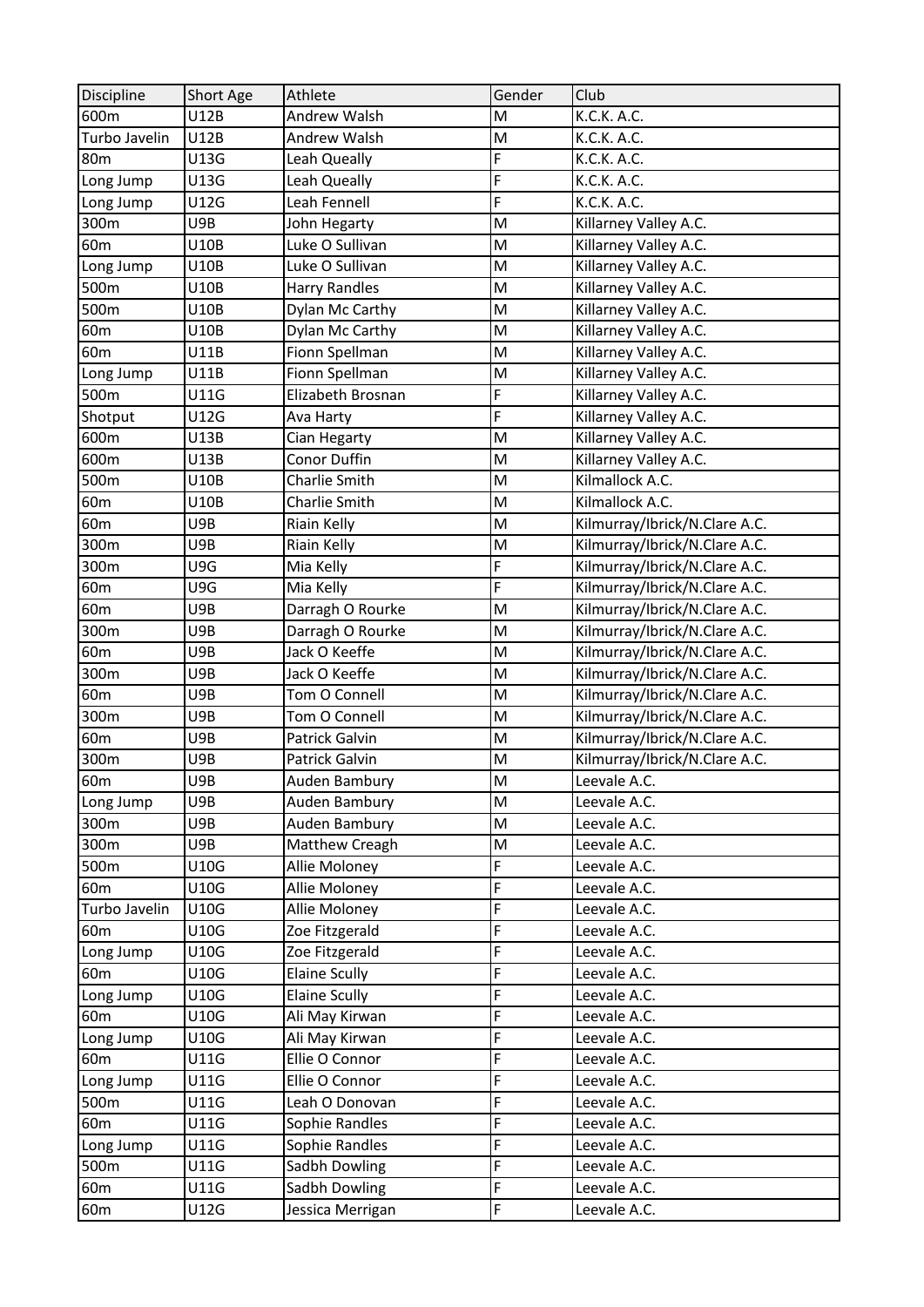| Discipline      | Short Age   | Athlete                | Gender | Club          |
|-----------------|-------------|------------------------|--------|---------------|
| 600m            | U12G        | Jessica Merrigan       | F      | Leevale A.C.  |
| 60 <sub>m</sub> | U12G        | <b>Edith Hanna</b>     | F      | Leevale A.C.  |
| 600m            | U12G        | <b>Edith Hanna</b>     | F      | Leevale A.C.  |
| Long Jump       | U12G        | Edith Hanna            | F      | Leevale A.C.  |
| High Jump       | U12G        | Joelle O Leary         | F      | Leevale A.C.  |
| 600m            | U12G        | Joelle O Leary         | F      | Leevale A.C.  |
| Long Jump       | U12G        | Joelle O Leary         | F      | Leevale A.C.  |
| 600m            | U12G        | Katie Weston           | F      | Leevale A.C.  |
| 600m            | U12G        | Anna Creagh            | F      | Leevale A.C.  |
| Long Jump       | <b>U12B</b> | Cole Mc Donnell        | M      | Leevale A.C.  |
| 60 <sub>m</sub> | U12B        | Cole Mc Donnell        | M      | Leevale A.C.  |
| Turbo Javelin   | U12B        | Cole Mc Donnell        | M      | Leevale A.C.  |
| 600m            | U12B        | <b>Tom Crowley</b>     | M      | Leevale A.C.  |
| 600m            | U13G        | Elizabeth Sexton       | F      | Leevale A.C.  |
| Long Jump       | U13G        | Elizabeth Sexton       | F      | Leevale A.C.  |
| High Jump       | U13G        | Elizabeth Sexton       | F      | Leevale A.C.  |
| 600m            | U13B        | <b>Fiachra Dowling</b> | M      | Leevale A.C.  |
| 80 <sub>m</sub> | U13B        | <b>Fiachra Dowling</b> | M      | Leevale A.C.  |
| 80 <sub>m</sub> | U13B        | Rahman Amusa Adekunle  | M      | Leevale A.C.  |
| Long Jump       | <b>U13B</b> | Rahman Amusa Adekunle  | M      | Leevale A.C.  |
| 60m Hurdles     | U13B        | Rahman Amusa Adekunle  | M      | Leevale A.C.  |
| 600m            | U13B        | <b>Ethan Bambury</b>   | M      | Leevale A.C.  |
| High Jump       | U13B        | <b>Ethan Bambury</b>   | M      | Leevale A.C.  |
| 60m Hurdles     | U13B        | <b>Ethan Bambury</b>   | M      | Leevale A.C.  |
| <b>80m</b>      | U13G        | Julie Forbes           | F      | Leevale A.C.  |
| Long Jump       | U13G        | Julie Forbes           | F      | Leevale A.C.  |
| High Jump       | U13G        | Julie Forbes           | F      | Leevale A.C.  |
| Long Jump       | U13B        | Fionn Naughton         | M      | Leevale A.C.  |
| 60m Hurdles     | U13B        | Fionn Naughton         | M      | Leevale A.C.  |
| Shotput         | <b>U13B</b> | Fionn Naughton         | M      | Leevale A.C.  |
| 80 <sub>m</sub> | U13G        | <b>Alison Scully</b>   | F      | Leevale A.C.  |
| Long Jump       | U13G        | <b>Alison Scully</b>   | F      | Leevale A.C.  |
| 60m Hurdles     | U13G        | Dani Dinneen           | F      | Leevale A.C.  |
| Shotput         | U13G        | Dani Dinneen           | F      | Leevale A.C.  |
| Long Jump       | U13G        | Dani Dinneen           | F      | Leevale A.C.  |
| 600m            | U13G        | Katie Fitzgerald       | F      | Leevale A.C.  |
| 600m            | U13G        | Lucy Fitzgerald        | F      | Leevale A.C.  |
| Long Jump       | U13G        | Katie Fitzgerald       | F      | Leevale A.C.  |
| Long Jump       | U13G        | Lucy Fitzgerald        | F      | Leevale A.C.  |
| High Jump       | U13G        | Katie Fitzgerald       | F      | Leevale A.C.  |
| High Jump       | U13G        | Lucy Fitzgerald        | F      | Leevale A.C.  |
| 600m            | U13G        | Anna Vaughan Reddan    | F      | Leevale A.C.  |
| Long Jump       | U13G        | Anna Vaughan Reddan    | F      | Leevale A.C.  |
| High Jump       | U13G        | Anna Vaughan Reddan    | F      | Leevale A.C.  |
| High Jump       | U13B        | Noah Dorgan            | M      | Leevale A.C.  |
| 60 <sub>m</sub> | U11G        | Aideen Hegarty         | F      | Leevale A.C.  |
| 60 <sub>m</sub> | U12B        | Darragh Manning        | M      | Leevale A.C.  |
| Long Jump       | U11G        | Leah O'Donovan         | F      | Leevale A.C.  |
| Long Jump       | U11G        | Aideen Hegarty         | F      | Leevale A.C.  |
| 60 <sub>m</sub> | U9G         | Lara Broughton         | F      | Limerick A.C. |
| Turbo Javelin   | U9B         | Jack Kiely             | M      | Limerick A.C. |
| 300m            | U9B         | Jack Kiely             | M      | Limerick A.C. |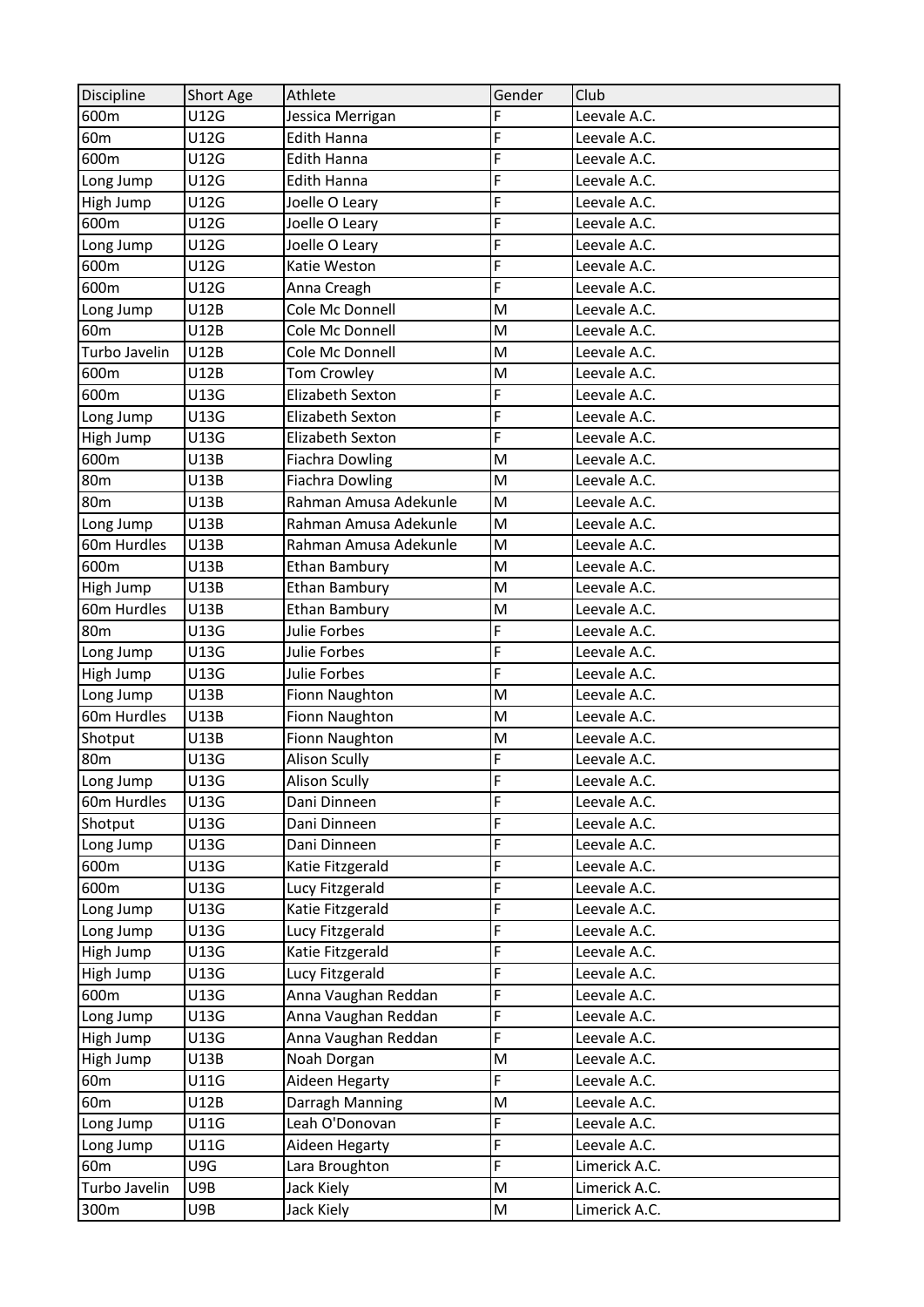| Discipline      | Short Age   | Athlete               | Gender | Club               |
|-----------------|-------------|-----------------------|--------|--------------------|
| 300m            | U9G         | Caragh Treacy         | F      | Limerick A.C.      |
| 60 <sub>m</sub> | U9G         | Síofra O De           | F      | Limerick A.C.      |
| Long Jump       | U9G         | Síofra O De           | F      | Limerick A.C.      |
| 500m            | U10B        | Cillian Mc Carthy     | M      | Limerick A.C.      |
| 60 <sub>m</sub> | U10B        | Cillian Mc Carthy     | M      | Limerick A.C.      |
| 500m            | U10B        | Rian Boland           | M      | Limerick A.C.      |
| 500m            | U10B        | Rian Murphy           | M      | Limerick A.C.      |
| 60 <sub>m</sub> | U10B        | <b>Rian Murphy</b>    | M      | Limerick A.C.      |
| 500m            | U10B        | <b>Ben Mc Dermott</b> | M      | Limerick A.C.      |
| 500m            | U10G        | Gabriella O Neill     | F      | Limerick A.C.      |
| 500m            | U10G        | Rose O Neill          | F      | Limerick A.C.      |
| 60 <sub>m</sub> | U10G        | Gabriella O Neill     | F      | Limerick A.C.      |
| 60 <sub>m</sub> | U10G        | Rose O Neill          | F      | Limerick A.C.      |
| 60 <sub>m</sub> | U12G        | Anita Mc Mahon        | F      | Limerick A.C.      |
| 600m            | U12G        | Ciara Mc Carthy       | F      | Limerick A.C.      |
| Long Jump       | U12B        | Zayne Slattery        | M      | Limerick A.C.      |
| 60 <sub>m</sub> | U12B        | Zayne Slattery        | M      | Limerick A.C.      |
| Turbo Javelin   | U12B        | Zayne Slattery        | M      | Limerick A.C.      |
| 60 <sub>m</sub> | U12G        | Aoibhinn Mc Namara    | F      | Limerick A.C.      |
| 60 <sub>m</sub> | U12B        | Liam Mc Cague         | M      | Limerick A.C.      |
| Long Jump       | U12B        | Liam Flannery         | M      | Limerick A.C.      |
| Turbo Javelin   | U12B        | Liam Flannery         | M      | Limerick A.C.      |
| 600m            | <b>U12B</b> | Fionn O Malley        | M      | Limerick A.C.      |
| Long Jump       | U12B        | David Moloney         | M      | Limerick A.C.      |
| 60 <sub>m</sub> | U12B        | David Moloney         | M      | Limerick A.C.      |
| 600m            | U12B        | Darragh Whelan        | M      | Limerick A.C.      |
| 80 <sub>m</sub> | U13G        | Alanna Purcell        | F      | Limerick A.C.      |
| Shotput         | U13G        | Tiyaa Coughlan        | F      | Limerick A.C.      |
| 80 <sub>m</sub> | U13G        | Tiyaa Coughlan        | F      | Limerick A.C.      |
| Long Jump       | U13G        | Tiyaa Coughlan        | F      | Limerick A.C.      |
| <b>80m</b>      | U13G        | Ava Murray            | F      | Limerick A.C.      |
| Long Jump       | U13G        | Ava Murray            | F      | Limerick A.C.      |
| 600m            | U13B        | Marcel Flak           | M      | Limerick A.C.      |
| 80 <sub>m</sub> | U13B        | Marcel Flak           | M      | Limerick A.C.      |
| Long Jump       | U13B        | Marcel Flak           | M      | Limerick A.C.      |
| 600m            | U13G        | Clodagh Doran         | F      | Limerick A.C.      |
| 80 <sub>m</sub> | U13G        | Clodagh Doran         | F      | Limerick A.C.      |
| Long Jump       | U13G        | Clodagh Doran         | F      | Limerick A.C.      |
| 600m            | U13B        | John Farrell          | M      | Limerick A.C.      |
| 80 <sub>m</sub> | U13B        | John Farrell          | M      | Limerick A.C.      |
| Long Jump       | U13B        | John Farrell          | M      | Limerick A.C.      |
| 600m            | U13B        | Oisin Jennings        | M      | Limerick A.C.      |
| 80 <sub>m</sub> | U13B        | Oisin Jennings        | M      | Limerick A.C.      |
| Shotput         | U13G        | <b>Emma Murphy</b>    | F      | Limerick A.C.      |
| <b>80m</b>      | U13G        | Emma Murphy           | F      | Limerick A.C.      |
| Long Jump       | U13G        | Emma Murphy           | F      | Limerick A.C.      |
| 600m            | U13G        | Fay Moore             | F      | Limerick A.C.      |
| 80 <sub>m</sub> | U13G        | Fay Moore             | F      | Limerick A.C.      |
| Long Jump       | U13G        | Fay Moore             | F      | Limerick A.C.      |
| 60 <sub>m</sub> | U9G         | Emma Joy              | F      | Lios Tuathail A.C. |
| Turbo Javelin   | U9G         | Emma Joy              | F      | Lios Tuathail A.C. |
| 60 <sub>m</sub> | U9G         | Ciara Collopy         | F      | Lios Tuathail A.C. |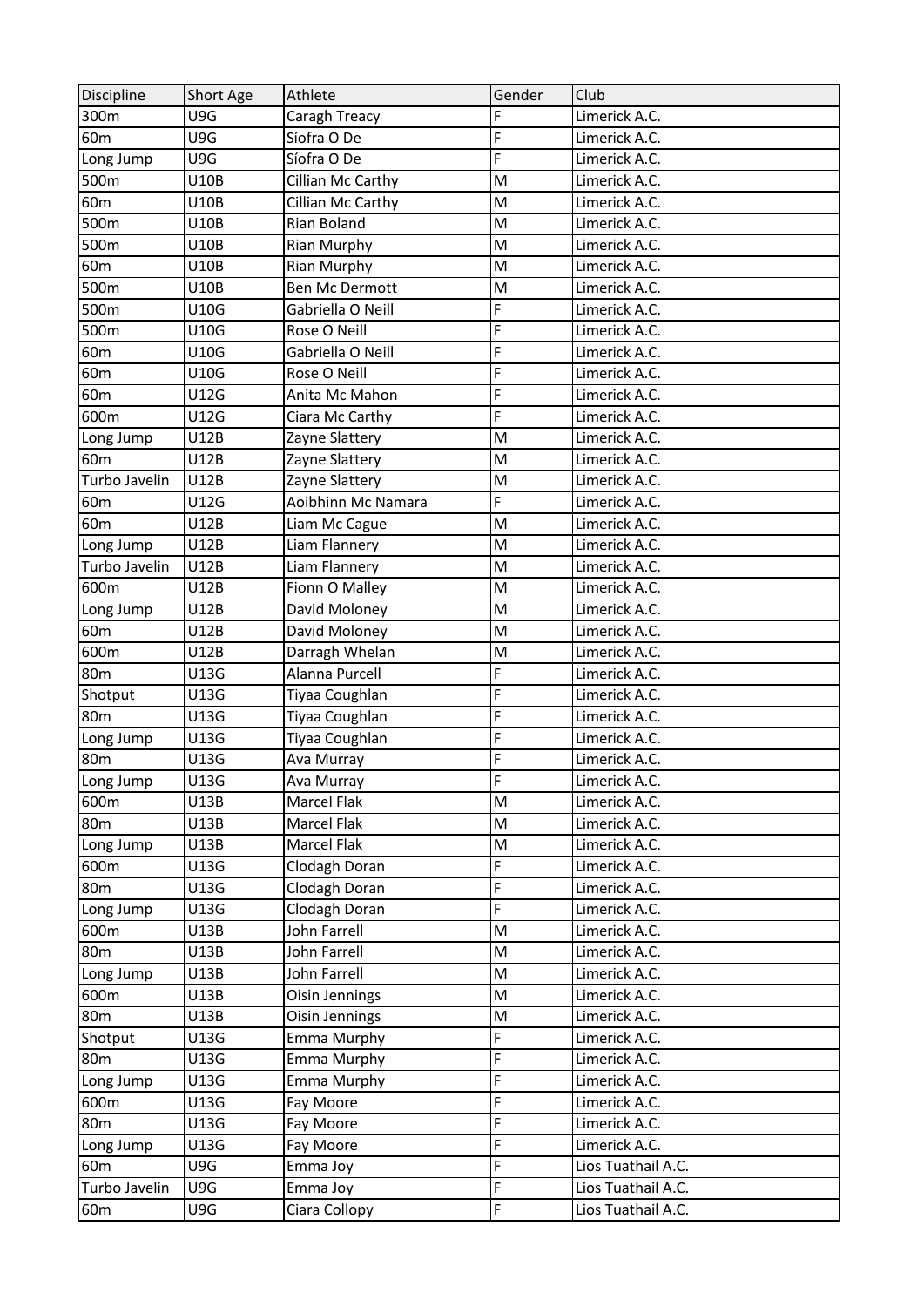| Discipline      | Short Age   | Athlete                | Gender | Club               |
|-----------------|-------------|------------------------|--------|--------------------|
| Turbo Javelin   | U9G         | Ciara Collopy          | F      | Lios Tuathail A.C. |
| 300m            | U9G         | Ruby Sheehy            | F      | Lios Tuathail A.C. |
| 60 <sub>m</sub> | U9G         | Ruby Sheehy            | F      | Lios Tuathail A.C. |
| Turbo Javelin   | U9G         | Ruby Sheehy            | F      | Lios Tuathail A.C. |
| 60 <sub>m</sub> | U9G         | Lottie Boyle           | F      | Lios Tuathail A.C. |
| Turbo Javelin   | U9G         | Lottie Boyle           | F      | Lios Tuathail A.C. |
| 300m            | U9G         | Saoirse Russell        | F      | Lios Tuathail A.C. |
| 60 <sub>m</sub> | U9G         | Saoirse Russell        | F      | Lios Tuathail A.C. |
| Turbo Javelin   | U9G         | Saoirse Russell        | F      | Lios Tuathail A.C. |
| Long Jump       | U10B        | Colm Kennelly          | M      | Lios Tuathail A.C. |
| Turbo Javelin   | <b>U10B</b> | Colm Kennelly          | M      | Lios Tuathail A.C. |
| 500m            | U10G        | Emer O Sullivan        | F      | Lios Tuathail A.C. |
| 60 <sub>m</sub> | U10G        | Emer O Sullivan        | F      | Lios Tuathail A.C. |
| Turbo Javelin   | U10B        | Adam O Connell         | M      | Lios Tuathail A.C. |
| 60 <sub>m</sub> | U10G        | Emily Wolska           | F      | Lios Tuathail A.C. |
| Long Jump       | U10G        | Emily Wolska           | F      | Lios Tuathail A.C. |
| Turbo Javelin   | U10G        | Emily Wolska           | F      | Lios Tuathail A.C. |
| Turbo Javelin   | U11B        | Cillian Quilter        | M      | Lios Tuathail A.C. |
| 60 <sub>m</sub> | U11G        | Sophie O Flaherty      | F      | Lios Tuathail A.C. |
| Long Jump       | U11G        | Sophie O Flaherty      | F      | Lios Tuathail A.C. |
| Turbo Javelin   | U11G        | Sophie O Flaherty      | F      | Lios Tuathail A.C. |
| 60 <sub>m</sub> | U11B        | Jeremiah Buckley       | M      | Lios Tuathail A.C. |
| Long Jump       | <b>U11B</b> | Jeremiah Buckley       | M      | Lios Tuathail A.C. |
| Turbo Javelin   | U11G        | Shonagh Collopy        | F      | Lios Tuathail A.C. |
| 60 <sub>m</sub> | U11G        | Ruby Kate Boyle        | F      | Lios Tuathail A.C. |
| Long Jump       | U11G        | Ruby Kate Boyle        | F      | Lios Tuathail A.C. |
| 60 <sub>m</sub> | U11B        | <b>Conor Mulvihill</b> | M      | Lios Tuathail A.C. |
| Long Jump       | U12B        | Simon Russell          | M      | Lios Tuathail A.C. |
| 60 <sub>m</sub> | U12B        | Simon Russell          | M      | Lios Tuathail A.C. |
| 60 <sub>m</sub> | U12G        | <b>Emily Mulvihill</b> | F      | Lios Tuathail A.C. |
| Long Jump       | U12B        | Éamon Kennelly         | M      | Lios Tuathail A.C. |
| 60m             | U12B        | Éamon Kennelly         | M      | Lios Tuathail A.C. |
| Turbo Javelin   | U12B        | Éamon Kennelly         | M      | Lios Tuathail A.C. |
| 60 <sub>m</sub> | U12G        | Aisling Mc Elligott    | F      | Lios Tuathail A.C. |
| 60 <sub>m</sub> | U12G        | Isabella Mc Enery      | F      | Lios Tuathail A.C. |
| 600m            | U12G        | Isabella Mc Enery      | F      | Lios Tuathail A.C. |
| Turbo Javelin   | U12G        | Isabella Mc Enery      | F      | Lios Tuathail A.C. |
| 600m            | U12B        | Donnacha Quilter       | M      | Lios Tuathail A.C. |
| Long Jump       | U12B        | Donnacha Quilter       | M      | Lios Tuathail A.C. |
| High Jump       | U12B        | Donnacha Quilter       | M      | Lios Tuathail A.C. |
| 60 <sub>m</sub> | U12G        | Chloe O Flaherty       | F      | Lios Tuathail A.C. |
| Long Jump       | U12G        | Chloe O Flaherty       | F      | Lios Tuathail A.C. |
| Turbo Javelin   | U12G        | Chloe O Flaherty       | F      | Lios Tuathail A.C. |
| 60 <sub>m</sub> | U12B        | Seán Dalton            | M      | Lios Tuathail A.C. |
| Shotput         | U12B        | Seán Dalton            | M      | Lios Tuathail A.C. |
| 80 <sub>m</sub> | U13G        | Catherine Buckley      | F      | Lios Tuathail A.C. |
| Long Jump       | U13G        | Catherine Buckley      | F      | Lios Tuathail A.C. |
| Shotput         | U13G        | Maja Wolska            | F      | Lios Tuathail A.C. |
| 600m            | U13B        | <b>Alex Collins</b>    | M      | Lios Tuathail A.C. |
| 80 <sub>m</sub> | U13B        | <b>Alex Collins</b>    | M      | Lios Tuathail A.C. |
| Long Jump       | U13B        | <b>Alex Collins</b>    | M      | Lios Tuathail A.C. |
| 500m            | U10G        | Anna O Connor          | F      | Marian A.C.        |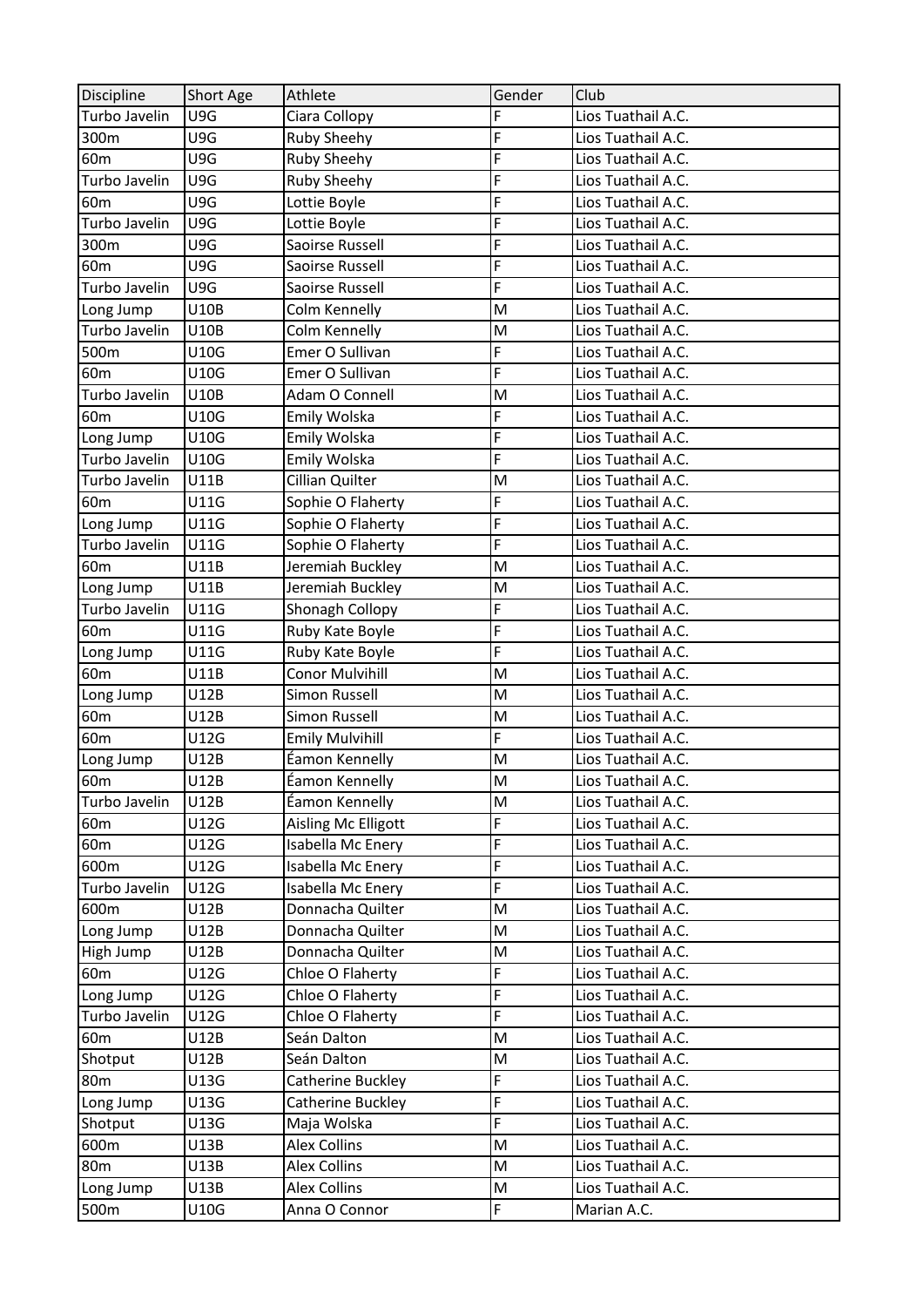| Discipline      | Short Age | Athlete              | Gender | Club          |
|-----------------|-----------|----------------------|--------|---------------|
| Long Jump       | U10G      | Anna O Connor        | F      | Marian A.C.   |
| 500m            | U11G      | Ailbhe O Neill       | F      | Marian A.C.   |
| 60 <sub>m</sub> | U11G      | Ailbhe O Neill       | F      | Marian A.C.   |
| 600m            | U12G      | Olivia Shannon       | F      | Marian A.C.   |
| 60 <sub>m</sub> | U12G      | Ava O Boyle          | F      | Marian A.C.   |
| 600m            | U12G      | Ava O Boyle          | F      | Marian A.C.   |
| 600m            | U13G      | Caoimhe Neylon       | F      | Marian A.C.   |
| Turbo Javelin   | U9G       | Siun O Driscoll      | F      | Midleton A.C. |
| 300m            | U9G       | May Kelleher         | F      | Midleton A.C. |
| 60 <sub>m</sub> | U9G       | May Kelleher         | F      | Midleton A.C. |
| 300m            | U9G       | Aoibh Mc Govern      | F      | Midleton A.C. |
| 60 <sub>m</sub> | U9G       | Aoibh Mc Govern      | F      | Midleton A.C. |
| 500m            | U11G      | Maia O Connor        | F      | Midleton A.C. |
| 600m            | U11B      | Michael Lowney       | M      | Midleton A.C. |
| Long Jump       | U11B      | Dara Kelleher        | M      | Midleton A.C. |
| 500m            | U11G      | Sorcha O Driscoll    | F      | Midleton A.C. |
| 60 <sub>m</sub> | U11B      | Jesse Ebo            | M      | Midleton A.C. |
| 500m            | U11G      | Anna Twomey Blanco   | F      | Midleton A.C. |
| 60 <sub>m</sub> | U11G      | Anna Twomey Blanco   | F      | Midleton A.C. |
| 60 <sub>m</sub> | U12G      | Sarah Kate O Connor  | F      | Midleton A.C. |
| 60 <sub>m</sub> | U12G      | Charlotte Roche      | F      | Midleton A.C. |
| Long Jump       | U12G      | Charlotte Roche      | F      | Midleton A.C. |
| 600m            | U12G      | Siún Mc Grath        | F      | Midleton A.C. |
| 60 <sub>m</sub> | U12G      | Aisling Callanan     | F      | Midleton A.C. |
| 600m            | U12G      | Aisling Callanan     | F      | Midleton A.C. |
| 60 <sub>m</sub> | U12B      | Darragh Callanan     | M      | Midleton A.C. |
| 60 <sub>m</sub> | U12B      | Michael Mc Manus     | M      | Midleton A.C. |
| Shotput         | U12B      | Michael Mc Manus     | M      | Midleton A.C. |
| High Jump       | U12B      | Michael Mc Manus     | M      | Midleton A.C. |
| Long Jump       | U12B      | Harry Jaworski       | M      | Midleton A.C. |
| 60 <sub>m</sub> | U12B      | Harry Jaworski       | M      | Midleton A.C. |
| High Jump       | U12B      | Harry Jaworski       | M      | Midleton A.C. |
| 600m            | U12B      | <b>Tony Hennessy</b> | M      | Midleton A.C. |
| 60 <sub>m</sub> | U12B      | Jack Kelleher        | M      | Midleton A.C. |
| Shotput         | U12B      | Jack Kelleher        | M      | Midleton A.C. |
| 60 <sub>m</sub> | U12B      | Szymon Zajko         | M      | Midleton A.C. |
| 60 <sub>m</sub> | U12G      | Ula Sokolowska       | F      | Midleton A.C. |
| Shotput         | U12G      | Ula Sokolowska       | F      | Midleton A.C. |
| 600m            | U12G      | Ula Sokolowska       | F      | Midleton A.C. |
| 600m            | U13B      | Cathal Lowney        | M      | Midleton A.C. |
| 80 <sub>m</sub> | U13B      | Cathal Lowney        | M      | Midleton A.C. |
| 600m            | U13B      | Max Smiddy           | M      | Midleton A.C. |
| High Jump       | U13B      | Max Smiddy           | M      | Midleton A.C. |
| Long Jump       | U13G      | Aoife Corkery        | F      | Midleton A.C. |
| High Jump       | U13G      | Aoife Corkery        | F      | Midleton A.C. |
| 80 <sub>m</sub> | U13B      | J P Guerin           | M      | Midleton A.C. |
| Long Jump       | U13B      | J P Guerin           | M      | Midleton A.C. |
| 80 <sub>m</sub> | U13G      | Aoibh Fuller         | F      | Midleton A.C. |
| High Jump       | U13G      | Aoibh Fuller         | F      | Midleton A.C. |
| 600m            | U13G      | Teresa Jabkiewicz    | F      | Midleton A.C. |
| 80 <sub>m</sub> | U13G      | Teresa Jabkiewicz    | F      | Midleton A.C. |
|                 |           |                      | F      |               |
| 600m            | U13G      | Abigail Duggan       |        | Midleton A.C. |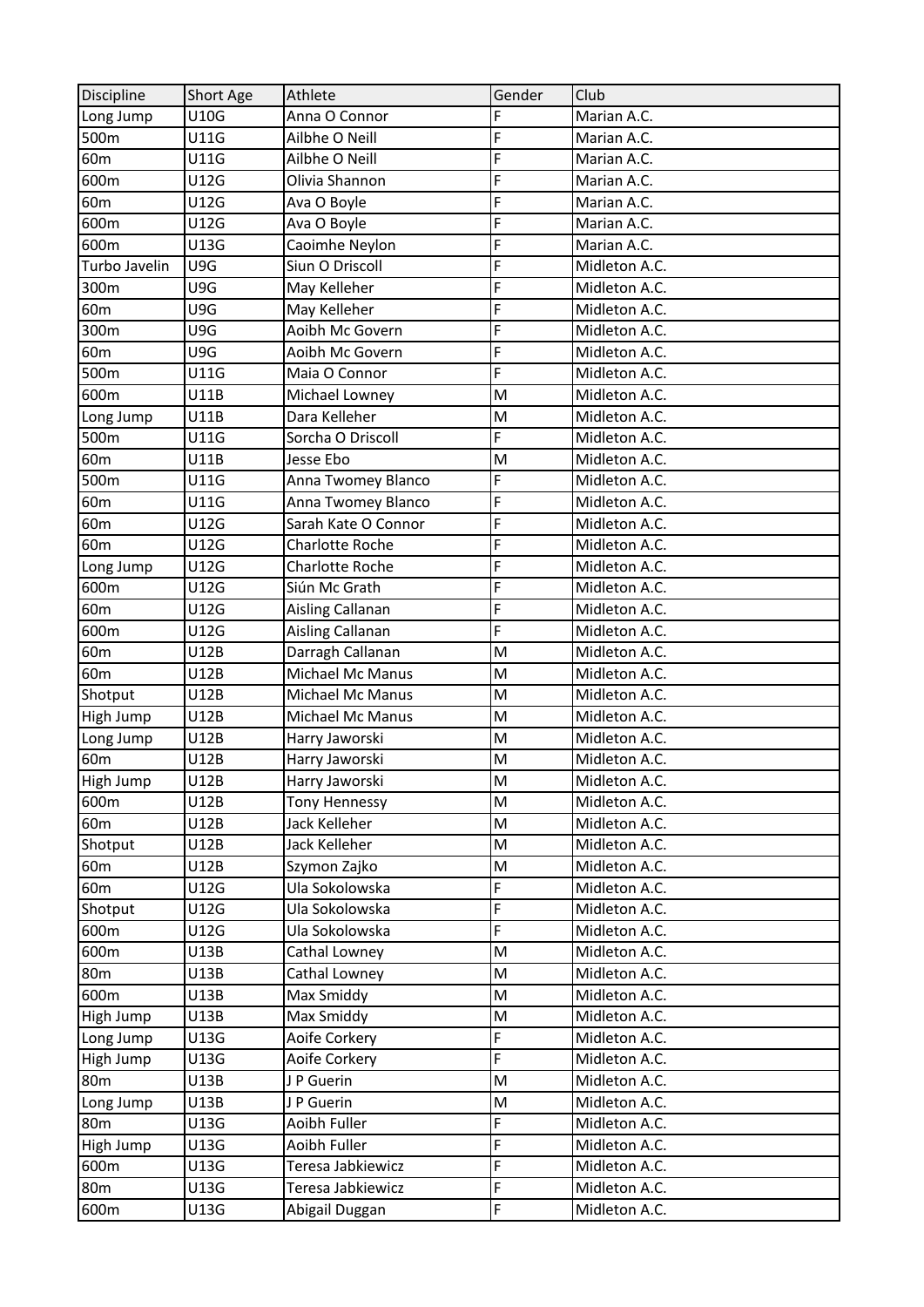| Discipline      | Short Age | Athlete               | Gender         | Club                    |
|-----------------|-----------|-----------------------|----------------|-------------------------|
| 80 <sub>m</sub> | U13G      | Abigail Duggan        | F              | Midleton A.C.           |
| 60 <sub>m</sub> | U9B       | Jody Morris           | M              | Moycarkey Coolcroo A.C. |
| Turbo Javelin   | U9B       | <b>Jody Morris</b>    | M              | Moycarkey Coolcroo A.C. |
| High Jump       | U12G      | Lauren Franks         | F              | Moycarkey Coolcroo A.C. |
| Javelin         | U13B      | Jamie Connor          | M              | Moycarkey Coolcroo A.C. |
| Long Jump       | U9G       | Órlaith Costigan      | F              | Moyne A.C.              |
| Long Jump       | U9G       | Annie Ely             | F              | Moyne A.C.              |
| 60 <sub>m</sub> | U10B      | Matthew Esmonde       | M              | Moyne A.C.              |
| Long Jump       | U10B      | Matthew Esmonde       | M              | Moyne A.C.              |
| Long Jump       | U10G      | Eva Maher             | F              | Moyne A.C.              |
| Long Jump       | U10G      | Doireann Quinlan      | F              | Moyne A.C.              |
| 60 <sub>m</sub> | U10G      | Anna Concagh          | F              | Moyne A.C.              |
| Long Jump       | U10G      | Anna Concagh          | F              | Moyne A.C.              |
| 500m            | U10B      | Darragh Maher         | M              | Moyne A.C.              |
| Long Jump       | U10B      | Fionn Phelan          | M              | Moyne A.C.              |
| 60 <sub>m</sub> | U10B      | Zach Ryan             | M              | Moyne A.C.              |
| Long Jump       | U10B      | Zach Ryan             | M              | Moyne A.C.              |
| Long Jump       | U10B      | Senan Phelan          | M              | Moyne A.C.              |
| 60 <sub>m</sub> | U10B      | Daniel Delaney        | M              | Moyne A.C.              |
| 60 <sub>m</sub> | U10B      | Leo Cullen            | M              | Moyne A.C.              |
| Long Jump       | U10B      | Leo Cullen            | M              | Moyne A.C.              |
| 60 <sub>m</sub> | U11G      | Faye Murphy           | F              | Moyne A.C.              |
| Long Jump       | U11G      | Faye Murphy           | F              | Moyne A.C.              |
| Turbo Javelin   | U12G      | Ella Mc Ginley        | F              | Moyne A.C.              |
| Long Jump       | U12B      | <b>Gerard Delaney</b> | M              | Moyne A.C.              |
| Turbo Javelin   | U12B      | <b>Gerard Delaney</b> | M              | Moyne A.C.              |
| High Jump       | U12B      | <b>Gerard Delaney</b> | M              | Moyne A.C.              |
| Javelin         | U13G      | Maria Doyle           | F              | Moyne A.C.              |
| Shotput         | U13G      | Maria Doyle           | F              | Moyne A.C.              |
| Long Jump       | U9B       | Cathal O gorman       | M              | Nenagh Olympic A.C.     |
| 300m            | U9B       | Cathal O gorman       | M              | Nenagh Olympic A.C.     |
| 60 <sub>m</sub> | U9G       | Roisin Corcoran       | $\overline{F}$ | Nenagh Olympic A.C.     |
| 60 <sub>m</sub> | U10B      | Sean White            | M              | Nenagh Olympic A.C.     |
| Turbo Javelin   | U10B      | Sean White            | M              | Nenagh Olympic A.C.     |
| 60 <sub>m</sub> | U12G      | Abigail O brien       | F              | Nenagh Olympic A.C.     |
| Long Jump       | U12G      | Abigail O brien       | F              | Nenagh Olympic A.C.     |
| Long Jump       | U12B      | Iarfhlaith Sullivan   | M              | Nenagh Olympic A.C.     |
| 60 <sub>m</sub> | U12B      | Iarfhlaith Sullivan   | M              | Nenagh Olympic A.C.     |
| 60 <sub>m</sub> | U12G      | Kate Duffy            | F              | Nenagh Olympic A.C.     |
| 600m            | U12G      | Kate Duffy            | F              | Nenagh Olympic A.C.     |
| 600m            | U12G      | Jane O rourke         | F              | Nenagh Olympic A.C.     |
| Long Jump       | U12G      | Jane O rourke         | F              | Nenagh Olympic A.C.     |
| Long Jump       | U12B      | Aidan O gorman        | M              | Nenagh Olympic A.C.     |
| 60 <sub>m</sub> | U12B      | Aidan O gorman        | M              | Nenagh Olympic A.C.     |
| 80 <sub>m</sub> | U13G      | Emma O brien          | F              | Nenagh Olympic A.C.     |
| Long Jump       | U13G      | Emma O brien          | F              | Nenagh Olympic A.C.     |
| High Jump       | U13G      | Emma O brien          | F              | Nenagh Olympic A.C.     |
| 600m            | U13G      | <b>Emily Visser</b>   | F              | Nenagh Olympic A.C.     |
| 80 <sub>m</sub> | U13G      | <b>Emily Visser</b>   | F              | Nenagh Olympic A.C.     |
| 60m             | U10G      | Lauren Ryan           | F              | Newport A.C.            |
| 60 <sub>m</sub> | U12B      | Matthew Mellerick     | M              | Newport A.C.            |
| Long Jump       | U12B      | Jj Roche              | M              | Newport A.C.            |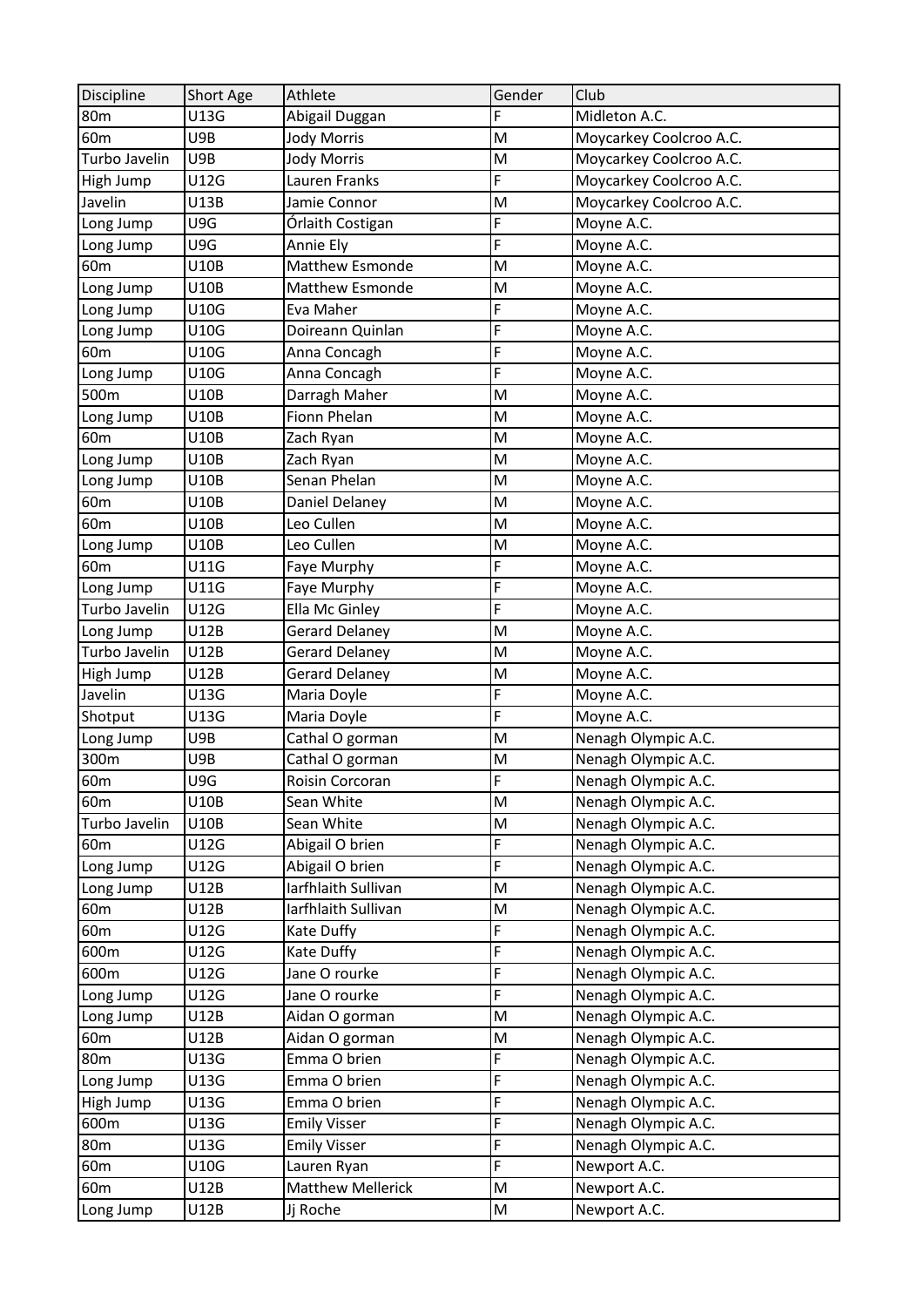| Discipline      | Short Age   | Athlete                | Gender | Club            |
|-----------------|-------------|------------------------|--------|-----------------|
| Long Jump       | U12B        | <b>Matthew Power</b>   | M      | Newport A.C.    |
| High Jump       | U12B        | <b>Matthew Power</b>   | M      | Newport A.C.    |
| Long Jump       | U12G        | Annie Atterbury        | F      | Newport A.C.    |
| 80 <sub>m</sub> | U13G        | Lucy Palmer            | F      | Newport A.C.    |
| 600m            | U13B        | Donagh Horgan          | M      | Newport A.C.    |
| Javelin         | U13B        | Donagh Horgan          | M      | Newport A.C.    |
| Shotput         | U13B        | Donagh Horgan          | M      | Newport A.C.    |
| 80 <sub>m</sub> | U13G        | Niamh Buckeridge       | F      | Newport A.C.    |
| Long Jump       | U13G        | Niamh Buckeridge       | F      | Newport A.C.    |
| High Jump       | U13G        | Niamh Buckeridge       | F      | Newport A.C.    |
| 600m            | U13B        | Darragh Healy          | M      | Newport A.C.    |
| High Jump       | U13B        | Darragh Healy          | M      | Newport A.C.    |
| Javelin         | U13B        | Darragh Healy          | M      | Newport A.C.    |
| Shotput         | U13B        | Darragh Healy          | M      | Newport A.C.    |
| 600m            | U13G        | Caoimhe Bourke         | F      | Newport A.C.    |
| 80 <sub>m</sub> | U13G        | Caoimhe Bourke         | F      | Newport A.C.    |
| 60 <sub>m</sub> | U9B         | Owen Mc Carthy         | M      | North Cork A.C. |
| 300m            | U9B         | Owen Mc Carthy         | M      | North Cork A.C. |
| 60 <sub>m</sub> | U9B         | <b>David Collins</b>   | M      | North Cork A.C. |
| 300m            | U9B         | <b>David Collins</b>   | M      | North Cork A.C. |
| 60 <sub>m</sub> | U9G         | Coleen Whelan          | F      | North Cork A.C. |
| Turbo Javelin   | U9G         | Coleen Whelan          | F      | North Cork A.C. |
| 60 <sub>m</sub> | U9B         | Luke Robertson         | M      | North Cork A.C. |
| 60 <sub>m</sub> | U9B         | Sam Robertson          | M      | North Cork A.C. |
| 300m            | U9B         | Luke Robertson         | M      | North Cork A.C. |
| 300m            | U9B         | Sam Robertson          | M      | North Cork A.C. |
| 300m            | U9G         | Orlaith Lyne           | F      | North Cork A.C. |
| 60m             | U9G         | Orlaith Lyne           | F      | North Cork A.C. |
| 500m            | U10B        | Jack Linehan           | M      | North Cork A.C. |
| 60 <sub>m</sub> | <b>U10B</b> | Jack Linehan           | M      | North Cork A.C. |
| 500m            | <b>U10B</b> | Josh Miller            | M      | North Cork A.C. |
| Turbo Javelin   | <b>U10B</b> | Josh Miller            | M      | North Cork A.C. |
| 500m            | <b>U10B</b> | Eoin Golden            | M      | North Cork A.C. |
| 60 <sub>m</sub> | U10B        | Eoin Golden            | M      | North Cork A.C. |
| 60 <sub>m</sub> | <b>U10B</b> | Adam Gleeson           | M      | North Cork A.C. |
| Long Jump       | U10B        | Adam Gleeson           | M      | North Cork A.C. |
| 500m            | U10B        | Dan Duggan             | M      | North Cork A.C. |
| 500m            | <b>U10B</b> | Gearoid Heffernan      | M      | North Cork A.C. |
| 60 <sub>m</sub> | U10B        | Dan Duggan             | M      | North Cork A.C. |
| 60 <sub>m</sub> | U10B        | Gearoid Heffernan      | M      | North Cork A.C. |
| 500m            | U10G        | Lexie Goold            | F      | North Cork A.C. |
| 60 <sub>m</sub> | U10G        | Lexie Goold            | F      | North Cork A.C. |
| 500m            | U10G        | Lauren O Connor        | F      | North Cork A.C. |
| 60 <sub>m</sub> | U10G        | Lauren O Connor        | F      | North Cork A.C. |
| 500m            | U10B        | Daniel Looney          | M      | North Cork A.C. |
| 60 <sub>m</sub> | U10B        | Daniel Looney          | M      | North Cork A.C. |
| 500m            | U10B        | <b>Ethan Odriscoll</b> | M      | North Cork A.C. |
| 60 <sub>m</sub> | <b>U10B</b> | <b>Ethan Odriscoll</b> | M      | North Cork A.C. |
| 500m            | U10G        | Erica Ruane            | F      | North Cork A.C. |
| 60 <sub>m</sub> | U10G        | Erica Ruane            | F      | North Cork A.C. |
| 500m            | <b>U10B</b> | Diarmuid Angland       | M      | North Cork A.C. |
| Long Jump       | U10B        | Diarmuid Angland       | M      | North Cork A.C. |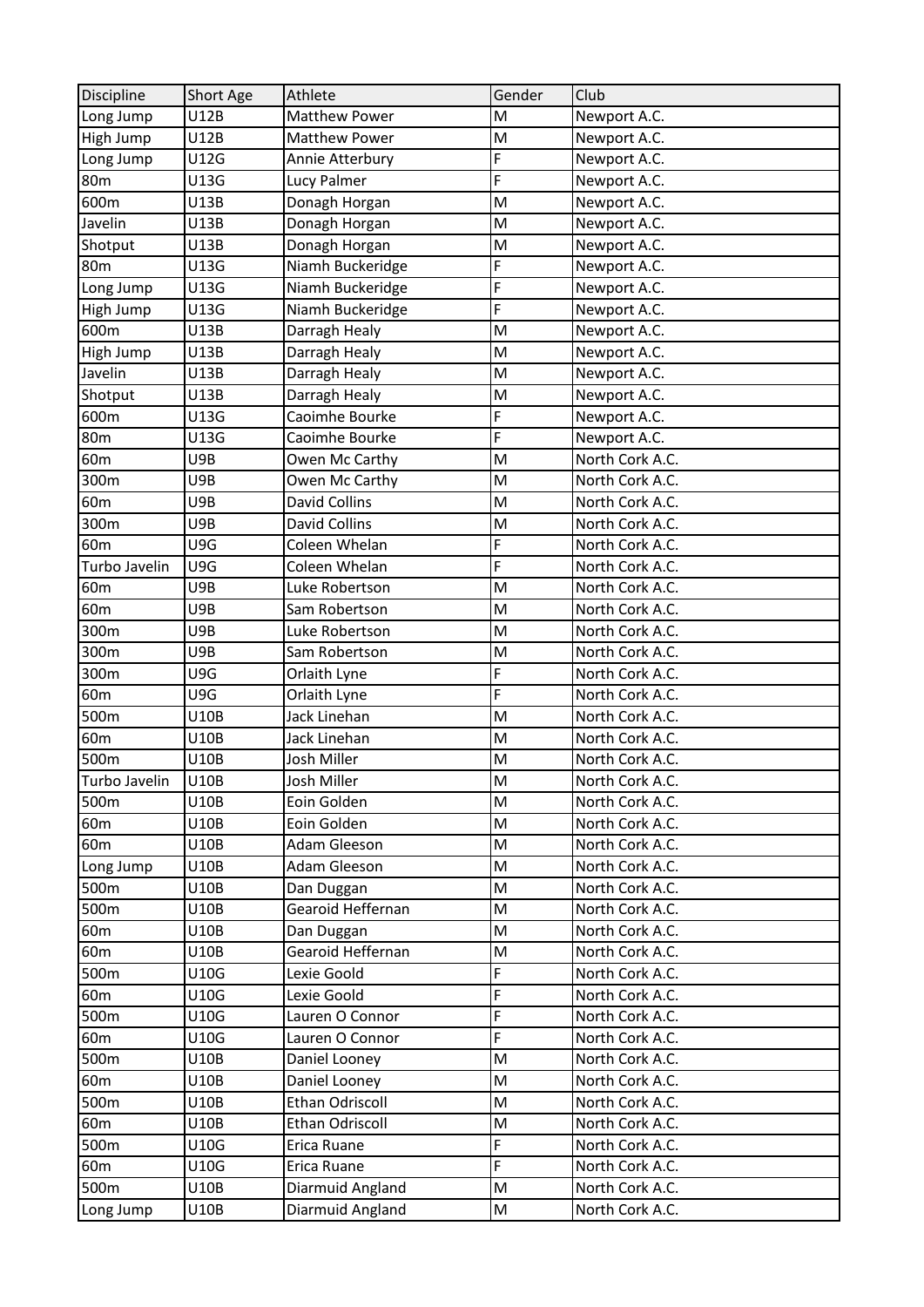| U10B<br>Patrick Lyons<br>60 <sub>m</sub><br>M<br>North Cork A.C.         |  |
|--------------------------------------------------------------------------|--|
| 60 <sub>m</sub><br>U10B<br>M<br>Joe Walsh<br>North Cork A.C.             |  |
| Mairead O Sullivan<br>F<br>500m<br>U11G<br>North Cork A.C.               |  |
| F<br>U11G<br>Mairead O Sullivan<br>60 <sub>m</sub><br>North Cork A.C.    |  |
| F<br>U11G<br>60 <sub>m</sub><br>Sarah Kate O Connell<br>North Cork A.C.  |  |
| 600m<br>U11B<br>Kyle Hunter<br>M<br>North Cork A.C.                      |  |
| Turbo Javelin<br>U11B<br>North Cork A.C.<br>Kyle Hunter<br>M             |  |
| 600m<br>U11B<br>Paudi Murphy<br>M<br>North Cork A.C.                     |  |
| 60 <sub>m</sub><br>M<br>U11B<br>Paudi Murphy<br>North Cork A.C.          |  |
| F<br>500m<br>U11G<br>Sophie Collins<br>North Cork A.C.                   |  |
| 60 <sub>m</sub><br>U11B<br>Adam O Flynn<br>M<br>North Cork A.C.          |  |
| Turbo Javelin<br>U11B<br>M<br>Adam O Flynn<br>North Cork A.C.            |  |
| F<br>500m<br>U11G<br>North Cork A.C.<br><b>Grace Healy</b>               |  |
| F<br>U11G<br>60 <sub>m</sub><br><b>Grace Healy</b><br>North Cork A.C.    |  |
| M<br>600m<br>U11B<br>Mason Walsh<br>North Cork A.C.                      |  |
| 60 <sub>m</sub><br>U11B<br>Mason Walsh<br>M<br>North Cork A.C.           |  |
| 600m<br>U11B<br>M<br>North Cork A.C.<br><b>Anthony Maher</b>             |  |
| 60 <sub>m</sub><br>U11B<br><b>Anthony Maher</b><br>North Cork A.C.<br>M  |  |
| F<br>U12G<br>Molly Lyons<br>North Cork A.C.<br>Long Jump                 |  |
| F<br>600m<br>U12G<br>Amy Cotter<br>North Cork A.C.                       |  |
| U12G<br>F<br>Aela Walsh<br>North Cork A.C.<br>Long Jump                  |  |
| F<br>U12G<br>Long Jump<br>Saoirse Aherne<br>North Cork A.C.              |  |
| F<br>Long Jump<br>U12G<br>North Cork A.C.<br><b>Emily Duggan</b>         |  |
| F<br>U12G<br>North Cork A.C.<br>Long Jump<br>Louise Duggan               |  |
| F<br>U12G<br>60 <sub>m</sub><br>Sophie Odriscoll<br>North Cork A.C.      |  |
| F<br>60 <sub>m</sub><br>U12G<br>Michaela Flynn<br>North Cork A.C.        |  |
| F<br>600m<br>U12G<br>Michaela Flynn<br>North Cork A.C.                   |  |
| Daniel Shorten<br>60 <sub>m</sub><br>U12B<br>North Cork A.C.<br>M        |  |
| 600m<br>M<br>North Cork A.C.<br>U13B<br><b>Tadhg Corrigan</b>            |  |
| F<br>600m<br>Hannah O Connell<br>U13G<br>North Cork A.C.                 |  |
| F<br>80 <sub>m</sub><br>U13G<br>Clara Whelan<br>North Cork A.C.          |  |
| Long Jump<br>F<br>U13G<br>Clara Whelan<br>North Cork A.C.                |  |
| F<br>600m<br>U13G<br>Emma Flynn<br>North Cork A.C.                       |  |
| F<br>80 <sub>m</sub><br>U13G<br>North Cork A.C.<br>Emma Flynn            |  |
| U9B<br>M<br>Old Abbey A.C.<br>60 <sub>m</sub><br>Der Hackett             |  |
| Old Abbey A.C.<br>U9B<br>Der Hackett<br>M<br>Long Jump                   |  |
| U10B<br>Finn O Toole<br>M<br>Old Abbey A.C.<br>500m                      |  |
| Finn O Toole<br>60 <sub>m</sub><br>U10B<br>Old Abbey A.C.<br>M           |  |
| <b>Tadhg Mullaney</b><br>Old Abbey A.C.<br>500m<br>U10B<br>M             |  |
| Old Abbey A.C.<br>60 <sub>m</sub><br>U10B<br><b>Tadhg Mullaney</b><br>M  |  |
| Old Abbey A.C.<br>U12B<br>Tomás Hackett<br>M<br>60 <sub>m</sub>          |  |
| M<br>Old Abbey A.C.<br>High Jump<br>U12B<br>Tomás Hackett                |  |
| Skibbereen A.C.<br>60 <sub>m</sub><br>U9B<br>Ronan O Brien<br>M          |  |
| Long Jump<br>U9B<br>M<br>Skibbereen A.C.<br>Ronan O Brien                |  |
| U9B<br>M<br>300m<br>Ronan O Brien<br>Skibbereen A.C.                     |  |
| Skibbereen A.C.<br>Turbo Javelin<br>U11B<br>Evan O Donovan<br>M          |  |
| F<br>600m<br>U12G<br>Skibbereen A.C.<br>Laura Mae Coakley                |  |
| F<br>Turbo Javelin<br>U12G<br>Skibbereen A.C.<br>Laura Mae Coakley       |  |
| F<br>600m<br>U12G<br>Isabelle (izzy) O Flynn<br>Skibbereen A.C.          |  |
| F<br>Turbo Javelin<br>Isabelle (izzy) O Flynn<br>U12G<br>Skibbereen A.C. |  |
| U13B<br>Conor O'Brien<br>Skibbereen A.C.<br>600m<br>M                    |  |
| 80 <sub>m</sub><br>Conor O'Brien<br>M<br>Skibbereen A.C.<br>U13B         |  |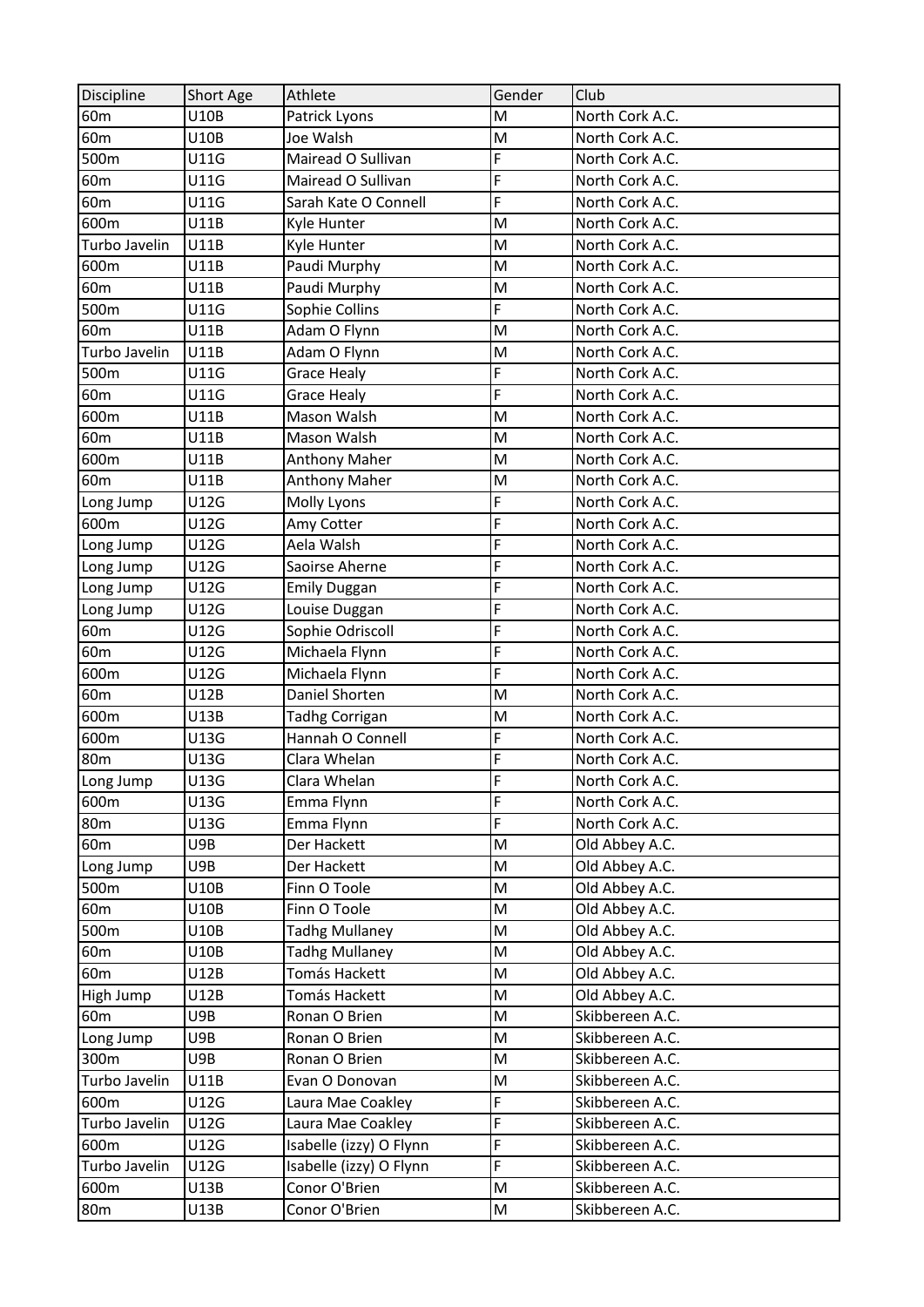| <b>Discipline</b> | Short Age | Athlete               | Gender | Club                       |
|-------------------|-----------|-----------------------|--------|----------------------------|
| Javelin           | U13B      | Sam Kingston          | M      | Skibbereen A.C.            |
| Javelin           | U13B      | Dylan O Donovan       | M      | Skibbereen A.C.            |
| Shotput           | U13B      | Dylan O Donovan       | M      | Skibbereen A.C.            |
| 60 <sub>m</sub>   | U9B       | Jack Sheehy           | M      | St. Brendan's A.C. (Kerry) |
| Long Jump         | U9B       | Jack Sheehy           | M      | St. Brendan's A.C. (Kerry) |
| Turbo Javelin     | U9B       | <b>Daniel Collins</b> | M      | St. Brendan's A.C. (Kerry) |
| 300m              | U9B       | <b>Daniel Collins</b> | M      | St. Brendan's A.C. (Kerry) |
| 60 <sub>m</sub>   | U12B      | Daniel O Leary        | M      | St. Brendan's A.C. (Kerry) |
| Shotput           | U12B      | Daniel O Leary        | M      | St. Brendan's A.C. (Kerry) |
| High Jump         | U12B      | Daniel O Leary        | M      | St. Brendan's A.C. (Kerry) |
| Long Jump         | U12B      | Oisín Fletcher        | M      | St. Brendan's A.C. (Kerry) |
| High Jump         | U12B      | Oisín Fletcher        | M      | St. Brendan's A.C. (Kerry) |
| 60 <sub>m</sub>   | U12G      | Aoibhinn O Driscoll   | F      | St. Brendan's A.C. (Kerry) |
| Shotput           | U12G      | Aoibhinn O Driscoll   | F      | St. Brendan's A.C. (Kerry) |
| Long Jump         | U12G      | Aoibhinn O Driscoll   | F      | St. Brendan's A.C. (Kerry) |
| 60m Hurdles       | U13G      | Maddison O Connor     | F      | St. Brendan's A.C. (Kerry) |
| 80 <sub>m</sub>   | U13G      | Maddison O Connor     | F      | St. Brendan's A.C. (Kerry) |
| Long Jump         | U13G      | Maddison O Connor     | F      | St. Brendan's A.C. (Kerry) |
| 80 <sub>m</sub>   | U13B      | Conor O Sullivan      | M      | St. Brendan's A.C. (Kerry) |
| Long Jump         | U13B      | Conor O Sullivan      | M      | St. Brendan's A.C. (Kerry) |
| 60m Hurdles       | U13B      | Conor O Sullivan      | M      | St. Brendan's A.C. (Kerry) |
| 500m              | U10G      | Sophie O Connor       | F      | St. Catherine's A.C.       |
| Long Jump         | U10G      | Sophie O Connor       | F      | St. Catherine's A.C.       |
| 500m              | U10G      | Molly Casey           | F      | St. Catherine's A.C.       |
| 60 <sub>m</sub>   | U10G      | <b>Molly Casey</b>    | F      | St. Catherine's A.C.       |
| Long Jump         | U10G      | Molly Casey           | F      | St. Catherine's A.C.       |
| 500m              | U10B      | Sean O Keeffe         | M      | St. Catherine's A.C.       |
| 60 <sub>m</sub>   | U10B      | Sean O Keeffe         | M      | St. Catherine's A.C.       |
| Long Jump         | U10B      | Sean O Keeffe         | M      | St. Catherine's A.C.       |
| Turbo Javelin     | U10B      | Sean O Keeffe         | M      | St. Catherine's A.C.       |
| 600m              | U11B      | Liam O Keeffe         | M      | St. Catherine's A.C.       |
| 60 <sub>m</sub>   | U11B      | Liam O Keeffe         | M      | St. Catherine's A.C.       |
| Long Jump         | U11B      | Liam O Keeffe         | M      | St. Catherine's A.C.       |
| Turbo Javelin     | U11B      | Liam O Keeffe         | M      | St. Catherine's A.C.       |
| 500m              | U11G      | Aoife O Connor        | F      | St. Catherine's A.C.       |
| 60 <sub>m</sub>   | U11G      | Aoife O Connor        | F      | St. Catherine's A.C.       |
| 500m              | U11G      | Mary Jane Casey       | F      | St. Catherine's A.C.       |
| 60 <sub>m</sub>   | U11G      | Mary Jane Casey       | F      | St. Catherine's A.C.       |
| Long Jump         | U11G      | Mary Jane Casey       | F      | St. Catherine's A.C.       |
| 600m              | U12B      | Kenneth O Connell     | M      | St. Catherine's A.C.       |
| 600m              | U13G      | Aimee Kearney         | F      | St. Catherine's A.C.       |
| Long Jump         | U9B       | Sam Crean             | M      | St. Cronans A.C.           |
| 300m              | U9B       | Sam Crean             | M      | St. Cronans A.C.           |
| 60 <sub>m</sub>   | U9B       | Oliver Carolan        | M      | St. Cronans A.C.           |
| Long Jump         | U9B       | Oliver Carolan        | M      | St. Cronans A.C.           |
| 300m              | U9G       | Kate Quinlan          | F      | St. Cronans A.C.           |
| 60 <sub>m</sub>   | U9G       | Kate Quinlan          | F      | St. Cronans A.C.           |
| Long Jump         | U9B       | Hugh Donnellan        | M      | St. Cronans A.C.           |
| Turbo Javelin     | U9B       | Hugh Donnellan        | M      | St. Cronans A.C.           |
| 60 <sub>m</sub>   | U9G       | Katelyn Cullinan      | F      | St. Cronans A.C.           |
| Long Jump         | U9G       | Katelyn Cullinan      | F      | St. Cronans A.C.           |
| 60m               | U9G       | Jessie O Driscoll     | F      | St. Cronans A.C.           |
|                   |           |                       |        |                            |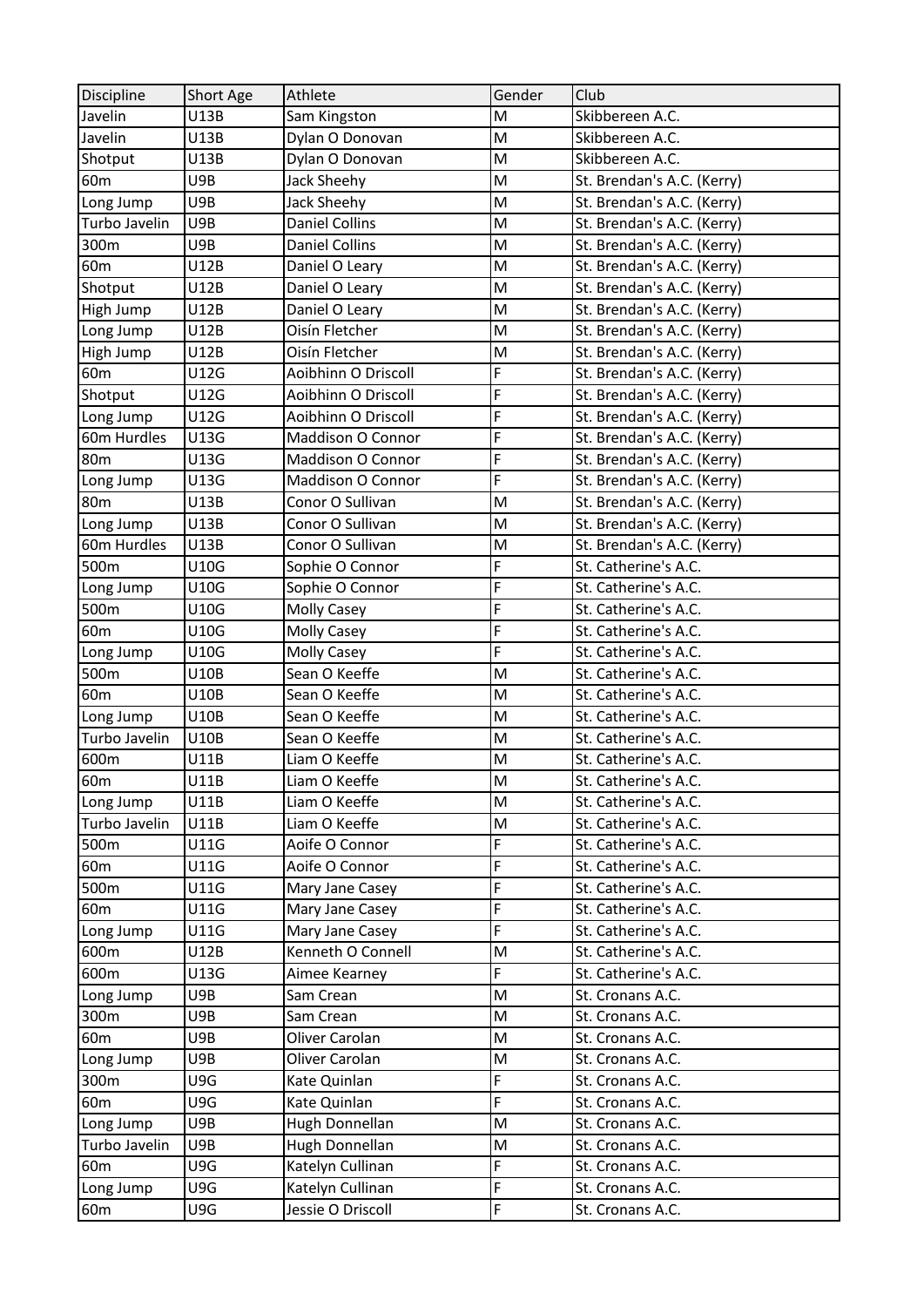| Discipline      | Short Age   | Athlete                | Gender | Club                      |
|-----------------|-------------|------------------------|--------|---------------------------|
| Long Jump       | U9G         | Jessie O Driscoll      | F      | St. Cronans A.C.          |
| Long Jump       | U9B         | Nathan Ryan            | M      | St. Cronans A.C.          |
| Turbo Javelin   | U9B         | Nathan Ryan            | M      | St. Cronans A.C.          |
| 300m            | U9G         | Ciara Reynolds         | F      | St. Cronans A.C.          |
| 60 <sub>m</sub> | U9G         | Ciara Reynolds         | F      | St. Cronans A.C.          |
| Long Jump       | U9B         | Jacob Quinn            | M      | St. Cronans A.C.          |
| 300m            | U9B         | Jacob Quinn            | M      | St. Cronans A.C.          |
| 60 <sub>m</sub> | U10B        | Sean Hassett           | M      | St. Cronans A.C.          |
| Long Jump       | U10B        | Sean Hassett           | M      | St. Cronans A.C.          |
| Long Jump       | U10G        | Kate Hassett           | F      | St. Cronans A.C.          |
| Turbo Javelin   | U10G        | Kate Hassett           | F      | St. Cronans A.C.          |
| 60 <sub>m</sub> | U10B        | Ciaran Ryan            | M      | St. Cronans A.C.          |
| Long Jump       | U10B        | Ciaran Ryan            | M      | St. Cronans A.C.          |
| 500m            | U10B        | Dylan Mc Inerney       | M      | St. Cronans A.C.          |
| Long Jump       | U10B        | Dylan Mc Inerney       | M      | St. Cronans A.C.          |
| 500m            | U10B        | Riain Duignan          | M      | St. Cronans A.C.          |
| Long Jump       | <b>U10B</b> | Riain Duignan          | M      | St. Cronans A.C.          |
| Long Jump       | U11B        | Sean O Connor          | M      | St. Cronans A.C.          |
| 600m            | U11B        | Matthew Murphy         | M      | St. Cronans A.C.          |
| Long Jump       | <b>U11B</b> | Matthew Murphy         | M      | St. Cronans A.C.          |
| 60 <sub>m</sub> | U11B        | Dara Brohan            | M      | St. Cronans A.C.          |
| Long Jump       | U11B        | Dara Brohan            | M      | St. Cronans A.C.          |
| 60 <sub>m</sub> | <b>U11B</b> | Jack O Driscoll        | M      | St. Cronans A.C.          |
| Long Jump       | U11B        | Jack O Driscoll        | M      | St. Cronans A.C.          |
| 60 <sub>m</sub> | U11B        | Daire Cullinan         | M      | St. Cronans A.C.          |
| Long Jump       | U11B        | Daire Cullinan         | M      | St. Cronans A.C.          |
| 60 <sub>m</sub> | U11B        | Jeffrey Carolan        | M      | St. Cronans A.C.          |
| Long Jump       | U11B        | Jeffrey Carolan        | M      | St. Cronans A.C.          |
| High Jump       | U12B        | Daire O'Connor         | M      | St. Cronans A.C.          |
| 600m            | <b>U12B</b> | Jonah Quinn            | M      | St. Cronans A.C.          |
| 600m            | U13B        | Oran Duignan           | M      | St. Cronans A.C.          |
| Long Jump       | U13G        | Martha Walsh           | F      | St. Cronans A.C.          |
| Javelin         | U13G        | Martha Walsh           | F      | St. Cronans A.C.          |
| Shotput         | U13G        | Martha Walsh           | F      | St. Cronans A.C.          |
| 500m            | U10G        | úna Mc Mahon           | F      | St. John's A.C.           |
| Turbo Javelin   | U11G        | Tara Kelly             | F      | St. John's A.C.           |
| 60 <sub>m</sub> | U12G        | Abbie Gallaher         | F      | St. John's A.C.           |
| Shotput         | U13G        | Roisin Mc Mahon        | F      | St. John's A.C.           |
| 300m            | U9G         | Lauren Donnelly        | F      | St. Marys (Limerick) A.C. |
| 60 <sub>m</sub> | U9G         | Lauren Donnelly        | F      | St. Marys (Limerick) A.C. |
| 600m            | U13G        | Aoife Donnelly         | F      | St. Marys (Limerick) A.C. |
| 80 <sub>m</sub> | U13G        | Aoife Donnelly         | F      | St. Marys (Limerick) A.C. |
| Long Jump       | U13G        | Aoife Donnelly         | F      | St. Marys (Limerick) A.C. |
| 500m            | U10B        | Luke Dolan             | M      | St. Nicholas A.C.         |
| 60m             | U10B        | Luke Dolan             | M      | St. Nicholas A.C.         |
| 60m             | U12B        | Daniel Hogan           | M      | St. Nicholas A.C.         |
| 60 <sub>m</sub> | U12B        | Thomas Hogan           | M      | St. Nicholas A.C.         |
| 600m            | U12B        | Michael O Mahony Walsh | M      | St. Nicholas A.C.         |
| Turbo Javelin   | U12B        | Michael O Mahony Walsh | M      | St. Nicholas A.C.         |
| 60 <sub>m</sub> | U12B        | Ned Condon             | M      | St. Nicholas A.C.         |
| Turbo Javelin   | U12B        | Ned Condon             | M      | St. Nicholas A.C.         |
| High Jump       | U12B        | Ned Condon             | M      | St. Nicholas A.C.         |
|                 |             |                        |        |                           |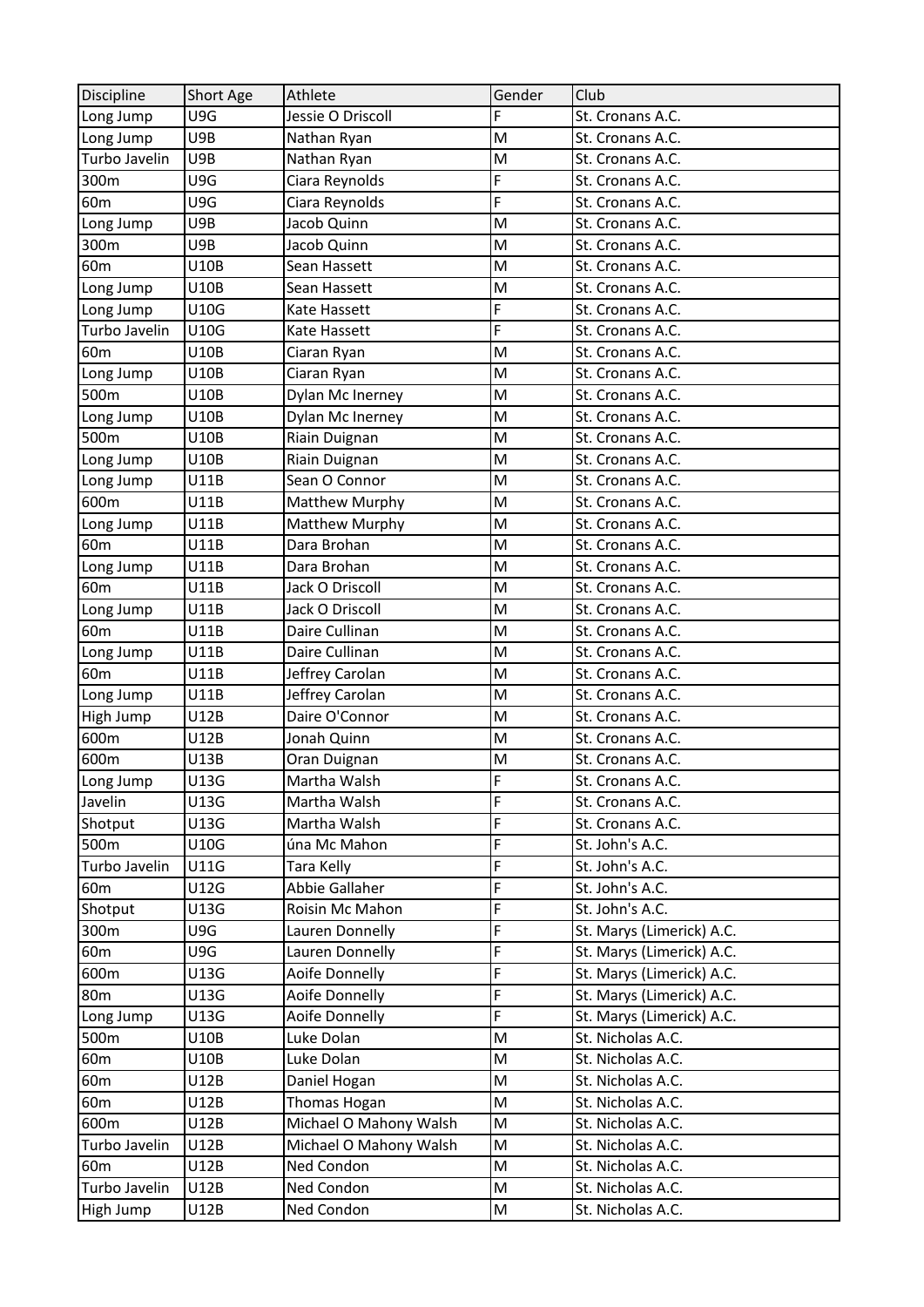| Discipline      | Short Age   | Athlete             | Gender | Club                   |
|-----------------|-------------|---------------------|--------|------------------------|
| Turbo Javelin   | U9B         | Conor O Shea        | M      | Star of the Laune A.C. |
| 60 <sub>m</sub> | U9G         | Nia Ingram          | F      | Star of the Laune A.C. |
| Long Jump       | U9G         | Nia Ingram          | F      | Star of the Laune A.C. |
| 60 <sub>m</sub> | U10B        | Joseph Locke        | M      | Star of the Laune A.C. |
| 60 <sub>m</sub> | U10B        | Oisin Moore         | M      | Star of the Laune A.C. |
| 60 <sub>m</sub> | U11B        | Jack Casey          | M      | Star of the Laune A.C. |
| Turbo Javelin   | <b>U11B</b> | Jack Casey          | M      | Star of the Laune A.C. |
| Turbo Javelin   | U11B        | Sam O Shea          | M      | Star of the Laune A.C. |
| 600m            | U12G        | Ciara Moore         | F      | Star of the Laune A.C. |
| Long Jump       | U12G        | Ciara Moore         | F      | Star of the Laune A.C. |
| 600m            | U12B        | Donnacha Quigg      | M      | Star of the Laune A.C. |
| Long Jump       | U12B        | Donnacha Quigg      | M      | Star of the Laune A.C. |
| Shotput         | U12G        | <b>Megan Quigg</b>  | F      | Star of the Laune A.C. |
| 600m            | U12G        | Megan Quigg         | F      | Star of the Laune A.C. |
| 60 <sub>m</sub> | U12B        | Donnacha Quigg      | M      | Star of the Laune A.C. |
| Turbo Javelin   | U12G        | Megan Quigg         | F      | Star of the Laune A.C. |
| 600m            | U13G        | Lara O Brien Leahy  | F      | Star of the Laune A.C. |
| 80 <sub>m</sub> | U13G        | Lara O Brien Leahy  | F      | Star of the Laune A.C. |
| Long Jump       | U13G        | Lara O Brien Leahy  | F      | Star of the Laune A.C. |
| 600m            | U13G        | Emma Casey          | F      | Star of the Laune A.C. |
| 80 <sub>m</sub> | U13G        | Emma Casey          | F      | Star of the Laune A.C. |
| Long Jump       | U13G        | Emma Casey          | F      | Star of the Laune A.C. |
| 600m            | U12G        | Roisin Murphy       | F      | Star of the Laune A.C. |
| Turbo Javelin   | U12G        | Roisin Murphy       | F      | Star of the Laune A.C. |
| Long Jump       | U12B        | <b>Ross Dorrity</b> | M      | Templemore A.C.        |
| High Jump       | U12B        | <b>Ross Dorrity</b> | M      | Templemore A.C.        |
| Shotput         | U12B        | Charlie Hennessy    | M      | Templemore A.C.        |
| 60 <sub>m</sub> | U12G        | Faye Dunford        | F      | Templemore A.C.        |
| Long Jump       | U12G        | Faye Dunford        | F      | Templemore A.C.        |
| Turbo Javelin   | <b>U12B</b> | Charlie Cullinane   | M      | Templemore A.C.        |
| Shotput         | U12B        | Charlie Cullinane   | M      | Templemore A.C.        |
| Long Jump       | U12B        | Robert Myles        | M      | Templemore A.C.        |
| Shotput         | U12B        | <b>Isaac Owens</b>  | M      | Templemore A.C.        |
| High Jump       | U12B        | <b>Isaac Owens</b>  | M      | Templemore A.C.        |
| Turbo Javelin   | U12G        | Caoimhe Percy       | F      | Templemore A.C.        |
| Long Jump       | U12G        | Michelle Meehan     | F      | Templemore A.C.        |
| 600m            | U12B        | Luke Duggan         | M      | Templemore A.C.        |
| Long Jump       | U12B        | Luke Duggan         | M      | Templemore A.C.        |
| Shotput         | U13G        | Eve Fogarty         | F      | Templemore A.C.        |
| 600m            | U13G        | Aoibhinn Keane      | F      | Templemore A.C.        |
| 600m            | U13B        | Fionn Slevin        | M      | Templemore A.C.        |
| Long Jump       | U13B        | Fionn Slevin        | M      | Templemore A.C.        |
| Shotput         | U13G        | Lorna Ryan          | F      | Templemore A.C.        |
| High Jump       | U13B        | Donal Ryan          | M      | Templemore A.C.        |
| 60m Hurdles     | U13B        | Donal Ryan          | M      | Templemore A.C.        |
| Shotput         | U13B        | Donal Ryan          | M      | Templemore A.C.        |
| 600m            | U13G        | Orla Pamplin        | F      | Thurles Crokes A.C.    |
| 500m            | U11G        | Libby Cunningham    | F      | Tracton A.C.           |
| 500m            | U11G        | Sally Cunningham    | F      | Tracton A.C.           |
| Turbo Javelin   | U11G        | Libby Cunningham    | F      | Tracton A.C.           |
| Turbo Javelin   | U11G        | Sally Cunningham    | F      | Tracton A.C.           |
|                 |             |                     |        |                        |
| 60 <sub>m</sub> | U11B        | Daniel Lynch        | M      | Tracton A.C.           |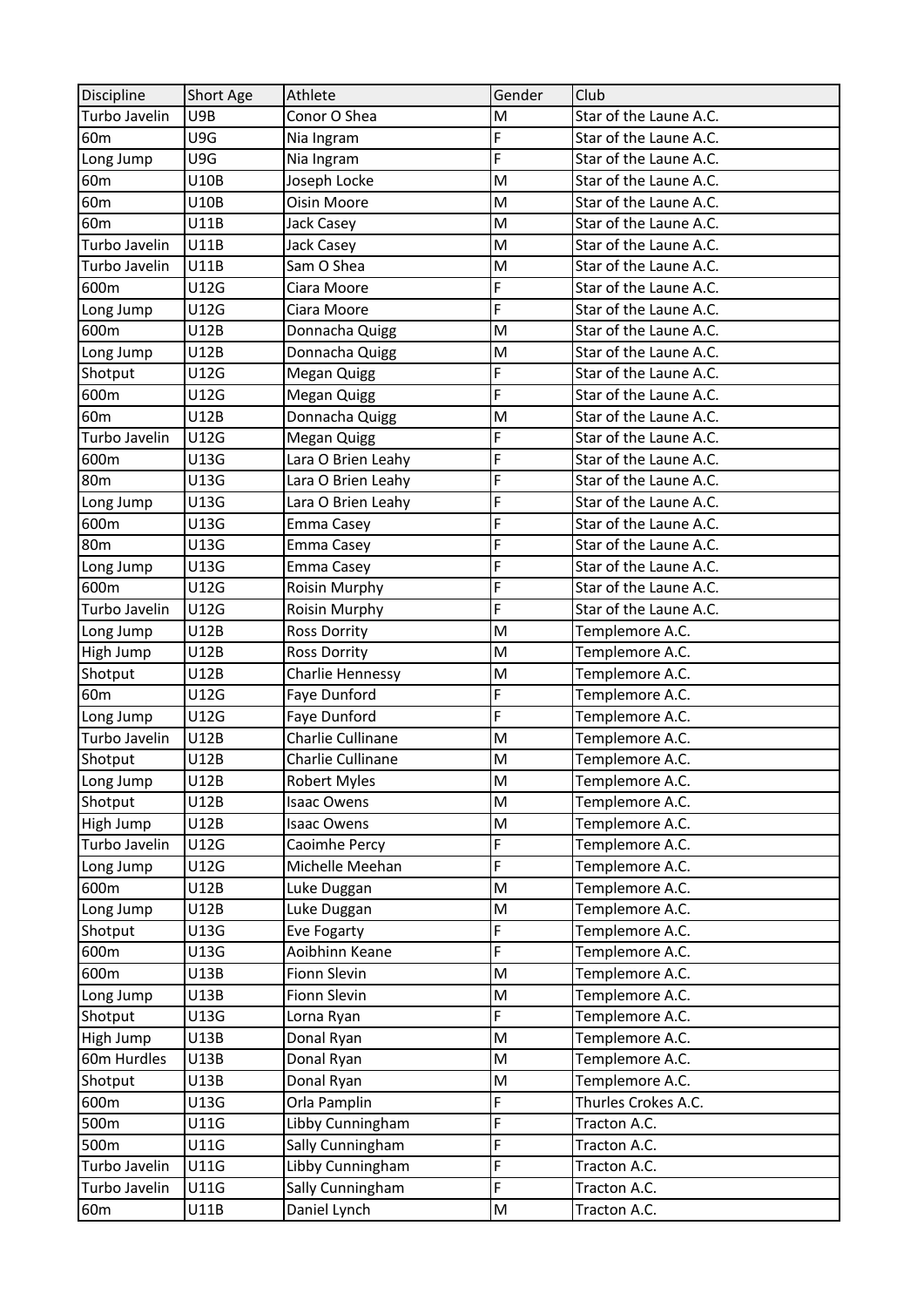| <b>Discipline</b> | Short Age   | Athlete                  | Gender | Club                 |
|-------------------|-------------|--------------------------|--------|----------------------|
| Long Jump         | U11B        | Daniel Lynch             | M      | Tracton A.C.         |
| Javelin           | U13G        | Faye Osborn              | F      | Tracton A.C.         |
| Shotput           | U13G        | Faye Osborn              | F      | Tracton A.C.         |
| Javelin           | U13G        | Kim Lynch                | F      | Tracton A.C.         |
| Shotput           | U13G        | Kim Lynch                | F      | Tracton A.C.         |
| 80 <sub>m</sub>   | U13G        | Kim Lynch                | F      | Tracton A.C.         |
| Long Jump         | U10B        | Aaron Scollard           | M      | Tracton A.C.         |
| 300m              | U9G         | Seoda Collins            | F      | Tralee Harriers A.C. |
| Long Jump         | U9G         | Seoda Collins            | F      | Tralee Harriers A.C. |
| 60 <sub>m</sub>   | U9G         | Jasmine Roche            | F      | Tralee Harriers A.C. |
| Long Jump         | U9G         | Jasmine Roche            | F      | Tralee Harriers A.C. |
| 300m              | U9G         | Siún Foley               | F      | Tralee Harriers A.C. |
| Long Jump         | U9G         | Siún Foley               | F      | Tralee Harriers A.C. |
| 60 <sub>m</sub>   | U9G         | <b>Ella Dowling</b>      | F      | Tralee Harriers A.C. |
| Long Jump         | U9G         | <b>Ella Dowling</b>      | F      | Tralee Harriers A.C. |
| 500m              | U10G        | <b>Abigail Rogers</b>    | F      | Tralee Harriers A.C. |
| 60 <sub>m</sub>   | U10G        | <b>Abigail Rogers</b>    | F      | Tralee Harriers A.C. |
| 60 <sub>m</sub>   | U10G        | Sadie Lynch              | F      | Tralee Harriers A.C. |
| Long Jump         | U10G        | Sadie Lynch              | F      | Tralee Harriers A.C. |
| 500m              | U10G        | Robyn Flynn              | F      | Tralee Harriers A.C. |
| Turbo Javelin     | U10G        | Robyn Flynn              | F      | Tralee Harriers A.C. |
| 60 <sub>m</sub>   | U10G        | <b>Aria Collins</b>      | F      | Tralee Harriers A.C. |
| Long Jump         | U10G        | Aria Collins             | F      | Tralee Harriers A.C. |
| 500m              | U11G        | Hannah Redican           | F      | Tralee Harriers A.C. |
| 60 <sub>m</sub>   | U11G        | Hannah Redican           | F      | Tralee Harriers A.C. |
| 60 <sub>m</sub>   | U11G        | Lily Barrett             | F      | Tralee Harriers A.C. |
| Long Jump         | U11G        | Lily Barrett             | F      | Tralee Harriers A.C. |
| 60 <sub>m</sub>   | <b>U11G</b> | Maria Cotter             | F      | Tralee Harriers A.C. |
| Long Jump         | U11G        | Maria Cotter             | F      | Tralee Harriers A.C. |
| 60 <sub>m</sub>   | U11G        | Ailbhe Hennessy          | F      | Tralee Harriers A.C. |
| Long Jump         | U11G        | Ailbhe Hennessy          | F      | Tralee Harriers A.C. |
| 500m              | U11G        | Juliet Pierse            | F      | Tralee Harriers A.C. |
| 60m               | U11G        | Juliet Pierse            | F      | Tralee Harriers A.C. |
| 600m              | U11B        | Conor Moynihan           | M      | Tralee Harriers A.C. |
| 60 <sub>m</sub>   | U11B        | Conor Moynihan           | M      | Tralee Harriers A.C. |
| 60 <sub>m</sub>   | U11B        | John Moynihan            | M      | Tralee Harriers A.C. |
| Long Jump         | U11B        | Tommy Moynihan           | M      | Tralee Harriers A.C. |
| Turbo Javelin     | U11B        | Tommy Moynihan           | M      | Tralee Harriers A.C. |
| 60 <sub>m</sub>   | U11G        | Charlotte Blennerhassett | F      | Tralee Harriers A.C. |
| Long Jump         | U11G        | Charlotte Blennerhassett | F      | Tralee Harriers A.C. |
| 60 <sub>m</sub>   | U11B        | Jace Flynn               | M      | Tralee Harriers A.C. |
| 60 <sub>m</sub>   | U11B        | Rylan Flynn              | M      | Tralee Harriers A.C. |
| Long Jump         | U11B        | Jace Flynn               | M      | Tralee Harriers A.C. |
| Turbo Javelin     | U11B        | Rylan Flynn              | M      | Tralee Harriers A.C. |
| 60m               | U11G        | Emma Lacey               | F      | Tralee Harriers A.C. |
| 60 <sub>m</sub>   | U11G        | Jessica Lacey            | F      | Tralee Harriers A.C. |
| Long Jump         | U11G        | Emma Lacey               | F      | Tralee Harriers A.C. |
| Long Jump         | U11G        | Jessica Lacey            | F      | Tralee Harriers A.C. |
| 60 <sub>m</sub>   | U12G        | Roisin Reidy             | F      | Tralee Harriers A.C. |
| Long Jump         | U12G        | Roisin Reidy             | F      | Tralee Harriers A.C. |
| 60 <sub>m</sub>   | U12G        | Lexi Keane               | F      | Tralee Harriers A.C. |
| 60 <sub>m</sub>   | U12G        | Sophie Mulgrew           | F      | Tralee Harriers A.C. |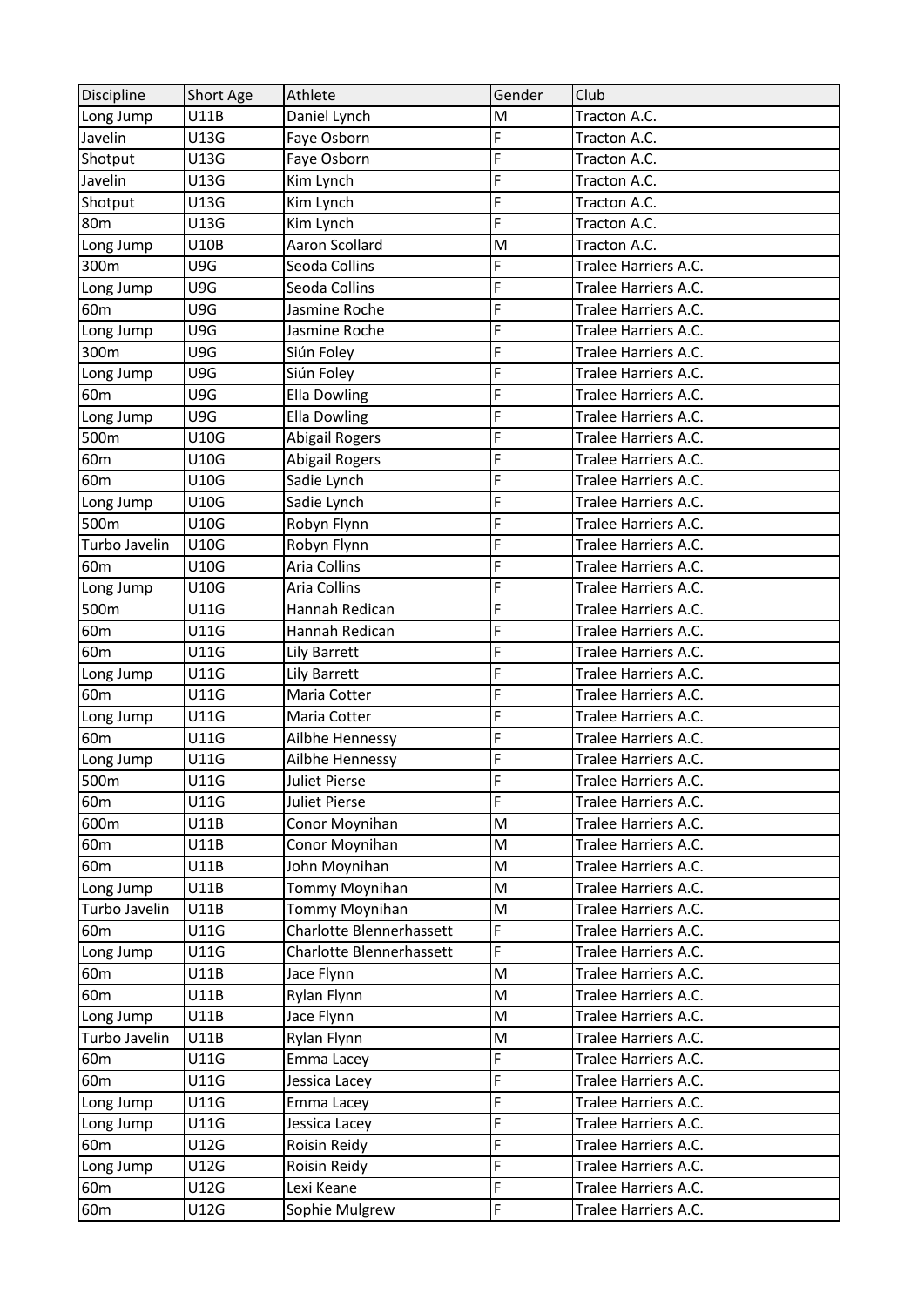| Discipline      | <b>Short Age</b> | Athlete              | Gender | Club                 |
|-----------------|------------------|----------------------|--------|----------------------|
| Shotput         | U12G             | Sophie Mulgrew       | F      | Tralee Harriers A.C. |
| 600m            | U12B             | Jude Hogan Moore     | M      | Tralee Harriers A.C. |
| Long Jump       | U12B             | Jude Hogan Moore     | M      | Tralee Harriers A.C. |
| 60 <sub>m</sub> | U12G             | Emma Lynch           | F      | Tralee Harriers A.C. |
| Shotput         | U12G             | Emma Lynch           | F      | Tralee Harriers A.C. |
| 60 <sub>m</sub> | U12G             | Sophie Constable     | F      | Tralee Harriers A.C. |
| High Jump       | U12G             | Sophie Constable     | F      | Tralee Harriers A.C. |
| High Jump       | U12G             | Alannah Crossan      | F      | Tralee Harriers A.C. |
| 600m            | U12G             | Alannah Crossan      | F      | Tralee Harriers A.C. |
| Long Jump       | U12G             | Alannah Crossan      | F      | Tralee Harriers A.C. |
| 600m            | U13G             | Amy Noonan           | F      | Tralee Harriers A.C. |
| 80 <sub>m</sub> | U13B             | Ethan Lacey          | M      | Tralee Harriers A.C. |
| High Jump       | U13B             | <b>Ethan Lacey</b>   | M      | Tralee Harriers A.C. |
| 60m Hurdles     | U13B             | Ethan Lacey          | M      | Tralee Harriers A.C. |
| 80 <sub>m</sub> | U13B             | <b>Stephen Harty</b> | M      | Tralee Harriers A.C. |
| Long Jump       | U13B             | <b>Stephen Harty</b> | M      | Tralee Harriers A.C. |
| 60m Hurdles     | U13B             | <b>Stephen Harty</b> | M      | Tralee Harriers A.C. |
| 80 <sub>m</sub> | U13B             | Evan Nealon          | M      | Tralee Harriers A.C. |
| Long Jump       | U13B             | Alex Nealon          | M      | Tralee Harriers A.C. |
| High Jump       | U13B             | Evan Nealon          | M      | Tralee Harriers A.C. |
| Javelin         | U13B             | Evan Nealon          | M      | Tralee Harriers A.C. |
| Javelin         | U13B             | <b>Alex Nealon</b>   | M      | Tralee Harriers A.C. |
| Shotput         | U13B             | <b>Alex Nealon</b>   | M      | Tralee Harriers A.C. |
| 300m            | U9G              | Avelynn Molloy       | F      | Tramore A.C.         |
| 60 <sub>m</sub> | U9G              | Avelynn Molloy       | F      | Tramore A.C.         |
| 300m            | U9G              | Amy Storey           | F      | Tramore A.C.         |
| 60 <sub>m</sub> | U9G              | Amy Storey           | F      | Tramore A.C.         |
| 300m            | U9G              | Pippa Downey         | F      | Tramore A.C.         |
| 60 <sub>m</sub> | U9G              | Pippa Downey         | F      | Tramore A.C.         |
| 300m            | U9G              | Carla Ryan           | F      | Tramore A.C.         |
| 60 <sub>m</sub> | U9G              | Carla Ryan           | F      | Tramore A.C.         |
| Long Jump       | U10B             | Samuel Keane         | M      | Tramore A.C.         |
| Turbo Javelin   | U10B             | Samuel Keane         | M      | Tramore A.C.         |
| 500m            | U10B             | Finn Power           | M      | Tramore A.C.         |
| 500m            | <b>U10B</b>      | James Power          | M      | Tramore A.C.         |
| 60 <sub>m</sub> | <b>U10B</b>      | Finn Power           | M      | Tramore A.C.         |
| 60 <sub>m</sub> | U10B             | James Power          | M      | Tramore A.C.         |
| Long Jump       | U10B             | Finn Power           | M      | Tramore A.C.         |
| Long Jump       | U10B             | James Power          | M      | Tramore A.C.         |
| Long Jump       | U10B             | <b>Rory Campbell</b> | M      | Tramore A.C.         |
| Turbo Javelin   | <b>U10B</b>      | <b>Rory Campbell</b> | M      | Tramore A.C.         |
| Long Jump       | U11G             | Er1n O Brien         | F      | Tramore A.C.         |
| Turbo Javelin   | U11G             | Er1n O Brien         | F      | Tramore A.C.         |
| 600m            | U11B             | Shay Crowley         | M      | Tramore A.C.         |
| 60 <sub>m</sub> | U11B             | Shay Crowley         | M      | Tramore A.C.         |
| Shotput         | U12G             | Clodagh Power        | F      | Tramore A.C.         |
| Long Jump       | U12G             | Clodagh Power        | F      | Tramore A.C.         |
| Turbo Javelin   | U12G             | Clodagh Power        | F      | Tramore A.C.         |
| 600m            | U12B             | <b>Ben Storey</b>    | M      | Tramore A.C.         |
| Long Jump       | U12B             | <b>Ben Storey</b>    | M      | Tramore A.C.         |
| 60 <sub>m</sub> | U12B             | <b>Ben Storey</b>    | M      | Tramore A.C.         |
| 60m             | U12G             | Niamh Mc Grath       | F      | Tramore A.C.         |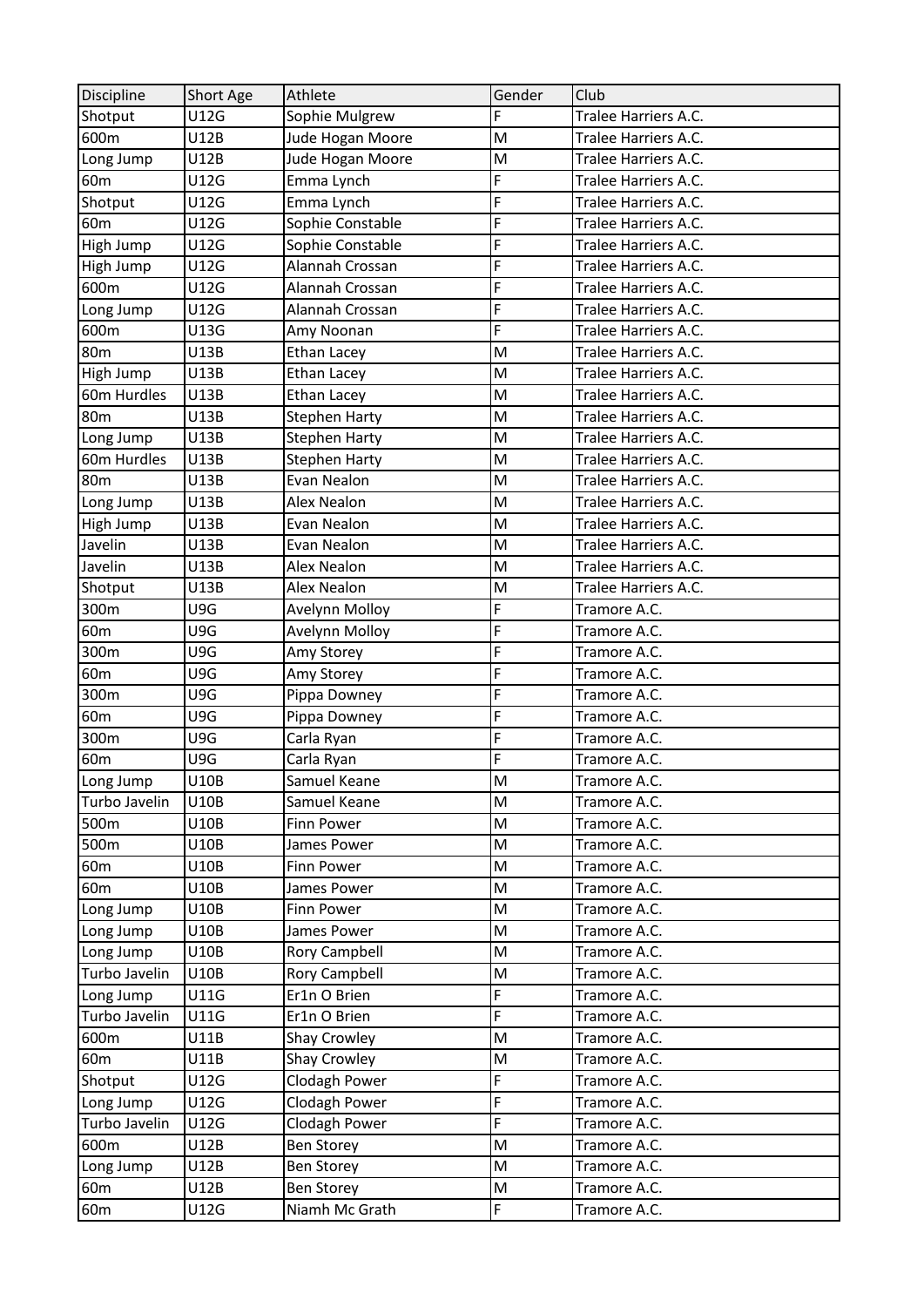| <b>Discipline</b> | Short Age | Athlete                    | Gender | Club               |
|-------------------|-----------|----------------------------|--------|--------------------|
| High Jump         | U12G      | Niamh Mc Grath             | F      | Tramore A.C.       |
| Turbo Javelin     | U12G      | Niamh Mc Grath             | F      | Tramore A.C.       |
| 600m              | U12G      | Matilda Ormond             | F      | Tramore A.C.       |
| 600m              | U13B      | Daniel Power               | M      | Tramore A.C.       |
| Long Jump         | U13B      | Daniel Power               | M      | Tramore A.C.       |
| 60m Hurdles       | U13B      | Daniel Power               | M      | Tramore A.C.       |
| 80 <sub>m</sub>   | U13B      | Eoin Campbell              | M      | Tramore A.C.       |
| Long Jump         | U13B      | Eoin Campbell              | M      | Tramore A.C.       |
| 600m              | U13B      | Conor Keane                | M      | Tramore A.C.       |
| Javelin           | U13B      | Conor Keane                | M      | Tramore A.C.       |
| Shotput           | U13B      | Conor Keane                | M      | Tramore A.C.       |
| Long Jump         | U13G      | Daisy Murphy               | F      | Tramore A.C.       |
| 600m              | U13B      | Thomas Jay Flanagan        | M      | Tramore A.C.       |
| <b>80m</b>        | U13B      | Thomas Jay Flanagan        | M      | Tramore A.C.       |
| 60m               | U9B       | <b>Charles Ware Murphy</b> | M      | Tramore A.C.       |
| 300m              | U9B       | <b>Charles Ware Murphy</b> | M      | Tramore A.C.       |
| 60 <sub>m</sub>   | U9B       | John Macdonnacha           | M      | Tulla A.C.         |
| 300m              | U9B       | John Macdonnacha           | M      | Tulla A.C.         |
| 300m              | U9G       | Keeva O Loughlin           | F      | Tulla A.C.         |
| 60 <sub>m</sub>   | U9G       | Keeva O Loughlin           | F      | Tulla A.C.         |
| 60 <sub>m</sub>   | U10G      | Aimee O Hanlon             | F      | Tulla A.C.         |
| Javelin           | U13G      | Clodagh O'Hagan            | F      | Tulla A.C.         |
| Shotput           | U13G      | Clodagh O'Hagan            | F      | Tulla A.C.         |
| 80 <sub>m</sub>   | U13G      | Clodagh O'Hagan            | F      | Tulla A.C.         |
| 80 <sub>m</sub>   | U13B      | <b>Ryan Corbett</b>        | M      | Tulla A.C.         |
| Long Jump         | U13B      | <b>Ryan Corbett</b>        | M      | Tulla A.C.         |
| 60 <sub>m</sub>   | U9B       | David Abullo               | M      | Waterford A.C.     |
| Long Jump         | U9B       | David Abullo               | M      | Waterford A.C.     |
| 300m              | U9B       | David Abullo               | M      | Waterford A.C.     |
| 300m              | U9G       | Sarah O Sullivan           | F      | Waterford A.C.     |
| 60 <sub>m</sub>   | U9G       | Sarah O Sullivan           | F      | Waterford A.C.     |
| Long Jump         | U9G       | Sarah O Sullivan           | F      | Waterford A.C.     |
| 500m              | U10G      | Rachael Gunnip             | F      | Waterford A.C.     |
| 60 <sub>m</sub>   | U10G      | Rachael Gunnip             | F      | Waterford A.C.     |
| Long Jump         | U10G      | Rachael Gunnip             | F      | Waterford A.C.     |
| 600m              | U12B      | Fionn Fitzgerald           | M      | Waterford A.C.     |
| 600m              | U13G      | Erin Butler                | F      | Waterford A.C.     |
| High Jump         | U13G      | Erin Butler                | F      | Waterford A.C.     |
| 60m Hurdles       | U13G      | Arwen Mulligan             | F      | Waterford A.C.     |
| 600m              | U13G      | Arwen Mulligan             | F      | Waterford A.C.     |
| 80 <sub>m</sub>   | U13G      | Arwen Mulligan             | F      | Waterford A.C.     |
| 60 <sub>m</sub>   | U9B       | Ciarán Mc Loughlin         | M      | West Limerick A.C. |
| Long Jump         | U9B       | Ciarán Mc Loughlin         | M      | West Limerick A.C. |
| 300m              | U9B       | Ciarán Mc Loughlin         | M      | West Limerick A.C. |
| 300m              | U9G       | Elsa Fahy                  | F      | West Limerick A.C. |
| 60 <sub>m</sub>   | U9G       | Elsa Fahy                  | F      | West Limerick A.C. |
| 60 <sub>m</sub>   | U9B       | Sam Lynch                  | M      | West Limerick A.C. |
| Long Jump         | U9B       | Sam Lynch                  | M      | West Limerick A.C. |
| Turbo Javelin     | U9B       | Sam Lynch                  | M      | West Limerick A.C. |
| 300m              | U9B       | Sam Lynch                  | M      | West Limerick A.C. |
| 500m              | U10G      | Anna Stack                 | F      | West Limerick A.C. |
| 60 <sub>m</sub>   | U10G      | Anna Stack                 | F      | West Limerick A.C. |